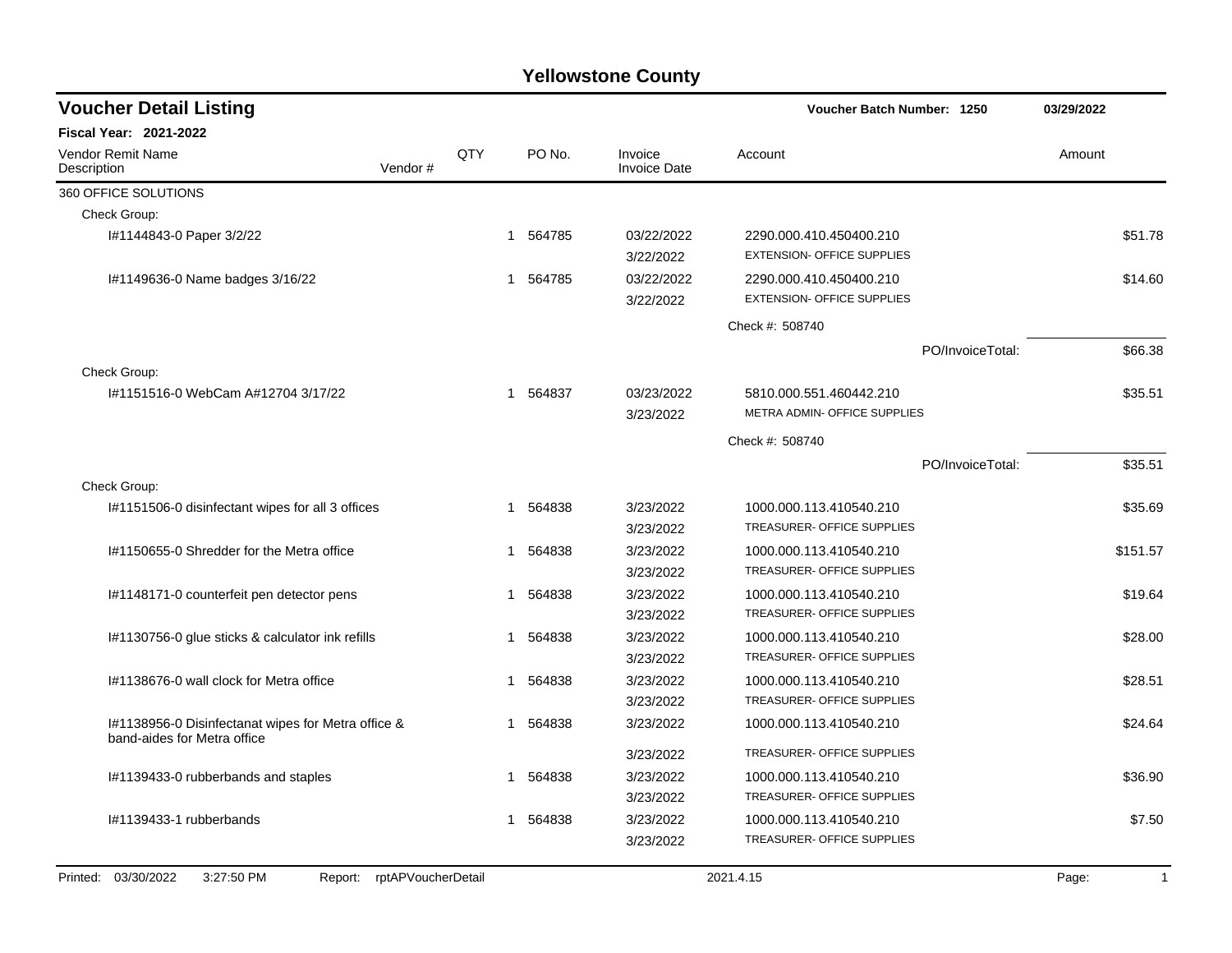| <b>Voucher Detail Listing</b>                                      |            |              |        |                                | Voucher Batch Number: 1250                       | 03/29/2022              |
|--------------------------------------------------------------------|------------|--------------|--------|--------------------------------|--------------------------------------------------|-------------------------|
| <b>Fiscal Year: 2021-2022</b>                                      |            |              |        |                                |                                                  |                         |
| <b>Vendor Remit Name</b><br>Vendor#<br>Description                 | <b>QTY</b> |              | PO No. | Invoice<br><b>Invoice Date</b> | Account                                          | Amount                  |
| I#1140806-0 hanging hook for office                                |            | $\mathbf{1}$ | 564838 | 3/23/2022                      | 1000.000.113.410540.210                          | \$9.36                  |
|                                                                    |            |              |        | 3/23/2022                      | TREASURER- OFFICE SUPPLIES                       |                         |
| I#1141124-0 sticky notes for office                                |            | 1            | 564838 | 3/23/2022                      | 1000.000.113.410540.210                          | \$24.46                 |
|                                                                    |            |              |        | 3/23/2022                      | TREASURER- OFFICE SUPPLIES                       |                         |
| I#1141191-0 chain pens for customers to use at the metra<br>office |            | 1            | 564838 | 3/23/2022                      | 1000.000.113.410540.210                          | \$23.28                 |
|                                                                    |            |              |        | 3/23/2022                      | TREASURER- OFFICE SUPPLIES                       |                         |
| I#1139736-0 chain pens refills for Metra office                    |            | 1            | 564838 | 3/23/2022                      | 1000.000.113.410540.210                          | \$15.90                 |
|                                                                    |            |              |        | 3/23/2022                      | TREASURER- OFFICE SUPPLIES                       |                         |
| I#1139433-2 highlighters                                           |            | 1            | 564838 | 3/23/2022                      | 1000.000.113.410540.210                          | \$8.18                  |
|                                                                    |            |              |        | 3/23/2022                      | TREASURER- OFFICE SUPPLIES                       |                         |
| I#1142393-0 Toner Pipers printer                                   |            | 1            | 564838 | 3/23/2022                      | 1000.000.113.410540.210                          | \$78.99                 |
|                                                                    |            |              |        | 3/23/2022                      | TREASURER- OFFICE SUPPLIES                       |                         |
| I#1146027-0 Toner Pipers printer                                   |            | 1            | 564838 | 3/23/2022                      | 1000.000.113.410540.210                          | \$77.41                 |
|                                                                    |            |              |        | 3/23/2022                      | <b>TREASURER- OFFICE SUPPLIES</b>                |                         |
| I#1150866-0 Toner for Christina printer                            |            | 1            | 564838 | 3/23/2022                      | 1000.000.113.410540.210                          | \$188.99                |
|                                                                    |            |              |        | 3/23/2022                      | TREASURER- OFFICE SUPPLIES                       |                         |
|                                                                    |            |              |        |                                | Check #: 508740                                  |                         |
|                                                                    |            |              |        |                                | PO/InvoiceTotal:                                 | \$759.02                |
| Check Group:                                                       |            |              |        |                                |                                                  |                         |
| #1148516-0 FOLDERS 3/9/22                                          |            | 1            | 564839 | 3/23/2022<br>3/23/2022         | 2110.000.401.430200.210<br>ROAD- OFFICE SUPPLIES | \$17.99                 |
|                                                                    |            |              |        |                                | Check #: 508740                                  |                         |
|                                                                    |            |              |        |                                | PO/InvoiceTotal:                                 | \$17.99                 |
| Check Group:                                                       |            |              |        |                                |                                                  |                         |
| I#1152433-0 WebCam A#12704 3/21/22                                 |            | $\mathbf{1}$ | 564840 | 3/23/2022                      | 5810.000.551.460442.220                          | \$35.51                 |
|                                                                    |            |              |        | 3/23/2022                      | METRA ADMIN- OPERATING SUPPLIES                  |                         |
|                                                                    |            |              |        |                                | Check #: 508740                                  |                         |
|                                                                    |            |              |        |                                | PO/InvoiceTotal:                                 | \$35.51                 |
|                                                                    |            |              |        |                                | Vendor Total:                                    | \$914.41                |
| A & I DISTRIBUTORS<br>001000                                       |            |              |        |                                |                                                  |                         |
| Printed: 03/30/2022<br>3:27:50 PM<br>rptAPVoucherDetail<br>Report: |            |              |        |                                | 2021.4.15                                        | $\overline{2}$<br>Page: |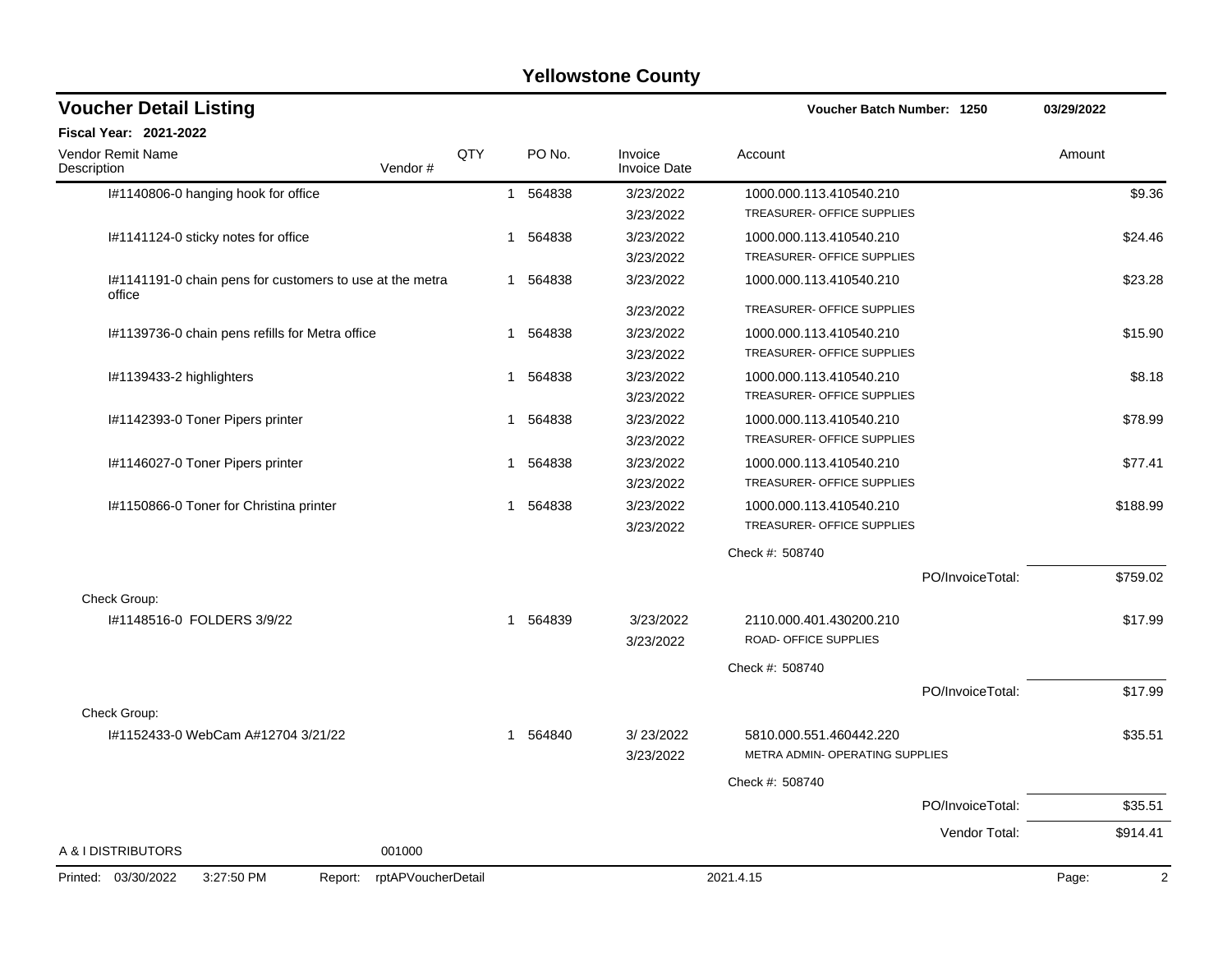| <b>Voucher Detail Listing</b>                   |         |                |             |                         | Voucher Batch Number: 1250                                      |                  | 03/29/2022 |
|-------------------------------------------------|---------|----------------|-------------|-------------------------|-----------------------------------------------------------------|------------------|------------|
| <b>Fiscal Year: 2021-2022</b>                   |         |                |             |                         |                                                                 |                  |            |
| Vendor Remit Name<br>Description                | Vendor# | QTY            | PO No.      | Invoice<br>Invoice Date | Account                                                         |                  | Amount     |
| Check Group:                                    |         |                |             |                         |                                                                 |                  |            |
| I#3765425; CITGO 15W40 Oil                      |         |                | 4 564800    | 03/23/2022<br>3/23/2022 | 2110.000.401.430200.361<br>ROAD-VEHICLE REPAIRS                 |                  | \$3,495.80 |
| I#3765425; Drum Deposit                         |         |                | 4 564800    | 03/23/2022<br>3/23/2022 | 2110.000.401.430200.361<br>ROAD-VEHICLE REPAIRS                 |                  | \$140.00   |
| I#3765425; CITGO Transguard 10 to -4; 55 gal    |         | 1              | 564800      | 03/23/2022<br>3/23/2022 | 2110.000.401.430200.361<br>ROAD-VEHICLE REPAIRS                 |                  | \$1,065.28 |
| I#3765425; Drum Deposit                         |         | 1              | 564800      | 03/23/2022<br>3/23/2022 | 2110.000.401.430200.361<br>ROAD-VEHICLE REPAIRS                 |                  | \$35.00    |
| I#3765425; CITGO Syndrance 5w30 55 gal          |         | $\overline{1}$ | 564800      | 03/23/2022<br>3/23/2022 | 2110.000.401.430200.361<br>ROAD- VEHICLE REPAIRS                |                  | \$1,427.97 |
| I#3765425; Drum Deposit                         |         | 1              | 564800      | 03/23/2022<br>3/23/2022 | 2110.000.401.430200.361<br>ROAD-VEHICLE REPAIRS                 |                  | \$35.00    |
| I#3765425; CREDIT DRUMS RETURNED                |         |                | 564800<br>3 | 03/23/2022<br>3/23/2022 | 2110.000.401.430200.361<br>ROAD-VEHICLE REPAIRS                 |                  | (\$105.00) |
|                                                 |         |                |             |                         | Check #: 508741                                                 |                  |            |
|                                                 |         |                |             |                         |                                                                 | PO/InvoiceTotal: | \$6,094.05 |
|                                                 |         |                |             |                         |                                                                 | Vendor Total:    | \$6,094.05 |
| ACE HARDWARE.<br>Check Group:                   | 002250  |                |             |                         |                                                                 |                  |            |
| I#223026/1 Tie Down Straps A#1113               |         |                | 2 564803    | 03/23/2022<br>3/23/2022 | 5810.000.552.460442.220<br>METRA FACILITIES- OPERATING SUPPLIES |                  | \$79.98    |
| I#223026/1 Air Freshiners/TobyMac 3/5/22 A#1113 |         | 1              | 564803      | 03/23/2022<br>3/23/2022 | 5810.000.552.460442.220<br>METRA FACILITIES- OPERATING SUPPLIES |                  | \$47.25    |
|                                                 |         |                |             |                         | Check #: 508742                                                 |                  |            |
|                                                 |         |                |             |                         |                                                                 | PO/InvoiceTotal: | \$127.23   |
|                                                 |         |                |             |                         |                                                                 | Vendor Total:    | \$127.23   |
| ADVANCED PAYROLL SOLUTIONS                      |         |                |             |                         |                                                                 |                  |            |

Check Group: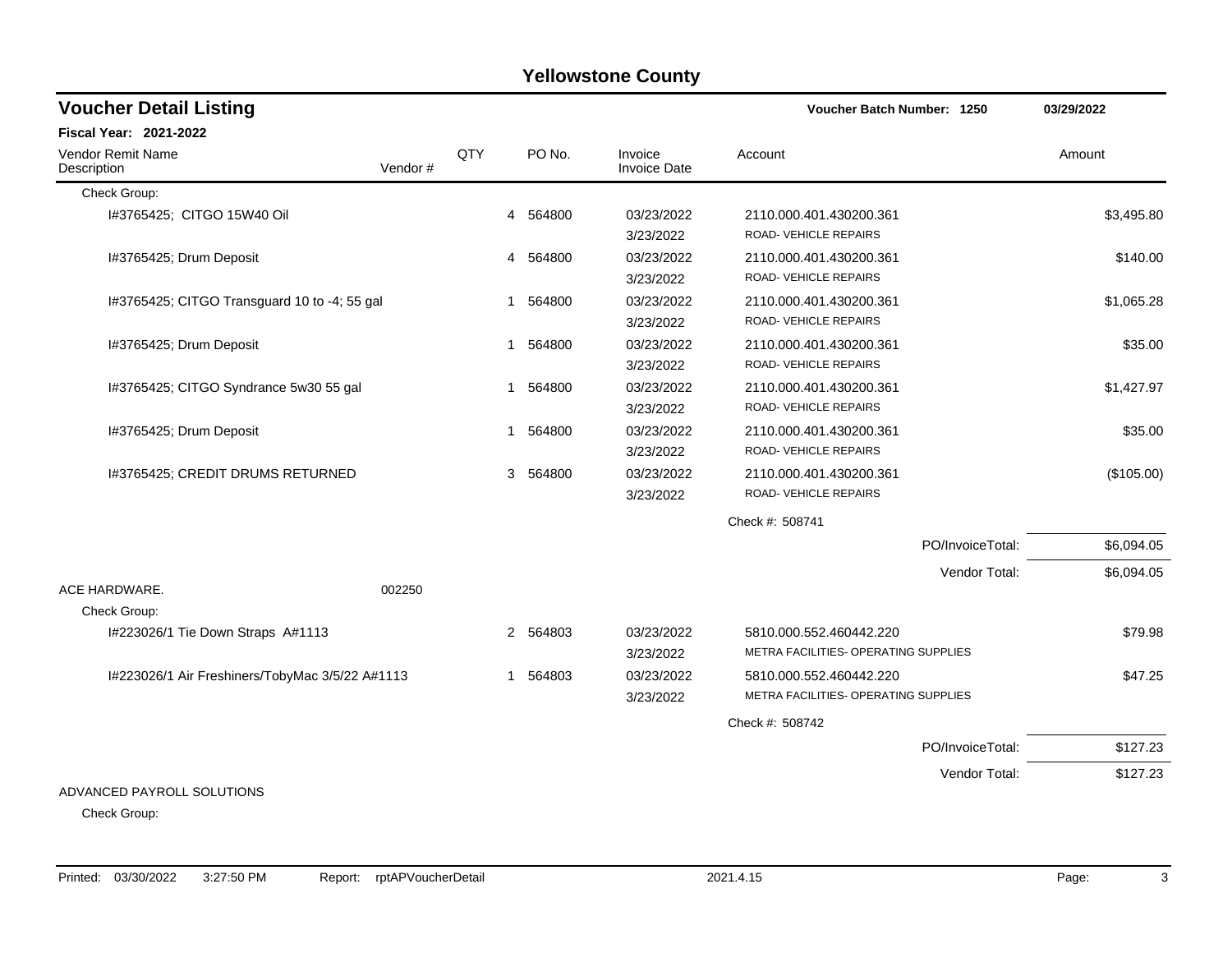|                                                                 |         |     |                        | <b>Yellowstone County</b>      |                                                             |                  |            |
|-----------------------------------------------------------------|---------|-----|------------------------|--------------------------------|-------------------------------------------------------------|------------------|------------|
| <b>Voucher Detail Listing</b>                                   |         |     |                        |                                | Voucher Batch Number: 1250                                  |                  | 03/29/2022 |
| <b>Fiscal Year: 2021-2022</b>                                   |         |     |                        |                                |                                                             |                  |            |
| <b>Vendor Remit Name</b><br>Description                         | Vendor# | QTY | PO No.                 | Invoice<br><b>Invoice Date</b> | Account                                                     |                  | Amount     |
| I#455 PR SVC K.W. 2/16-28/22                                    |         |     | 564866<br>1            | 03/23/2022<br>3/23/2022        | 7301.000.725.430900.398<br>CUSTER CEM-VAR CONTRACT SVC      |                  | \$239.75   |
| 1#455 PR SVC M.P. 2/16-28/22                                    |         |     | 564866<br>$\mathbf{1}$ | 03/23/2022<br>3/23/2022        | 7301.000.725.430900.398<br>CUSTER CEM-VAR CONTRACT SVC      |                  | \$171.25   |
|                                                                 |         |     |                        |                                | Check #: 508743                                             |                  |            |
|                                                                 |         |     |                        |                                |                                                             | PO/InvoiceTotal: | \$411.00   |
|                                                                 |         |     |                        |                                |                                                             | Vendor Total:    | \$411.00   |
| ALBERTSONS/SAFEWAY<br>Check Group:                              |         |     |                        |                                |                                                             |                  |            |
| A#172049 3/8/22 TOBYMAC & SKYBOX                                |         |     | 564848<br>1            | 03/23/2022<br>3/23/2022        | 5810.000.553.460442.228<br>METRA CONCESSIONS- FOOD-CATERING |                  | \$218.16   |
| A#172049 3/8/22 TOBYMAC                                         |         |     | 564848<br>1            | 03/23/2022<br>3/23/2022        | 5810.000.553.460442.228<br>METRA CONCESSIONS- FOOD-CATERING |                  | \$134.99   |
|                                                                 |         |     |                        |                                | Check #: 508744                                             |                  |            |
|                                                                 |         |     |                        |                                |                                                             | PO/InvoiceTotal: | \$353.15   |
|                                                                 |         |     |                        |                                |                                                             | Vendor Total:    | \$353.15   |
| ALL COLOR EMBROIDERY SVCS<br>Check Group:                       | 044715  |     |                        |                                |                                                             |                  |            |
| I#30188 Resurface & New Signs 8/31/21                           |         |     | 564820<br>1            | 03/24/2022<br>3/24/2022        | 5810.000.557.460442.220<br>METRA FAIR- OPERATING SUPPLIES   |                  | \$2,300.00 |
|                                                                 |         |     |                        |                                | Check #: 508745                                             |                  |            |
|                                                                 |         |     |                        |                                |                                                             | PO/InvoiceTotal: | \$2,300.00 |
|                                                                 |         |     |                        |                                |                                                             | Vendor Total:    | \$2,300.00 |
| AMERICAN WELDING & GAS INC                                      |         |     |                        |                                |                                                             |                  |            |
| Check Group:<br>I#08365284 A#65600 WELDING SUPPLIES 2/28/22     |         |     | 1 564835               | 03/23/2022                     | 2110.000.401.430200.362                                     |                  | \$69.78    |
|                                                                 |         |     |                        | 3/23/2022                      | ROAD-MAINT & REPAIRS                                        |                  |            |
|                                                                 |         |     |                        |                                | Check #: 508746                                             |                  |            |
|                                                                 |         |     |                        |                                |                                                             | PO/InvoiceTotal: | \$69.78    |
|                                                                 |         |     |                        |                                |                                                             | Vendor Total:    | \$69.78    |
| 3:27:50 PM<br>Report: rptAPVoucherDetail<br>Printed: 03/30/2022 |         |     |                        |                                | 2021.4.15                                                   |                  | 4<br>Page: |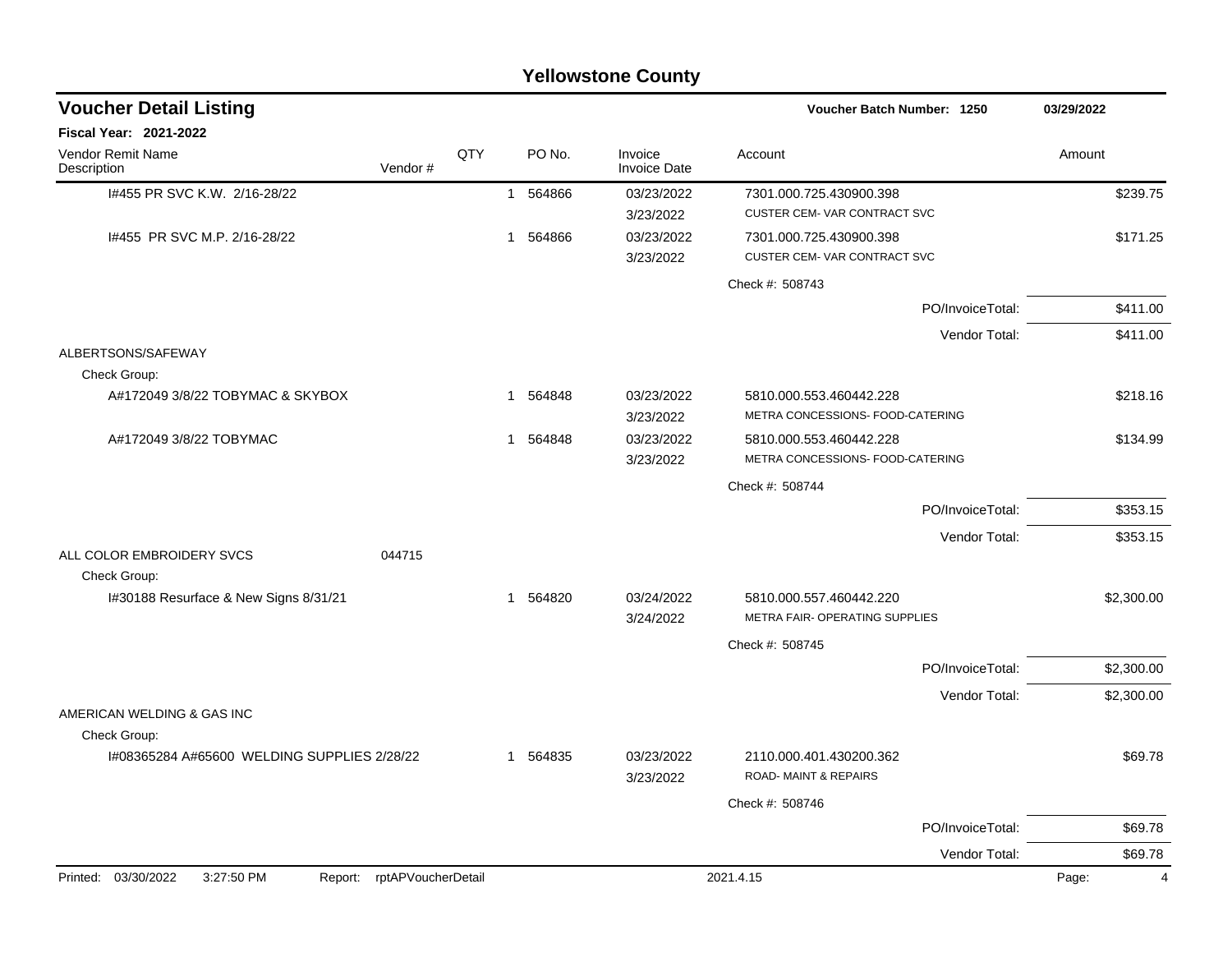| <b>Voucher Detail Listing</b>                        |                    |     |                        |                                | Voucher Batch Number: 1250                            |                  | 03/29/2022 |
|------------------------------------------------------|--------------------|-----|------------------------|--------------------------------|-------------------------------------------------------|------------------|------------|
| <b>Fiscal Year: 2021-2022</b>                        |                    |     |                        |                                |                                                       |                  |            |
| <b>Vendor Remit Name</b><br>Description              | Vendor#            | QTY | PO No.                 | Invoice<br><b>Invoice Date</b> | Account                                               |                  | Amount     |
| ANGEL LIND'S DAIRY INC                               |                    |     |                        |                                |                                                       |                  |            |
| Check Group:                                         |                    |     |                        |                                |                                                       |                  |            |
| I#30100114 A#YOUTHS Dairy 3/22/22                    |                    |     | 1 564782               | 03/22/2022<br>3/22/2022        | 2399.000.235.420250.223<br>YSC-FOOD                   |                  | \$81.85    |
|                                                      |                    |     |                        |                                | Check #: 508747                                       |                  |            |
|                                                      |                    |     |                        |                                |                                                       | PO/InvoiceTotal: | \$81.85    |
|                                                      |                    |     |                        |                                |                                                       | Vendor Total:    | \$81.85    |
| ARMSTRONG PEST CONTROL<br>Check Group:               | 001440             |     |                        |                                |                                                       |                  |            |
| I#140557 PEST & BIRD CONTROL 3/10/22                 |                    |     | 564801<br>$\mathbf{1}$ | 03/23/2022                     | 2110.000.401.430200.366                               |                  | \$125.00   |
|                                                      |                    |     |                        | 3/23/2022                      | ROAD- REPAIR & MAINT BUILDINGS                        |                  |            |
|                                                      |                    |     |                        |                                | Check #: 508748                                       |                  |            |
|                                                      |                    |     |                        |                                |                                                       | PO/InvoiceTotal: | \$125.00   |
|                                                      |                    |     |                        |                                |                                                       | Vendor Total:    | \$125.00   |
| <b>BAKER, RONI</b>                                   | 041925             |     |                        |                                |                                                       |                  |            |
| Check Group:                                         |                    |     |                        |                                |                                                       |                  |            |
| MARKERS, NOTES, PLANNER                              |                    |     | 1 564775               | 03/22/2022<br>3/22/2022        | 2290.000.410.450400.210<br>EXTENSION- OFFICE SUPPLIES |                  | \$55.85    |
|                                                      |                    |     |                        |                                | Check #: 508749                                       |                  |            |
|                                                      |                    |     |                        |                                |                                                       | PO/InvoiceTotal: | \$55.85    |
|                                                      |                    |     |                        |                                |                                                       | Vendor Total:    | \$55.85    |
| <b>BALCO UNIFORM CO INC</b>                          | 041513             |     |                        |                                |                                                       |                  |            |
| Check Group:                                         |                    |     |                        |                                |                                                       |                  |            |
| I#66471-1: Clothing for new hires CG and TR. 3/21/22 |                    |     | 564780<br>1            | 03/22/2022<br>3/22/2022        | 2300.000.130.420110.226<br>ADMIN- CLOTHING & UNIFORMS |                  | \$465.38   |
|                                                      |                    |     |                        |                                | Check #: 508750                                       |                  |            |
|                                                      |                    |     |                        |                                |                                                       | PO/InvoiceTotal: | \$465.38   |
|                                                      |                    |     |                        |                                |                                                       | Vendor Total:    | \$465.38   |
| <b>BARCODES INC LLC</b><br>Check Group:              |                    |     |                        |                                |                                                       |                  |            |
| Printed: 03/30/2022<br>3:27:50 PM<br>Report:         | rptAPVoucherDetail |     |                        |                                | 2021.4.15                                             |                  | Page:<br>5 |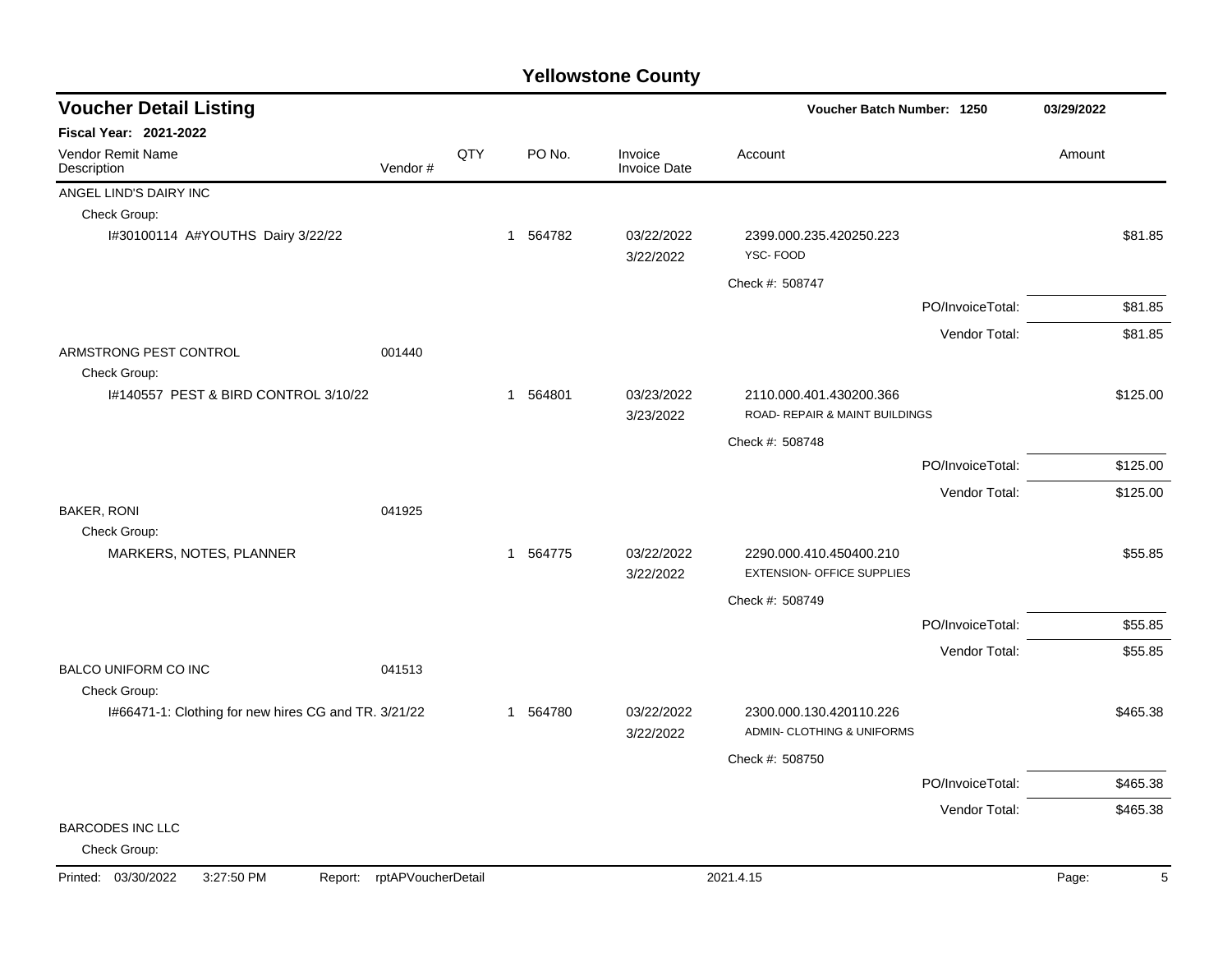| <b>Voucher Detail Listing</b>                  |                    |     |          |                                | Voucher Batch Number: 1250                                       |                  | 03/29/2022 |   |
|------------------------------------------------|--------------------|-----|----------|--------------------------------|------------------------------------------------------------------|------------------|------------|---|
| <b>Fiscal Year: 2021-2022</b>                  |                    |     |          |                                |                                                                  |                  |            |   |
| <b>Vendor Remit Name</b><br>Description        | Vendor#            | QTY | PO No.   | Invoice<br><b>Invoice Date</b> | Account                                                          |                  | Amount     |   |
| I#INV6705683 Document labels 10/29/21          |                    |     | 1 564790 | 03/22/2022<br>3/22/2022        | 1000.000.102.410940.210<br>CLERK & REC- OFFICE SUPPLIES          |                  | \$211.11   |   |
|                                                |                    |     |          |                                | Check #: 508751                                                  |                  |            |   |
|                                                |                    |     |          |                                |                                                                  | PO/InvoiceTotal: | \$211.11   |   |
|                                                |                    |     |          |                                |                                                                  | Vendor Total:    | \$211.11   |   |
| <b>BARGREEN ELLINGSON INC</b><br>Check Group:  | 046659             |     |          |                                |                                                                  |                  |            |   |
| I#10302072 Metroweave Pocket 3/17/22 A#3055195 |                    |     | 7 564826 | 03/23/2022<br>3/23/2022        | 5810.000.553.460442.220<br>METRA CONCESSIONS- OPERATING SUPPLIES |                  | \$371.00   |   |
|                                                |                    |     |          |                                | Check #: 508752                                                  |                  |            |   |
|                                                |                    |     |          |                                |                                                                  | PO/InvoiceTotal: | \$371.00   |   |
|                                                |                    |     |          |                                |                                                                  | Vendor Total:    | \$371.00   |   |
| BATTERIES PLUS STORE #253                      | 042967             |     |          |                                |                                                                  |                  |            |   |
| Check Group:<br>I#P49750267 BATTERIES 3/15/22  |                    |     | 1 564819 | 03/23/2022                     | 2130.000.402.430244.361                                          |                  | \$375.00   |   |
|                                                |                    |     |          | 3/23/2022                      | <b>BRIDGE- VEHICLE REPAIRS</b>                                   |                  |            |   |
| I#P49750317 BATTERY 3/15/22                    |                    |     | 1 564819 | 03/23/2022                     | 2110.000.401.430200.361                                          |                  | \$144.50   |   |
|                                                |                    |     |          | 3/23/2022                      | ROAD-VEHICLE REPAIRS                                             |                  |            |   |
|                                                |                    |     |          |                                | Check #: 508753                                                  |                  |            |   |
|                                                |                    |     |          |                                |                                                                  | PO/InvoiceTotal: | \$519.50   |   |
|                                                |                    |     |          |                                |                                                                  | Vendor Total:    | \$519.50   |   |
| <b>BIG SKY LINEN SUPPLY</b><br>Check Group:    | 001710             |     |          |                                |                                                                  |                  |            |   |
| I#0528271 LAUNDRY SERVICES 3/15/22             |                    |     | 1 564802 | 03/23/2022                     | 2110.000.401.430200.220                                          |                  | \$133.11   |   |
|                                                |                    |     |          | 3/23/2022                      | ROAD- OPERATING SUPPLIES                                         |                  |            |   |
|                                                |                    |     |          |                                | Check #: 508754                                                  |                  |            |   |
|                                                |                    |     |          |                                |                                                                  | PO/InvoiceTotal: | \$133.11   |   |
|                                                |                    |     |          |                                |                                                                  | Vendor Total:    | \$133.11   |   |
| BILLINGS REGIONAL LANDFILL<br>Check Group:     | 042554             |     |          |                                |                                                                  |                  |            |   |
| Printed: 03/30/2022<br>3:27:50 PM<br>Report:   | rptAPVoucherDetail |     |          |                                | 2021.4.15                                                        |                  | Page:      | 6 |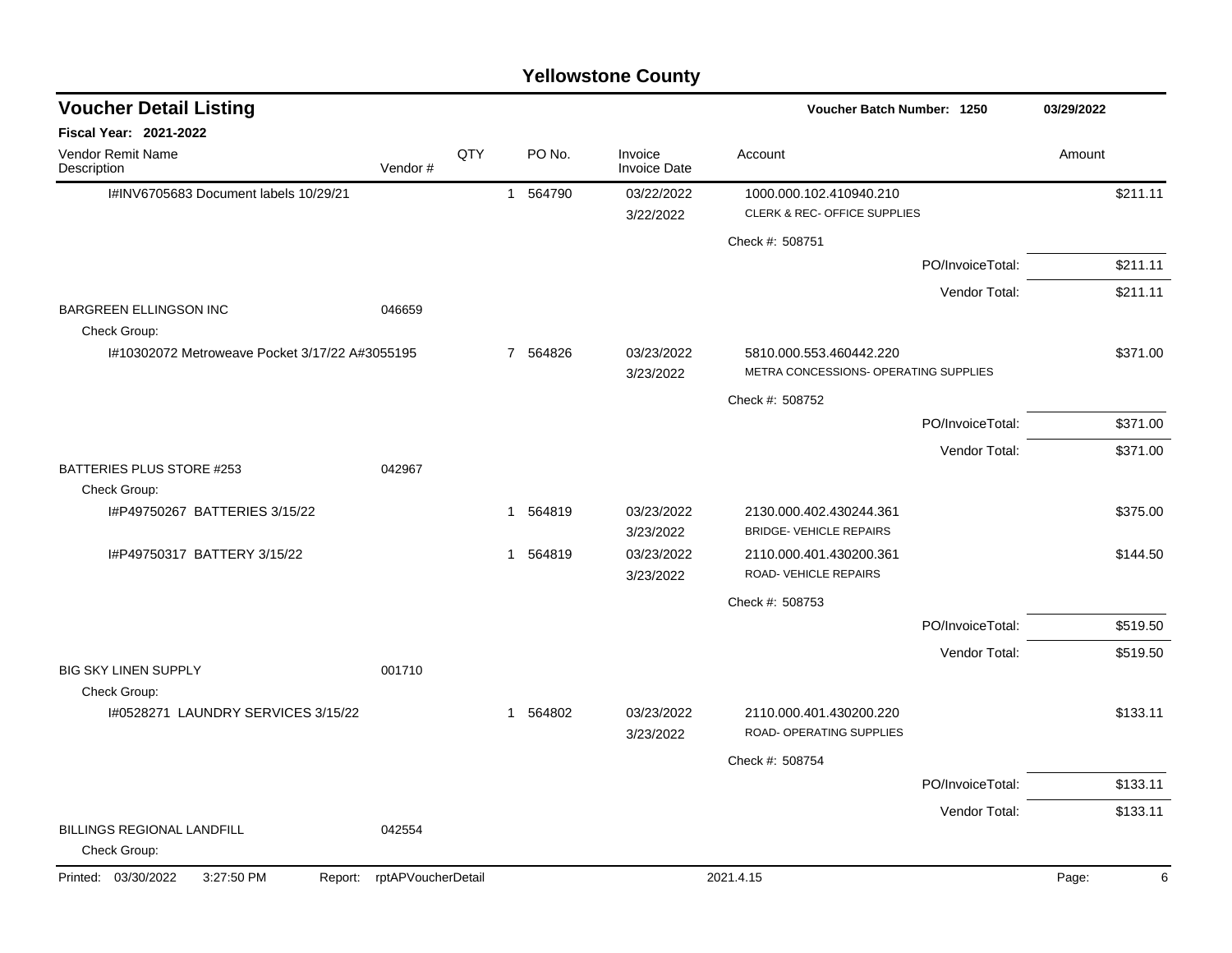| <b>Voucher Detail Listing</b>    |         |     |          |                                | Voucher Batch Number: 1250                              | 03/29/2022 |
|----------------------------------|---------|-----|----------|--------------------------------|---------------------------------------------------------|------------|
| <b>Fiscal Year: 2021-2022</b>    |         |     |          |                                |                                                         |            |
| Vendor Remit Name<br>Description | Vendor# | QTY | PO No.   | Invoice<br><b>Invoice Date</b> | Account                                                 | Amount     |
| 1#01491169 METRA DUMP            |         |     | 1 564818 | 03/23/2022<br>3/23/2022        | 2110.000.401.430200.450<br>ROAD-RAW MATERIALS- GAS TAX  | \$76.25    |
| 1#01491141 METRA DUMP            |         |     | 1 564818 | 03/23/2022<br>3/23/2022        | 2110.000.401.430200.450<br>ROAD- RAW MATERIALS- GAS TAX | \$55.75    |
| 1#01491104 METRA DUMP            |         |     | 1 564818 | 03/23/2022<br>3/23/2022        | 2110.000.401.430200.450<br>ROAD-RAW MATERIALS- GAS TAX  | \$254.45   |
| 1#01491038 METRA DUMP            |         |     | 1 564818 | 03/23/2022<br>3/23/2022        | 2110.000.401.430200.450<br>ROAD-RAW MATERIALS- GAS TAX  | \$62.05    |
| 1#01490982 METRA DUMP            |         |     | 1 564818 | 03/23/2022<br>3/23/2022        | 2110.000.401.430200.450<br>ROAD-RAW MATERIALS- GAS TAX  | \$49.50    |
| 1#01490943 METRA DUMP            |         |     | 1 564818 | 03/23/2022<br>3/23/2022        | 2110.000.401.430200.450<br>ROAD-RAW MATERIALS- GAS TAX  | \$44.20    |
| 1#01490933 METRA DUMP            |         |     | 1 564818 | 03/23/2022<br>3/23/2022        | 2110.000.401.430200.450<br>ROAD-RAW MATERIALS- GAS TAX  | \$42.25    |
| 1#01490973 METRA DUMP            |         |     | 1 564818 | 03/23/2022<br>3/23/2022        | 2110.000.401.430200.450<br>ROAD-RAW MATERIALS- GAS TAX  | \$52.15    |
| 1#01491012 METRA DUMP            |         |     | 1 564818 | 03/23/2022<br>3/23/2022        | 2110.000.401.430200.450<br>ROAD-RAW MATERIALS- GAS TAX  | \$55.45    |
| 1#01491047 METRA DUMP            |         |     | 1 564818 | 03/23/2022<br>3/23/2022        | 2110.000.401.430200.450<br>ROAD-RAW MATERIALS- GAS TAX  | \$87.10    |
| 1#01491148 METRA DUMP            |         |     | 1 564818 | 03/23/2022<br>3/23/2022        | 2110.000.401.430200.450<br>ROAD-RAW MATERIALS-GAS TAX   | \$65.65    |
| 1#01491120 METRA DUMP            |         |     | 1 564818 | 03/23/2022<br>3/23/2022        | 2110.000.401.430200.450<br>ROAD-RAW MATERIALS- GAS TAX  | \$57.10    |
| 1#01491037 METRA DUMP            |         |     | 1 564818 | 03/23/2022<br>3/23/2022        | 2110.000.401.430200.450<br>ROAD-RAW MATERIALS- GAS TAX  | \$65.65    |
| 1#01490988 METRA DUMP            |         |     | 1 564818 | 03/23/2022<br>3/23/2022        | 2110.000.401.430200.450<br>ROAD-RAW MATERIALS- GAS TAX  | \$69.65    |
| 1#01490954 METRA DUMP            |         | 1   | 564818   | 03/23/2022<br>3/23/2022        | 2110.000.401.430200.450<br>ROAD-RAW MATERIALS-GAS TAX   | \$61.05    |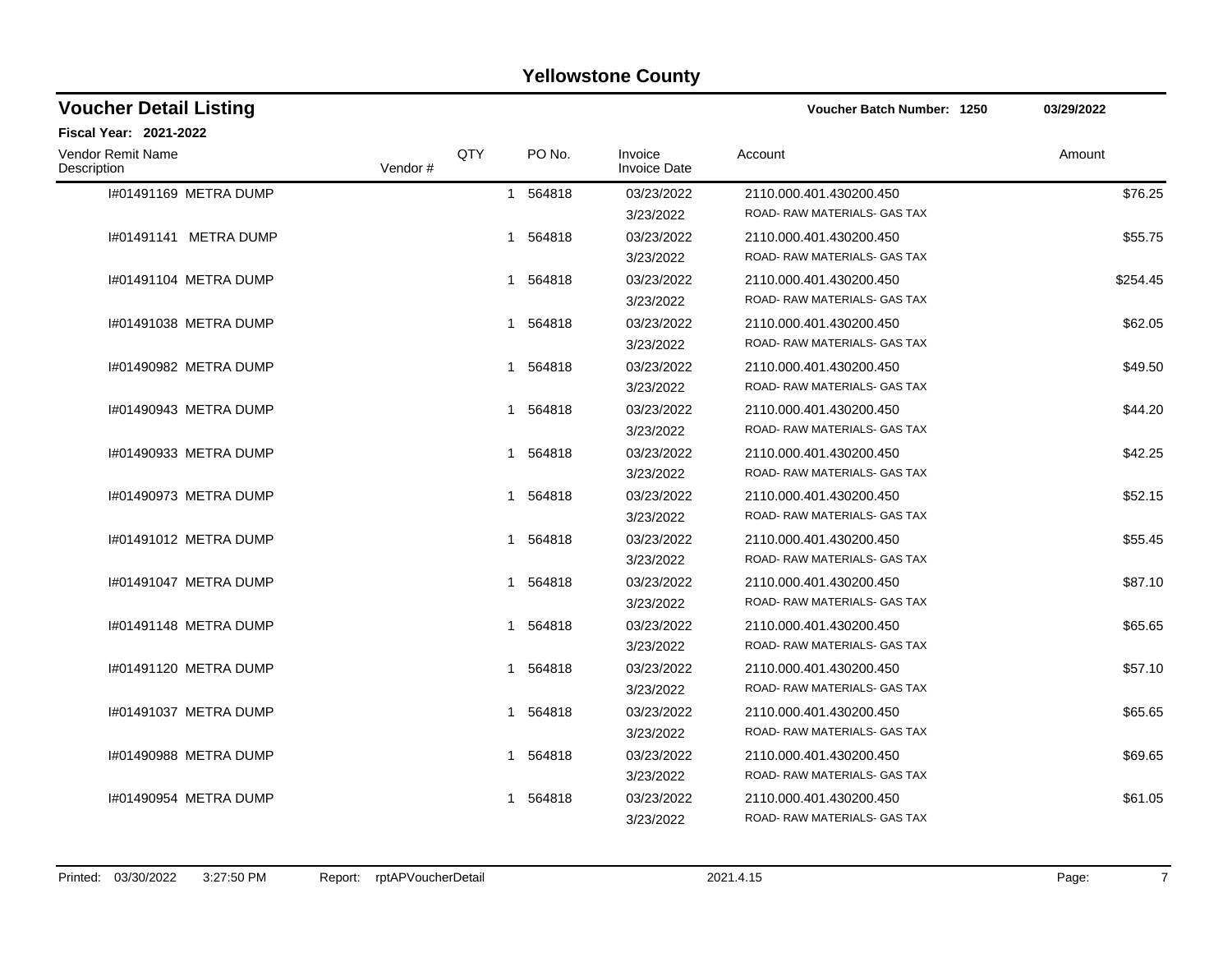| <b>Voucher Detail Listing</b>    |         |     |              |                                | Voucher Batch Number: 1250                              | 03/29/2022 |
|----------------------------------|---------|-----|--------------|--------------------------------|---------------------------------------------------------|------------|
| Fiscal Year: 2021-2022           |         |     |              |                                |                                                         |            |
| Vendor Remit Name<br>Description | Vendor# | QTY | PO No.       | Invoice<br><b>Invoice Date</b> | Account                                                 | Amount     |
| 1#01490921 METRA DUMP            |         |     | 1 564818     | 03/23/2022<br>3/23/2022        | 2110.000.401.430200.450<br>ROAD-RAW MATERIALS- GAS TAX  | \$47.20    |
| I#01490884 METRA DUMP            |         |     | 1 564818     | 03/23/2022<br>3/23/2022        | 2110.000.401.430200.450<br>ROAD-RAW MATERIALS- GAS TAX  | \$41.60    |
| 1#01490894 METRA DUMP            |         |     | 1 564818     | 03/23/2022<br>3/23/2022        | 2110.000.401.430200.450<br>ROAD-RAW MATERIALS-GAS TAX   | \$40.90    |
| 1#01490932 METRA DUMP            |         |     | 1 564818     | 03/23/2022<br>3/23/2022        | 2110.000.401.430200.450<br>ROAD- RAW MATERIALS- GAS TAX | \$40.25    |
| 1#01490967 METRA DUMP            |         |     | 1 564818     | 03/23/2022<br>3/23/2022        | 2110.000.401.430200.450<br>ROAD- RAW MATERIALS- GAS TAX | \$48.85    |
| 1#01491007 METRA DUMP            |         |     | 1 564818     | 03/23/2022<br>3/23/2022        | 2110.000.401.430200.450<br>ROAD- RAW MATERIALS- GAS TAX | \$61.70    |
| 1#014901041; METRA DUMP          |         |     | 1 564818     | 03/23/2022<br>3/23/2022        | 2110.000.401.430200.450<br>ROAD-RAW MATERIALS-GAS TAX   | \$68.30    |
| 1#01491119 METRA DUMP            |         |     | 1 564818     | 03/23/2022<br>3/23/2022        | 2110.000.401.430200.450<br>ROAD-RAW MATERIALS-GAS TAX   | \$52.15    |
| 1#01491144 METRA DUMP            |         |     | 1 564818     | 03/23/2022<br>3/23/2022        | 2110.000.401.430200.450<br>ROAD- RAW MATERIALS- GAS TAX | \$59.40    |
| 1#01491171 METRA DUMP            |         |     | 1 564818     | 03/23/2022<br>3/23/2022        | 2110.000.401.430200.450<br>ROAD- RAW MATERIALS- GAS TAX | \$63.70    |
| 1#01491177 METRA DUMP            |         |     | 1 564818     | 03/23/2022<br>3/23/2022        | 2110.000.401.430200.450<br>ROAD- RAW MATERIALS- GAS TAX | \$52.15    |
| 1#01491152 METRA DUMP            |         |     | 1 564818     | 03/23/2022<br>3/23/2022        | 2110.000.401.430200.450<br>ROAD-RAW MATERIALS-GAS TAX   | \$68.30    |
| 1#01491125 METRA DUMP            |         |     | 1 564818     | 03/23/2022<br>3/23/2022        | 2110.000.401.430200.450<br>ROAD- RAW MATERIALS- GAS TAX | \$283.15   |
| 1#01491039 METRA DUMP            |         |     | 1 564818     | 03/23/2022<br>3/23/2022        | 2110.000.401.430200.450<br>ROAD-RAW MATERIALS- GAS TAX  | \$54.10    |
| 1#01490995 METRA DUMP            |         |     | 564818<br>1. | 03/23/2022<br>3/23/2022        | 2110.000.401.430200.450<br>ROAD-RAW MATERIALS-GAS TAX   | \$60.40    |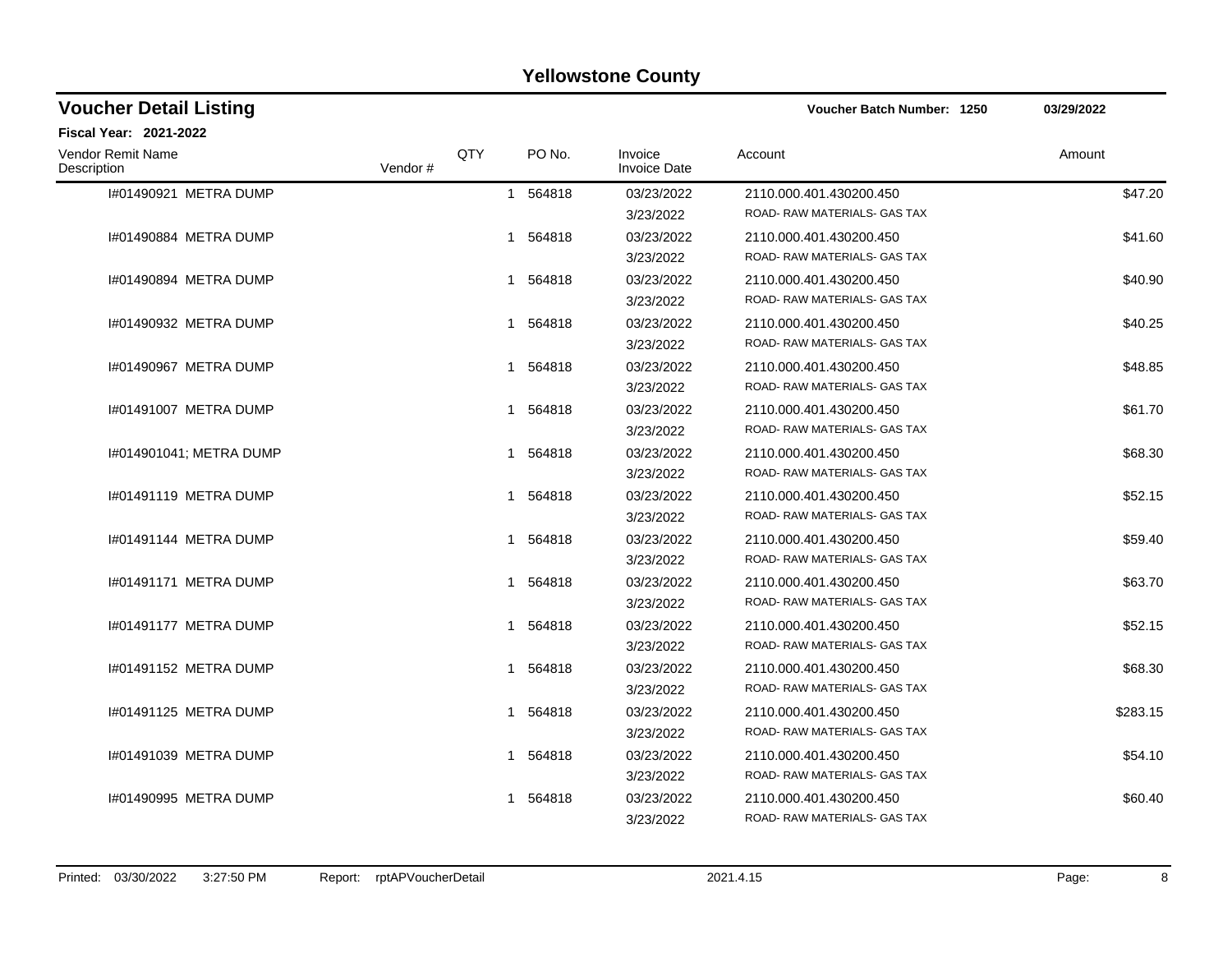| <b>Voucher Detail Listing</b>    |         |     |          |                                | Voucher Batch Number: 1250                             | 03/29/2022 |
|----------------------------------|---------|-----|----------|--------------------------------|--------------------------------------------------------|------------|
| Fiscal Year: 2021-2022           |         |     |          |                                |                                                        |            |
| Vendor Remit Name<br>Description | Vendor# | QTY | PO No.   | Invoice<br><b>Invoice Date</b> | Account                                                | Amount     |
| I#01490956 METRA DUMP            |         |     | 1 564818 | 03/23/2022<br>3/23/2022        | 2110.000.401.430200.450<br>ROAD-RAW MATERIALS- GAS TAX | \$59.75    |
| 1#01490922 METRA DUMP            |         |     | 1 564818 | 03/23/2022<br>3/23/2022        | 2110.000.401.430200.450<br>ROAD-RAW MATERIALS- GAS TAX | \$42.55    |
| 1#01490885 METRA DUMP            |         |     | 1 564818 | 03/23/2022<br>3/23/2022        | 2110.000.401.430200.450<br>ROAD-RAW MATERIALS- GAS TAX | \$41.90    |
| 1#01490893 METRA DUMP            |         |     | 1 564818 | 03/23/2022<br>3/23/2022        | 2110.000.401.430200.450<br>ROAD-RAW MATERIALS- GAS TAX | \$37.30    |
| 1#01490927 METRA DUMP            |         |     | 1 564818 | 03/23/2022<br>3/23/2022        | 2110.000.401.430200.450<br>ROAD-RAW MATERIALS- GAS TAX | \$56.75    |
| 1#01490961 METRA DUMP            |         |     | 1 564818 | 03/23/2022<br>3/23/2022        | 2110.000.401.430200.450<br>ROAD-RAW MATERIALS- GAS TAX | \$48.50    |
| 1#01491003 METRA DUMP            |         |     | 1 564818 | 03/23/2022<br>3/23/2022        | 2110.000.401.430200.450<br>ROAD-RAW MATERIALS- GAS TAX | \$77.90    |
| 1#01491044 METRA DUMP            |         |     | 1 564818 | 03/23/2022<br>3/23/2022        | 2110.000.401.430200.450<br>ROAD-RAW MATERIALS- GAS TAX | \$65.65    |
| 1#01491123 METRA DUMP            |         |     | 1 564818 | 03/23/2022<br>3/23/2022        | 2110.000.401.430200.450<br>ROAD-RAW MATERIALS- GAS TAX | \$60.05    |
| 1#01491149 METRA DUMP            |         |     | 1 564818 | 03/23/2022<br>3/23/2022        | 2110.000.401.430200.450<br>ROAD-RAW MATERIALS- GAS TAX | \$63.70    |
| 1#01491174 METRA DUMP            |         |     | 1 564818 | 03/23/2022<br>3/23/2022        | 2110.000.401.430200.450<br>ROAD-RAW MATERIALS- GAS TAX | \$80.50    |
| 1#01491438 METRA DUMP            |         |     | 1 564818 | 03/23/2022<br>3/23/2022        | 2110.000.401.430200.450<br>ROAD-RAW MATERIALS- GAS TAX | \$31.35    |
| 1#01491399 METRA DUMP            |         |     | 1 564818 | 03/23/2022<br>3/23/2022        | 2110.000.401.430200.450<br>ROAD-RAW MATERIALS- GAS TAX | \$33.35    |
| I#01491348 METRA DUMP            |         |     | 1 564818 | 03/23/2022<br>3/23/2022        | 2110.000.401.430200.450<br>ROAD-RAW MATERIALS- GAS TAX | \$407.55   |
| 1#1491307 METRA DUMP             |         | 1   | 564818   | 03/23/2022<br>3/23/2022        | 2110.000.401.430200.450<br>ROAD-RAW MATERIALS-GAS TAX  | \$303.25   |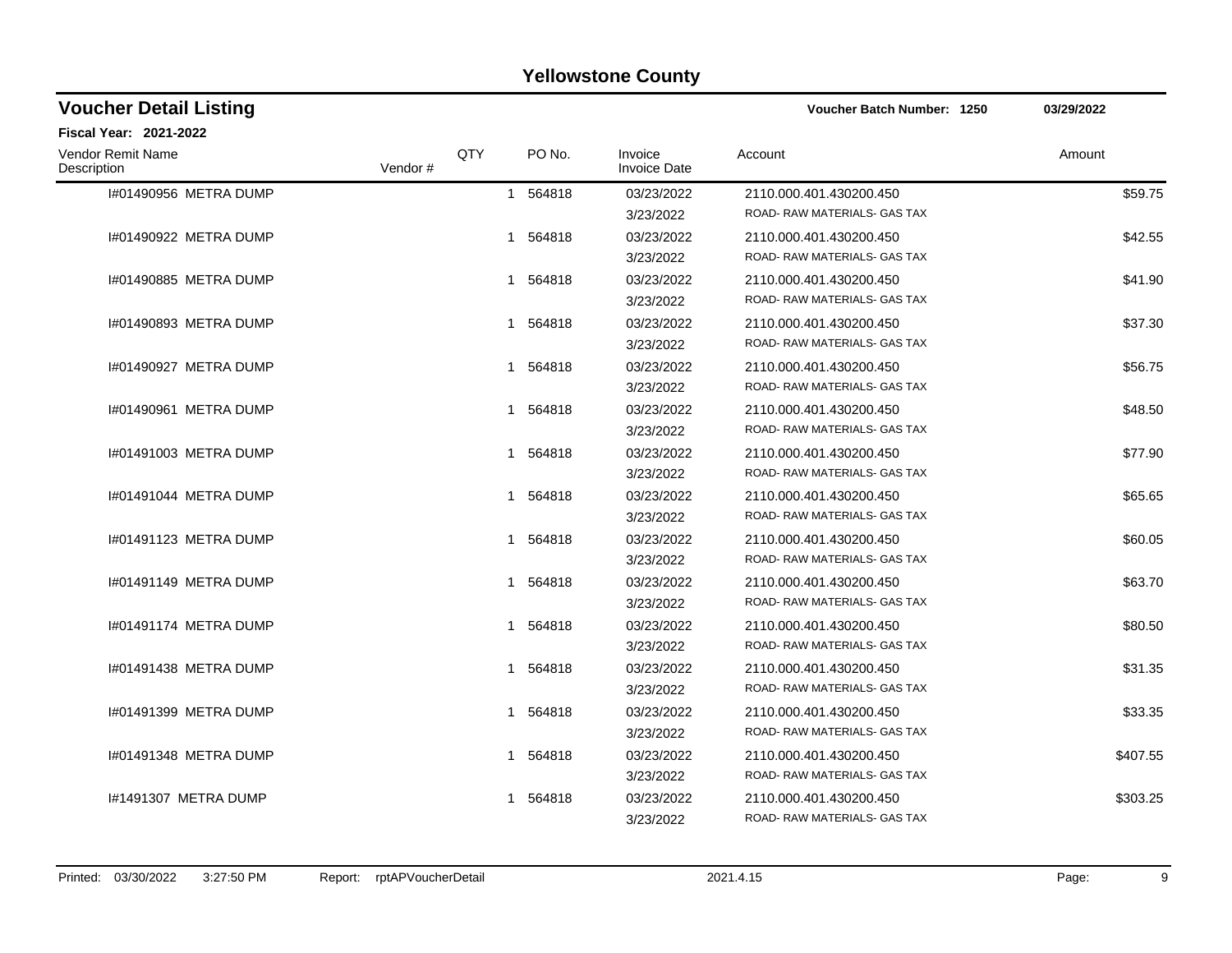| <b>Voucher Detail Listing</b>    |         |            |          |                                | Voucher Batch Number: 1250                              | 03/29/2022 |
|----------------------------------|---------|------------|----------|--------------------------------|---------------------------------------------------------|------------|
| Fiscal Year: 2021-2022           |         |            |          |                                |                                                         |            |
| Vendor Remit Name<br>Description | Vendor# | <b>QTY</b> | PO No.   | Invoice<br><b>Invoice Date</b> | Account                                                 | Amount     |
| I#01491272 METRA DUMP            |         |            | 1 564818 | 03/23/2022<br>3/23/2022        | 2110.000.401.430200.450<br>ROAD-RAW MATERIALS-GAS TAX   | \$79.20    |
| 1#01491226 METRA DUMP            |         | 1          | 564818   | 03/23/2022<br>3/23/2022        | 2110.000.401.430200.450<br>ROAD-RAW MATERIALS- GAS TAX  | \$62.70    |
| 1#01491186 METRA DUMP            |         |            | 1 564818 | 03/23/2022<br>3/23/2022        | 2110.000.401.430200.450<br>ROAD-RAW MATERIALS-GAS TAX   | \$66.35    |
| 1#01491441 METRA DUMP            |         | 1          | 564818   | 03/23/2022<br>3/23/2022        | 2110.000.401.430200.450<br>ROAD- RAW MATERIALS- GAS TAX | \$34.00    |
| 1#01491405 METRA DUMP            |         |            | 1 564818 | 03/23/2022<br>3/23/2022        | 2110.000.401.430200.450<br>ROAD- RAW MATERIALS- GAS TAX | \$34.65    |
| 1#01491351 METRA DUMP            |         | 1          | 564818   | 03/23/2022<br>3/23/2022        | 2110.000.401.430200.450<br>ROAD- RAW MATERIALS- GAS TAX | \$285.45   |
| 1#01491311 METRA DUMP            |         |            | 1 564818 | 03/23/2022<br>3/23/2022        | 2110.000.401.430200.450<br>ROAD-RAW MATERIALS-GAS TAX   | \$284.80   |
| 1#01491275 METRA DUMP            |         |            | 1 564818 | 03/23/2022<br>3/23/2022        | 2110.000.401.430200.450<br>ROAD-RAW MATERIALS-GAS TAX   | \$55.75    |
| 1#01491236 METRA DUMP            |         |            | 1 564818 | 03/23/2022<br>3/23/2022        | 2110.000.401.430200.450<br>ROAD- RAW MATERIALS- GAS TAX | \$51.80    |
| 1#01491204 METRA DUMP            |         |            | 1 564818 | 03/23/2022<br>3/23/2022        | 2110.000.401.430200.450<br>ROAD- RAW MATERIALS- GAS TAX | \$79.55    |
| 1#01491451 METRA DUMP            |         |            | 1 564818 | 03/23/2022<br>3/23/2022        | 2110.000.401.430200.450<br>ROAD- RAW MATERIALS- GAS TAX | \$39.95    |
| 1#01491436 METRA DUMP            |         |            | 1 564818 | 03/23/2022<br>3/23/2022        | 2110.000.401.430200.450<br>ROAD-RAW MATERIALS-GAS TAX   | \$28.05    |
| 1#01491396 METRA DUMP            |         | 1          | 564818   | 03/23/2022<br>3/23/2022        | 2110.000.401.430200.450<br>ROAD- RAW MATERIALS- GAS TAX | \$33.00    |
| 1#01491343 METRA DUMP            |         | 1          | 564818   | 03/23/2022<br>3/23/2022        | 2110.000.401.430200.450<br>ROAD-RAW MATERIALS- GAS TAX  | \$287.10   |
| 1#01491303 METRA DUMP            |         | 1          | 564818   | 03/23/2022<br>3/23/2022        | 2110.000.401.430200.450<br>ROAD-RAW MATERIALS-GAS TAX   | \$180.50   |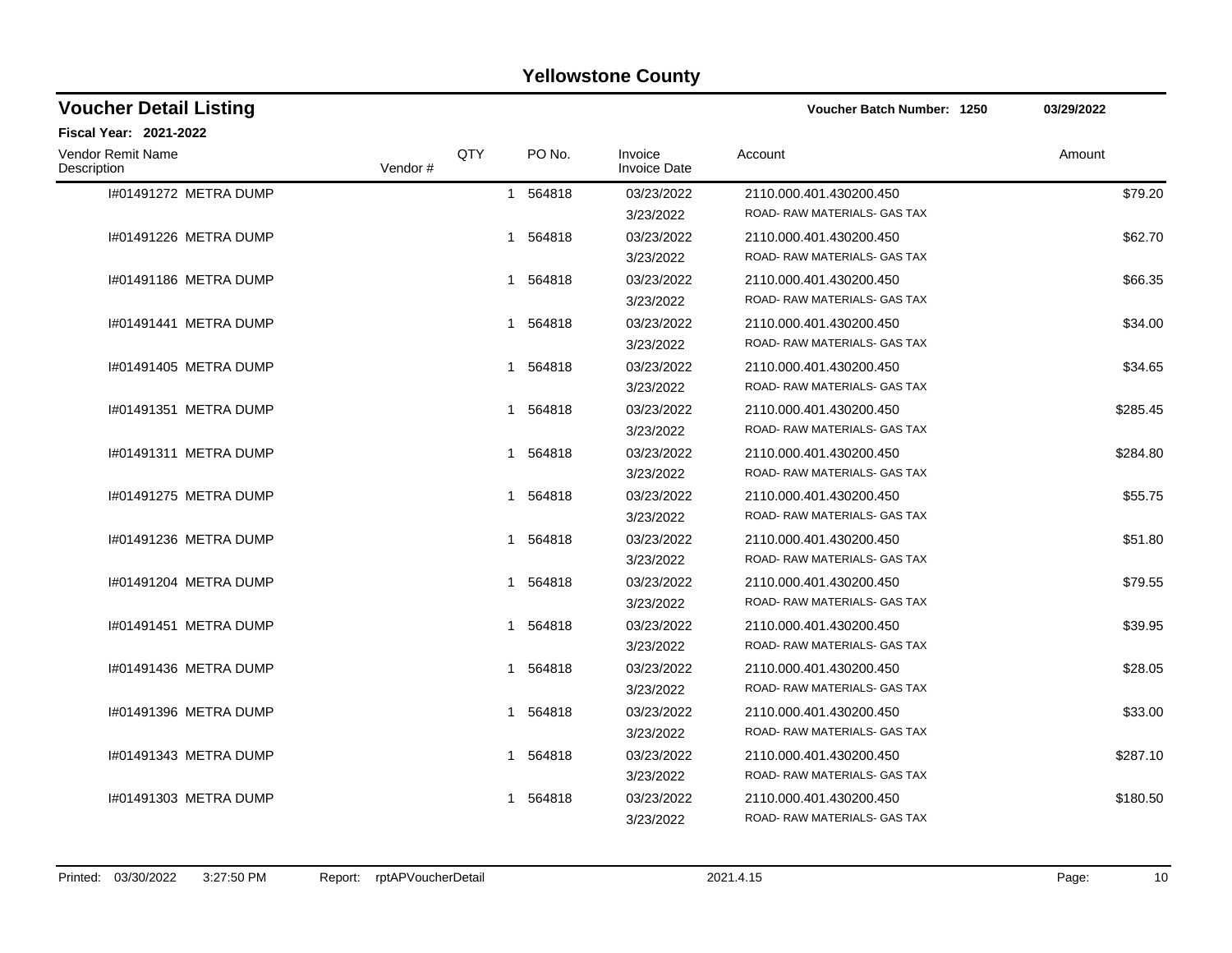| <b>Voucher Detail Listing</b>    |         |     |          |                                | Voucher Batch Number: 1250                              | 03/29/2022 |
|----------------------------------|---------|-----|----------|--------------------------------|---------------------------------------------------------|------------|
| <b>Fiscal Year: 2021-2022</b>    |         |     |          |                                |                                                         |            |
| Vendor Remit Name<br>Description | Vendor# | QTY | PO No.   | Invoice<br><b>Invoice Date</b> | Account                                                 | Amount     |
| I#01491271 METRA DUMP            |         |     | 1 564818 | 03/23/2022<br>3/23/2022        | 2110.000.401.430200.450<br>ROAD- RAW MATERIALS- GAS TAX | \$79.85    |
| I#01491233 METRA DUMP            |         |     | 1 564818 | 03/23/2022<br>3/23/2022        | 2110.000.401.430200.450<br>ROAD-RAW MATERIALS- GAS TAX  | \$57.75    |
| 1#01491202 METRA DUMP            |         |     | 1 564818 | 03/23/2022<br>3/23/2022        | 2110.000.401.430200.450<br>ROAD-RAW MATERIALS-GAS TAX   | \$66.35    |
| 1#01491200 METRA DUMP            |         |     | 1 564818 | 03/23/2022<br>3/23/2022        | 2110.000.401.430200.450<br>ROAD- RAW MATERIALS- GAS TAX | \$61.70    |
| 1#01491228 METRA DUMP            |         |     | 1 564818 | 03/23/2022<br>3/23/2022        | 2110.000.401.430200.450<br>ROAD- RAW MATERIALS- GAS TAX | \$58.75    |
| 1#01491269 METRA DUMP            |         |     | 1 564818 | 03/23/2022<br>3/23/2022        | 2110.000.401.430200.450<br>ROAD- RAW MATERIALS- GAS TAX | \$163.35   |
| 1#01491302 METRA DUMP            |         |     | 1 564818 | 03/23/2022<br>3/23/2022        | 2110.000.401.430200.450<br>ROAD-RAW MATERIALS-GAS TAX   | \$109.25   |
| 1#01491340 METRA DUMP            |         |     | 1 564818 | 03/23/2022<br>3/23/2022        | 2110.000.401.430200.450<br>ROAD-RAW MATERIALS-GAS TAX   | \$356.05   |
| 1#01491388 METRA DUMP            |         |     | 1 564818 | 03/23/2022<br>3/23/2022        | 2110.000.401.430200.450<br>ROAD-RAW MATERIALS- GAS TAX  | \$225.70   |
| 1#01491424 METRA DUMP            |         |     | 1 564818 | 03/23/2022<br>3/23/2022        | 2110.000.401.430200.450<br>ROAD- RAW MATERIALS- GAS TAX | \$54.45    |
| 1#01491449 METRA DUMP            |         |     | 1 564818 | 03/23/2022<br>3/23/2022        | 2110.000.401.430200.450<br>ROAD-RAW MATERIALS- GAS TAX  | \$37.30    |
| 1#01491558 METRA DUMP            |         |     | 1 564818 | 03/23/2022<br>3/23/2022        | 2110.000.401.430200.450<br>ROAD- RAW MATERIALS- GAS TAX | \$169.95   |
| 1#01491526 METRA DUMP            |         |     | 1 564818 | 03/23/2022<br>3/23/2022        | 2110.000.401.430200.450<br>ROAD-RAW MATERIALS- GAS TAX  | \$56.10    |
| 1#01491494 METRA DUMP            |         |     | 1 564818 | 03/23/2022<br>3/23/2022        | 2110.000.401.430200.450<br>ROAD-RAW MATERIALS- GAS TAX  | \$37.60    |
| 1#01491465 METRA DUMP            |         |     | 564818   | 03/23/2022<br>3/23/2022        | 2110.000.401.430200.450<br>ROAD-RAW MATERIALS-GAS TAX   | \$36.30    |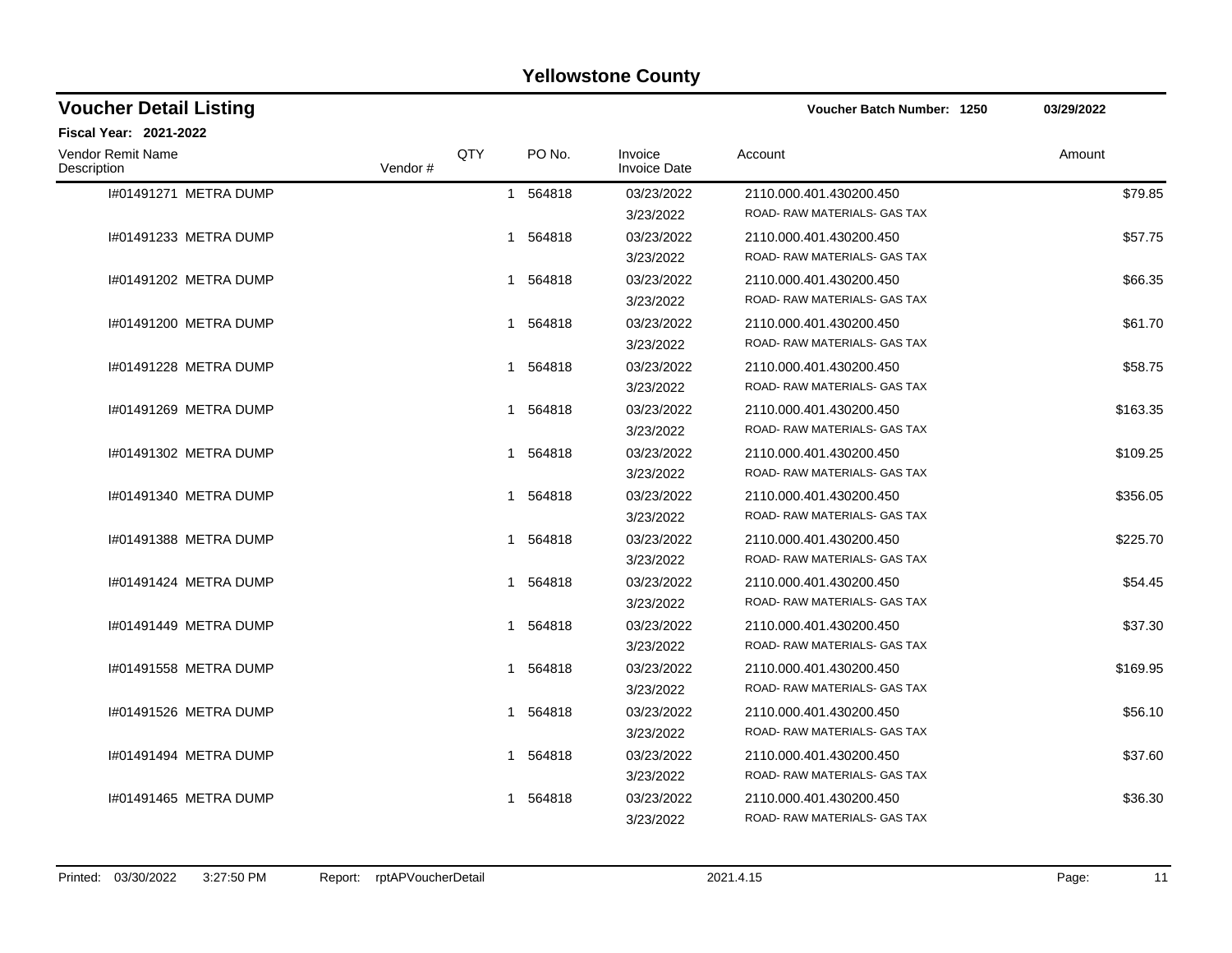### I#01491572 METRA DUMP 1 564818 03/23/2022 2110.000.401.430200.450 \$191.75 3/23/2022 ROAD- RAW MATERIALS- GAS TAX I#01491536 METRA DUMP \$85.80 (\$85.80 ) \$95.80 (\$95.80 ) \$95.80 (\$95.80 ) \$95.80 (\$95.80 ) \$95.80 (\$95.80 ) \$95 3/23/2022 ROAD- RAW MATERIALS- GAS TAX 1#01491505 METRA DUMP 1 564818 1 564818 03/23/2022 2110.000.401.430200.450 3/23/2022 ROAD- RAW MATERIALS- GAS TAX I#01491475 METRA DUMP \$39.60 3/23/2022 ROAD- RAW MATERIALS- GAS TAX 1#01491473 METRA DUMP 644.90 3/23/2022 ROAD- RAW MATERIALS- GAS TAX 1#01491499 METRA DUMP 1 560.70 1 564818 03/23/2022 2110.000.401.430200.450 3/23/2022 ROAD- RAW MATERIALS- GAS TAX 1#01491532 METRA DUMP \$80.85 \$80.85 (\$90.85 ) 1 564818 03/23/2022 2110.000.401.430200.450 3/23/2022 ROAD- RAW MATERIALS- GAS TAX I#01491563 METRA DUMP 1 564818 03/23/2022 2110.000.401.430200.450 \$279.85 3/23/2022 ROAD- RAW MATERIALS- GAS TAX Check #: 508755 PO/InvoiceTotal: \$7,557.70 Vendor Total: \$7,557.70 BURROWS, MICHELLE LYNN Check Group: Writ SM 2021 4166 #21003484 Burrows v. Williams Ck #463167 - Schnitzer Steel A101-99550 1 564867 03/23/2022 7151.000.000.021250.000 \$319.51 3/23/2022 SHERIFF WRITS & NOTICES DUE TO OTHERS Check #: 508756 PO/InvoiceTotal: \$319.51 Vendor Total: \$319.51 BUTLER, BRANDY **Voucher Batch Number: Yellowstone County** Vendor Remit Name **Description Voucher Detail Listing Fiscal Year: 2021-2022 1250 03/29/2022** PO No. Invoice Account Amount Amount Amount Amount Vendor # **QTY** Invoice Date

Check Group: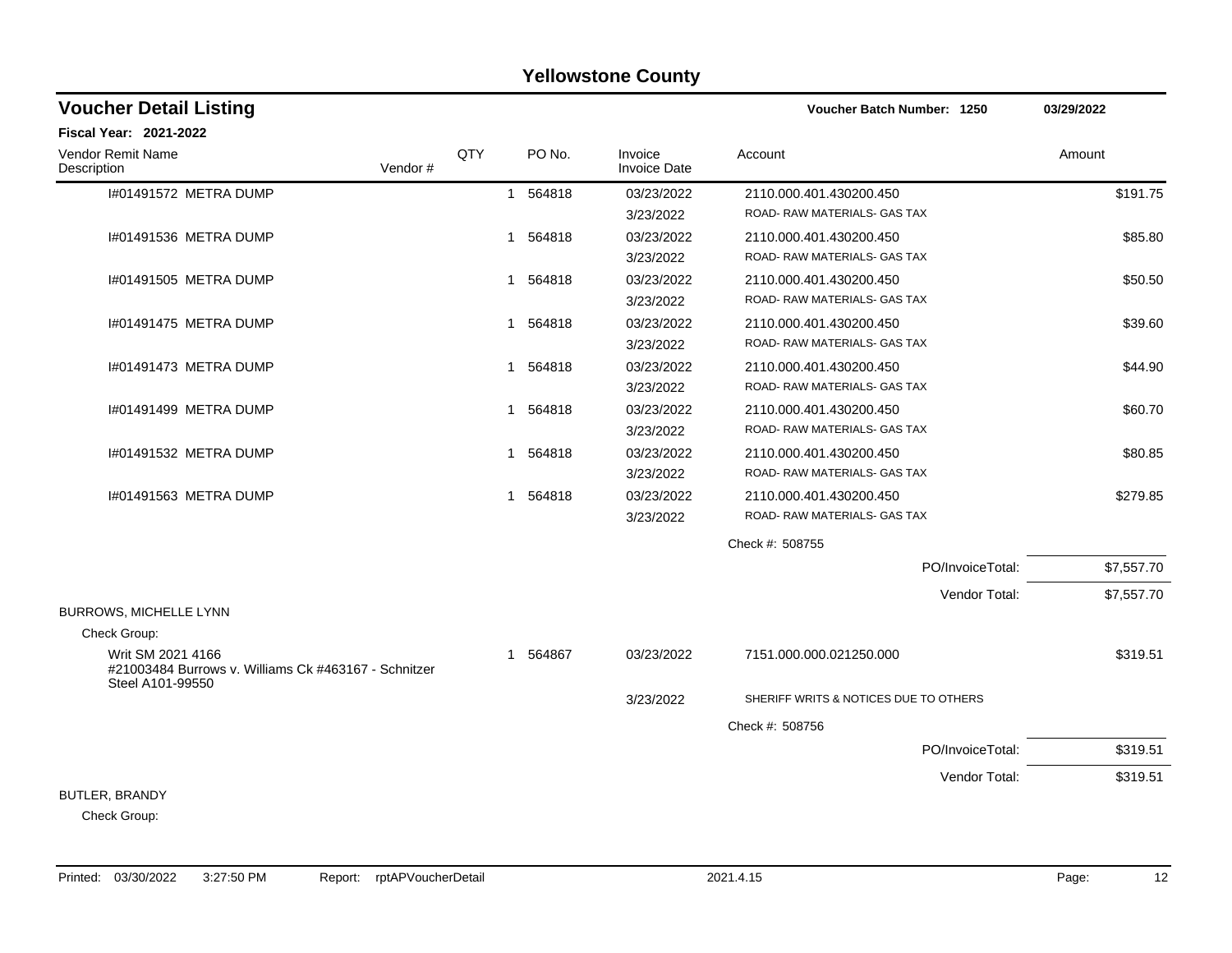| <b>Yellowstone County</b> |  |
|---------------------------|--|
|---------------------------|--|

| <b>Voucher Detail Listing</b>        |         |     |                        |                                | Voucher Batch Number: 1250                          |                  | 03/29/2022 |
|--------------------------------------|---------|-----|------------------------|--------------------------------|-----------------------------------------------------|------------------|------------|
| Fiscal Year: 2021-2022               |         |     |                        |                                |                                                     |                  |            |
| Vendor Remit Name<br>Description     | Vendor# | QTY | PO No.                 | Invoice<br><b>Invoice Date</b> | Account                                             |                  | Amount     |
| Meals for ZSoft Meeting Mar 7-10     |         |     | 1 564783               | 03/22/2022<br>3/22/2022        | 2290.000.410.450400.370<br><b>EXTENSION- TRAVEL</b> |                  | \$115.00   |
|                                      |         |     |                        |                                | Check #: 508757                                     |                  |            |
|                                      |         |     |                        |                                |                                                     | PO/InvoiceTotal: | \$115.00   |
|                                      |         |     |                        |                                |                                                     | Vendor Total:    | \$115.00   |
| CARQUEST AUTO PARTS.<br>Check Group: | 006210  |     |                        |                                |                                                     |                  |            |
| 1#1935-669098 CIRCUIT BREAKER        |         |     | 1 564799               | 03/23/2022<br>3/23/2022        | 2110.000.401.430200.361<br>ROAD-VEHICLE REPAIRS     |                  | \$36.90    |
| I#1935-669159 CLEAR LIGHT            |         |     | 1 564799               | 03/23/2022<br>3/23/2022        | 2110.000.401.430200.361<br>ROAD-VEHICLE REPAIRS     |                  | \$64.56    |
| I#1935-669567 DRAIN VALVE            |         |     | 1 564799               | 03/23/2022<br>3/23/2022        | 2110.000.401.430200.361<br>ROAD-VEHICLE REPAIRS     |                  | \$60.42    |
| I#1935-667980 FUEL FILTER BASE       |         |     | 1 564799               | 03/23/2022<br>3/23/2022        | 2110.000.401.430200.361<br>ROAD- VEHICLE REPAIRS    |                  | \$61.56    |
| I#1935-669007 FILTERS                |         |     | 564799<br>$\mathbf{1}$ | 03/23/2022<br>3/23/2022        | 2110.000.401.430200.361<br>ROAD-VEHICLE REPAIRS     |                  | \$73.01    |
| I#1935-668953 PIGTAILS               |         |     | 1 564799               | 03/23/2022<br>3/23/2022        | 2110.000.401.430200.361<br>ROAD-VEHICLE REPAIRS     |                  | \$100.00   |
| I#1935-668894 BLOWER RESITOR         |         |     | 1 564799               | 03/23/2022<br>3/23/2022        | 2110.000.401.430200.361<br>ROAD-VEHICLE REPAIRS     |                  | \$30.33    |
| I#1935-668935 AIR FILTERS            |         |     | 1 564799               | 03/23/2022<br>3/23/2022        | 2110.000.401.430200.361<br>ROAD-VEHICLE REPAIRS     |                  | \$41.22    |
| 2% DISCOUNT                          |         |     | 1 564799               | 03/23/2022<br>3/23/2022        | 2110.000.401.430200.361<br>ROAD- VEHICLE REPAIRS    |                  | (\$9.36)   |
|                                      |         |     |                        |                                | Check #: 508758                                     |                  |            |
|                                      |         |     |                        |                                |                                                     | PO/InvoiceTotal: | \$458.64   |
| CASINO. NICOLETTE MAXINE             |         |     |                        |                                |                                                     | Vendor Total:    | \$458.64   |

Check Group: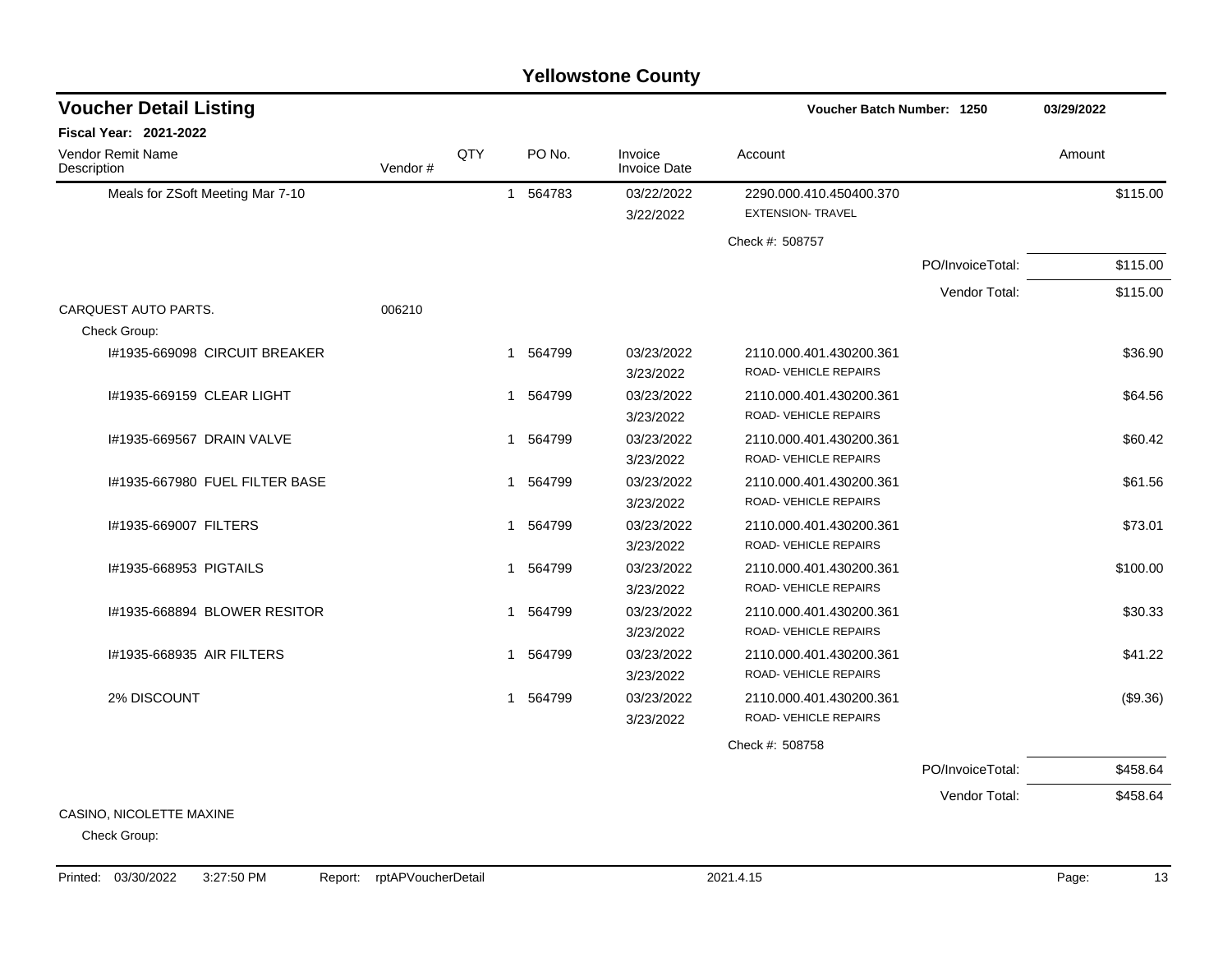| <b>Voucher Detail Listing</b>                                                                                       |     |             |                                | Voucher Batch Number: 1250                         |                  | 03/29/2022 |
|---------------------------------------------------------------------------------------------------------------------|-----|-------------|--------------------------------|----------------------------------------------------|------------------|------------|
| Fiscal Year: 2021-2022                                                                                              |     |             |                                |                                                    |                  |            |
| <b>Vendor Remit Name</b><br>Description<br>Vendor#                                                                  | QTY | PO No.      | Invoice<br><b>Invoice Date</b> | Account                                            |                  | Amount     |
| Writ SM 2022-420<br>#22000544 Casino v. Jim's Auto Repair CASH + Ck.<br>#8516 - Jim's Auto Repair A101-99548        |     | 1 564873    | 03/23/2022                     | 7151.000.000.021250.000                            |                  | \$500.00   |
|                                                                                                                     |     |             | 3/23/2022                      | SHERIFF WRITS & NOTICES DUE TO OTHERS              |                  |            |
|                                                                                                                     |     |             |                                | Check #: 508759                                    |                  |            |
|                                                                                                                     |     |             |                                |                                                    | PO/InvoiceTotal: | \$500.00   |
|                                                                                                                     |     |             |                                |                                                    | Vendor Total:    | \$500.00   |
| CENTURYLINK.<br>Check Group:                                                                                        |     |             |                                |                                                    |                  |            |
| A#89610621 I#284670121 3/12/22 Fiber Svc                                                                            |     | 1 564836    | 03/23/2022<br>3/23/2022        | 5810.000.552.460442.345<br>METRA FACILITIES- PHONE |                  | \$2,029.90 |
|                                                                                                                     |     |             |                                | Check #: 508760                                    |                  |            |
|                                                                                                                     |     |             |                                |                                                    | PO/InvoiceTotal: | \$2,029.90 |
|                                                                                                                     |     |             |                                |                                                    | Vendor Total:    | \$2,029.90 |
| CENTURYLINK<br>Check Group:                                                                                         |     |             |                                |                                                    |                  |            |
| A#M4062454196766M; CUSTER REPEATER 3/7/22                                                                           |     | 1 564846    | 03/23/2022<br>3/23/2022        | 1000.000.124.420600.340<br><b>DES-UTILITIES</b>    |                  | \$44.61    |
|                                                                                                                     |     |             |                                | Check #: 508761                                    |                  |            |
|                                                                                                                     |     |             |                                |                                                    | PO/InvoiceTotal: | \$44.61    |
|                                                                                                                     |     |             |                                |                                                    | Vendor Total:    | \$44.61    |
| CHURCH HARRIS JOHNSON & WILLIAMS PC                                                                                 |     |             |                                |                                                    |                  |            |
| Check Group:<br>Writ DV 19-0580<br>#21003270 AFC v. Walnofer Ck. #36384624 - Dairy<br>Farmers of America A101-99500 |     | 564857<br>1 | 03/23/2022                     | 7151.000.000.021250.000                            |                  | \$553.65   |
|                                                                                                                     |     |             | 3/23/2022                      | SHERIFF WRITS & NOTICES DUE TO OTHERS              |                  |            |
|                                                                                                                     |     |             |                                | Check #: 508762                                    |                  |            |
|                                                                                                                     |     |             |                                |                                                    | PO/InvoiceTotal: | \$553.65   |
|                                                                                                                     |     |             |                                |                                                    | Vendor Total:    | \$553.65   |
| <b>CREATIVE VINYL FENCING INC</b>                                                                                   |     |             |                                |                                                    |                  |            |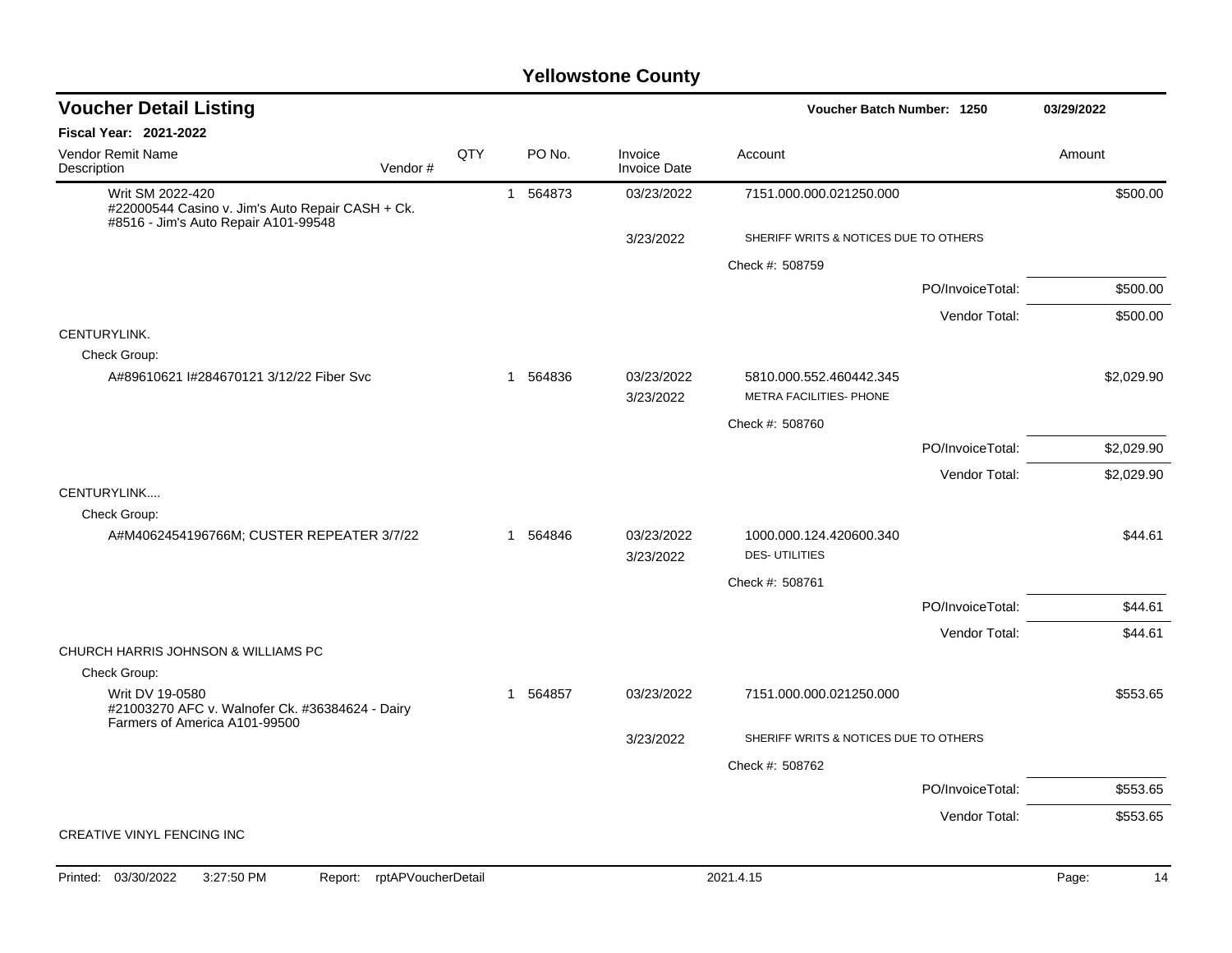| <b>Voucher Detail Listing</b>                                       |     |    |          |                                | Voucher Batch Number: 1250                                    |                  | 03/29/2022  |
|---------------------------------------------------------------------|-----|----|----------|--------------------------------|---------------------------------------------------------------|------------------|-------------|
| <b>Fiscal Year: 2021-2022</b>                                       |     |    |          |                                |                                                               |                  |             |
| <b>Vendor Remit Name</b><br>Vendor#<br>Description                  | QTY |    | PO No.   | Invoice<br><b>Invoice Date</b> | Account                                                       |                  | Amount      |
| Check Group:                                                        |     |    |          |                                |                                                               |                  |             |
| 1#14447 REPAIR DAMAGE TO FENCE COMANCHE<br>CEMT 3/18/22             |     |    | 1 564784 | 03/22/2022                     | 7300.000.724.430900.362                                       |                  | \$1,110.00  |
|                                                                     |     |    |          | 3/22/2022                      | BROADVIEW CEM- MAINT & REPAIRS                                |                  |             |
| 1#14448 WHITE FLAT CAPS BROADVIEW CEMT 3/18/22                      |     |    | 1 564784 | 03/22/2022                     | 7300.000.724.430900.362                                       |                  | \$66.00     |
|                                                                     |     |    |          | 3/22/2022                      | BROADVIEW CEM- MAINT & REPAIRS                                |                  |             |
|                                                                     |     |    |          |                                | Check #: 508763                                               |                  |             |
|                                                                     |     |    |          |                                |                                                               | PO/InvoiceTotal: | \$1,176.00  |
|                                                                     |     |    |          |                                |                                                               | Vendor Total:    | \$1,176.00  |
| EPHUS 21 LLC                                                        |     |    |          |                                |                                                               |                  |             |
| Check Group:                                                        |     |    |          |                                |                                                               |                  |             |
| I#1687 Secret Shopper Fee 3/4-5/2022                                |     |    | 1 564870 | 03/24/2022<br>3/24/2022        | 5810.000.555.460442.398<br>METRA MARKETING- VARIABLE CONTRACT |                  | \$2,000.00  |
|                                                                     |     |    |          |                                | <b>SERVICES</b>                                               |                  |             |
| I#1687 Secret Shopper Travel Meals & Hotel Exp 3/4-5/22             |     | 1. | 564870   | 03/24/2022                     | 5810.000.555.460442.398                                       |                  | \$1,219.27  |
|                                                                     |     |    |          | 3/24/2022                      | METRA MARKETING- VARIABLE CONTRACT<br><b>SERVICES</b>         |                  |             |
|                                                                     |     |    |          |                                | Check #: 508764                                               |                  |             |
|                                                                     |     |    |          |                                |                                                               | PO/InvoiceTotal: | \$3,219.27  |
|                                                                     |     |    |          |                                |                                                               | Vendor Total:    | \$3,219.27  |
| FERGUS ELECTRIC COOPERATIVE INC                                     |     |    |          |                                |                                                               |                  |             |
| Check Group:                                                        |     |    |          |                                |                                                               |                  |             |
| A#383924; DUNN MOUNTAIN 3/5/22                                      |     |    | 1 564832 | 03/23/2022<br>3/23/2022        | 1000.000.124.420600.340<br><b>DES-UTILITIES</b>               |                  | \$88.81     |
|                                                                     |     |    |          |                                | Check #: 508765                                               |                  |             |
|                                                                     |     |    |          |                                |                                                               | PO/InvoiceTotal: | \$88.81     |
|                                                                     |     |    |          |                                |                                                               | Vendor Total:    | \$88.81     |
| FIREMASTER.<br>002893                                               |     |    |          |                                |                                                               |                  |             |
| Check Group:                                                        |     |    |          |                                |                                                               |                  |             |
| I#0000941682 A#10047789 Annual Maintenance of fire<br>extinguishers |     |    | 1 564781 | 03/22/2022                     | 2399.000.235.420250.360                                       |                  | \$360.25    |
|                                                                     |     |    |          | 3/22/2022                      | YSC- REPAIRS & MAINT SERVICE                                  |                  |             |
|                                                                     |     |    |          |                                | Check #: 508766                                               |                  |             |
| Printed: 03/30/2022<br>3:27:50 PM<br>Report: rptAPVoucherDetail     |     |    |          |                                | 2021.4.15                                                     |                  | Page:<br>15 |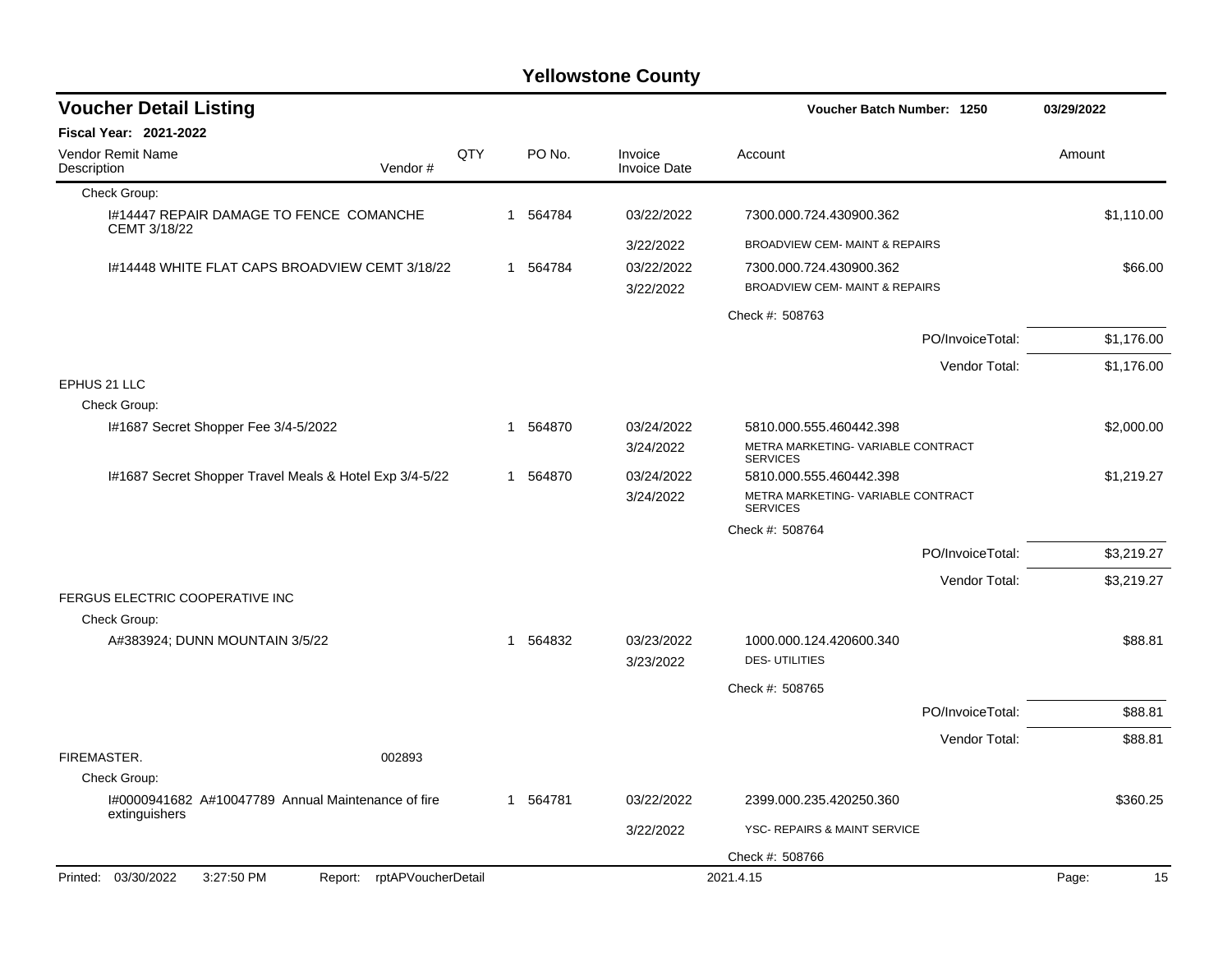| <b>Voucher Detail Listing</b>                                 |                            |     |                        |                                | Voucher Batch Number: 1250                                 |                  | 03/29/2022  |
|---------------------------------------------------------------|----------------------------|-----|------------------------|--------------------------------|------------------------------------------------------------|------------------|-------------|
| Fiscal Year: 2021-2022                                        |                            |     |                        |                                |                                                            |                  |             |
| Vendor Remit Name<br>Description                              | Vendor#                    | QTY | PO No.                 | Invoice<br><b>Invoice Date</b> | Account                                                    |                  | Amount      |
|                                                               |                            |     |                        |                                |                                                            | PO/InvoiceTotal: | \$360.25    |
|                                                               |                            |     |                        |                                |                                                            | Vendor Total:    | \$360.25    |
| <b>FISHER'S TECHNOLOGY</b>                                    |                            |     |                        |                                |                                                            |                  |             |
| Check Group:                                                  |                            |     |                        |                                |                                                            |                  |             |
| I#997707 Canon copies 3/1/22                                  |                            |     | 1 564789               | 03/22/2022<br>3/22/2022        | 2290.000.410.450400.363<br><b>EXTENSION- MACHINE MAINT</b> |                  | \$99.76     |
|                                                               |                            |     |                        |                                | Check #: 508767                                            |                  |             |
|                                                               |                            |     |                        |                                |                                                            | PO/InvoiceTotal: | \$99.76     |
|                                                               |                            |     |                        |                                |                                                            | Vendor Total:    | \$99.76     |
| <b>GALLES FILTER &amp; EXHAUST</b>                            |                            |     |                        |                                |                                                            |                  |             |
| Check Group:                                                  |                            |     |                        |                                |                                                            |                  |             |
| I#P1-13338-01 SEPARATORS 3/14/22                              |                            |     | 1 564851               | 03/23/2022<br>3/23/2022        | 2110.000.401.430200.361<br>ROAD- VEHICLE REPAIRS           |                  | \$47.88     |
|                                                               |                            |     |                        |                                | Check #: 508768                                            |                  |             |
|                                                               |                            |     |                        |                                |                                                            | PO/InvoiceTotal: | \$47.88     |
|                                                               |                            |     |                        |                                |                                                            | Vendor Total:    | \$47.88     |
| HANSER'S WRECKER COMPANY                                      |                            |     |                        |                                |                                                            |                  |             |
| Check Group:                                                  |                            |     |                        |                                |                                                            |                  |             |
| I#BIL17854 Claim #24-22; Tow invoice for SO patrol<br>vehicle |                            |     | 564788<br>$\mathbf{1}$ | 03/23/2022                     | 2190.000.429.510200.751                                    |                  | \$65.00     |
|                                                               |                            |     |                        | 3/23/2022                      | DEFENSE COSTS- AUTO COLLISION & COMP                       |                  |             |
|                                                               |                            |     |                        |                                | Check #: 508769                                            |                  |             |
|                                                               |                            |     |                        |                                |                                                            | PO/InvoiceTotal: | \$65.00     |
|                                                               |                            |     |                        |                                |                                                            | Vendor Total:    | \$65.00     |
| <b>HANSON CHEMICAL</b>                                        | 003320                     |     |                        |                                |                                                            |                  |             |
| Check Group:                                                  |                            |     |                        |                                |                                                            |                  |             |
| 1#388630 TOWELS 3/14/22                                       |                            |     | 4 564805               | 03/23/2022<br>3/23/2022        | 2110.000.401.430200.220<br>ROAD- OPERATING SUPPLIES        |                  | \$357.52    |
|                                                               |                            |     |                        |                                | Check #: 508770                                            |                  |             |
|                                                               |                            |     |                        |                                |                                                            | PO/InvoiceTotal: | \$357.52    |
| Printed: 03/30/2022<br>3:27:50 PM                             | Report: rptAPVoucherDetail |     |                        |                                | 2021.4.15                                                  |                  | Page:<br>16 |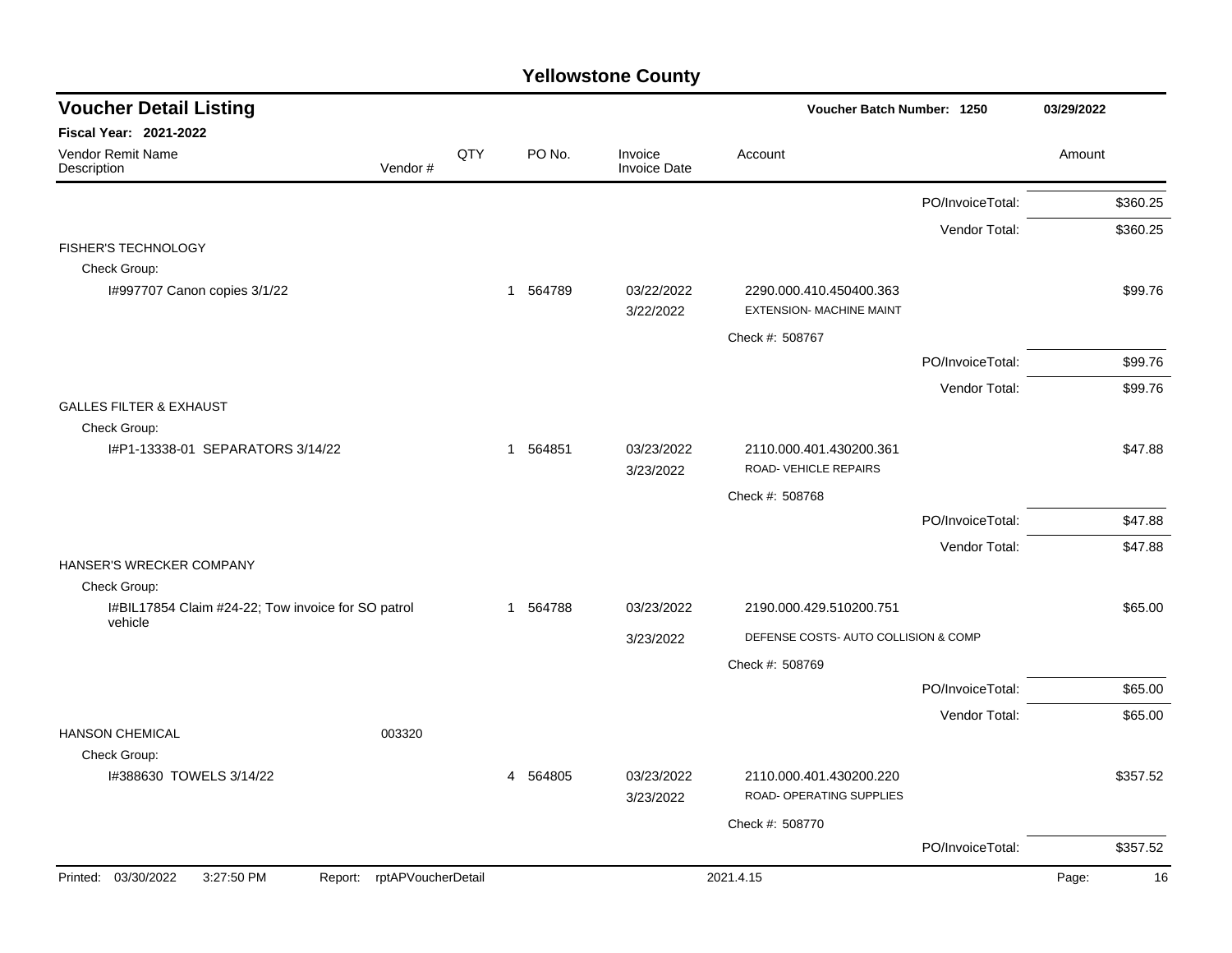| <b>Voucher Detail Listing</b>               |                            |              |          |                                | Voucher Batch Number: 1250                                      | 03/29/2022  |
|---------------------------------------------|----------------------------|--------------|----------|--------------------------------|-----------------------------------------------------------------|-------------|
| <b>Fiscal Year: 2021-2022</b>               |                            |              |          |                                |                                                                 |             |
| <b>Vendor Remit Name</b><br>Description     | Vendor#                    | QTY          | PO No.   | Invoice<br><b>Invoice Date</b> | Account                                                         | Amount      |
|                                             |                            |              |          |                                | Vendor Total:                                                   | \$357.52    |
| HARDY CONSTRUCTION CO                       | 021272                     |              |          |                                |                                                                 |             |
| Check Group:                                |                            |              |          |                                |                                                                 |             |
| 1#21-1-020-2 ARENA DOORS REPL 3/22/22       |                            |              | 1 564817 | 03/23/2022<br>3/23/2022        | 5811.000.552.460442.920<br>FACILITIES- CAPITAL OUTLAY/ BUILDING | \$7,980.00  |
| I#21-1-020-2 5% RETAINAGE ARENA DOORS REPL  |                            |              | 1 564817 | 03/23/2022                     | 5811.000.552.460442.920                                         | (\$399.00)  |
| 3/22/22                                     |                            |              |          | 3/23/2022                      | FACILITIES- CAPITAL OUTLAY/ BUILDING                            |             |
| 1% CONTRACTOR TAX HARDY CONST. 1#21-1-020-2 |                            |              | 1 564817 | 03/23/2022                     | 5811.000.552.460442.920                                         | (\$75.81)   |
| ARENA DOORS REPL 3/22/22                    |                            |              |          | 3/23/2022                      | FACILITIES- CAPITAL OUTLAY/ BUILDING                            |             |
|                                             |                            |              |          |                                | Check #: 508771                                                 |             |
|                                             |                            |              |          |                                | PO/InvoiceTotal:                                                | \$7,505.19  |
|                                             |                            |              |          |                                | Vendor Total:                                                   | \$7,505.19  |
| <b>HENRY SCHEIN INC</b>                     | 040079                     |              |          |                                |                                                                 |             |
| Check Group:                                |                            |              |          |                                |                                                                 |             |
| #17562310 GLOVES                            |                            |              | 2 564797 | 03/23/2022                     | 2300.000.136.420200.351                                         | \$87.61     |
|                                             |                            |              |          | 3/23/2022                      | DETENTION- MEDICAL/DENTAL SUPPLIES                              |             |
| I#17562310 GLOVES                           |                            |              | 2 564797 | 03/23/2022                     | 2300.000.136.420200.351                                         | \$84.12     |
|                                             |                            |              |          | 3/23/2022                      | DETENTION- MEDICAL/DENTAL SUPPLIES                              |             |
| I#17562310 SCALPELS                         |                            |              | 2 564797 | 03/23/2022                     | 2300.000.136.420200.351                                         | \$15.16     |
|                                             |                            |              |          | 3/23/2022                      | DETENTION- MEDICAL/DENTAL SUPPLIES                              |             |
| I#17562310 FILM                             |                            |              | 2 564797 | 03/23/2022                     | 2300.000.136.420200.351                                         | \$187.26    |
|                                             |                            |              |          | 3/23/2022                      | DETENTION- MEDICAL/DENTAL SUPPLIES                              |             |
| I#17562310 BUR FG                           |                            | $\mathbf{1}$ | 564797   | 03/23/2022                     | 2300.000.136.420200.351                                         | \$11.76     |
|                                             |                            |              |          | 3/23/2022                      | DETENTION- MEDICAL/DENTAL SUPPLIES                              |             |
| I#17562310 DEVELOPER                        |                            | $\mathbf{1}$ | 564797   | 03/23/2022                     | 2300.000.136.420200.351                                         | \$50.39     |
|                                             |                            |              |          | 3/23/2022                      | DETENTION- MEDICAL/DENTAL SUPPLIES                              |             |
|                                             |                            |              |          |                                | Check #: 508772                                                 |             |
|                                             |                            |              |          |                                | PO/InvoiceTotal:                                                | \$436.30    |
|                                             |                            |              |          |                                | Vendor Total:                                                   | \$436.30    |
| Printed: 03/30/2022<br>3:27:50 PM           | Report: rptAPVoucherDetail |              |          |                                | 2021.4.15                                                       | Page:<br>17 |
|                                             |                            |              |          |                                |                                                                 |             |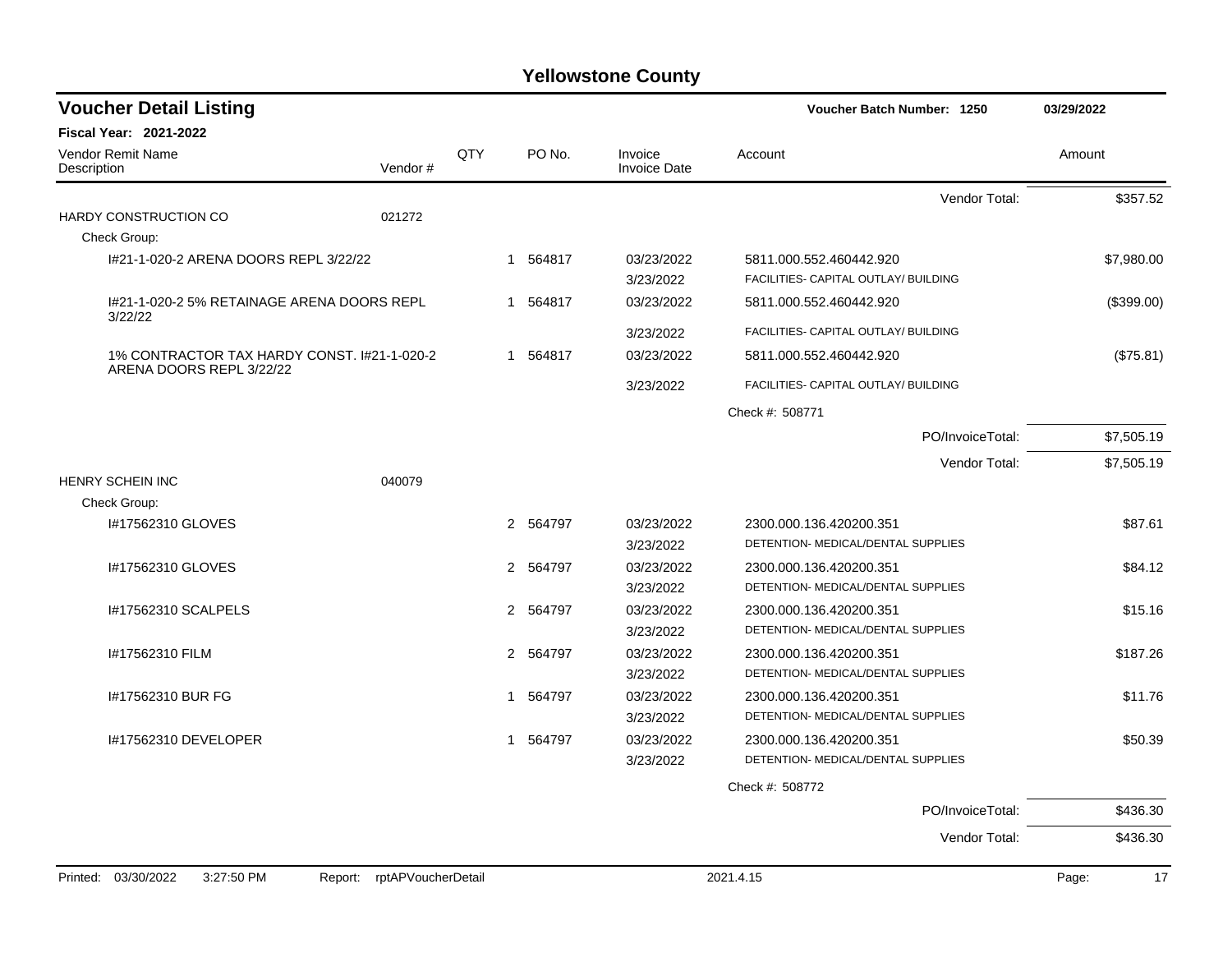| <b>Voucher Detail Listing</b>                           |         |     |                        |                                | Voucher Batch Number: 1250                                       |                  | 03/29/2022 |
|---------------------------------------------------------|---------|-----|------------------------|--------------------------------|------------------------------------------------------------------|------------------|------------|
| <b>Fiscal Year: 2021-2022</b>                           |         |     |                        |                                |                                                                  |                  |            |
| <b>Vendor Remit Name</b><br>Description                 | Vendor# | QTY | PO No.                 | Invoice<br><b>Invoice Date</b> | Account                                                          |                  | Amount     |
| <b>I-STATE TRUCK CENTER INC</b>                         |         |     |                        |                                |                                                                  |                  |            |
| Check Group:                                            |         |     |                        |                                |                                                                  |                  |            |
| I#C251330793-01 SENSOR 3/15/22                          |         |     | 564828<br>$\mathbf{1}$ | 03/23/2022<br>3/23/2022        | 2110.000.401.430200.361<br>ROAD-VEHICLE REPAIRS                  |                  | \$96.72    |
| I#R251079442-01 TROUBLE SHOOT SRV 3/15/22               |         |     | 564828<br>1            | 03/23/2022<br>3/23/2022        | 2130.000.402.430244.361<br><b>BRIDGE- VEHICLE REPAIRS</b>        |                  | \$2,760.16 |
|                                                         |         |     |                        |                                | Check #: 508773                                                  |                  |            |
|                                                         |         |     |                        |                                |                                                                  | PO/InvoiceTotal: | \$2,856.88 |
|                                                         |         |     |                        |                                |                                                                  | Vendor Total:    | \$2,856.88 |
| INDUSTRIAL COMMUNICATIONS & ELECTRONICS<br>Check Group: | 003555  |     |                        |                                |                                                                  |                  |            |
| 1#23522 RADIO INSTALL 3 NEW PICKUPS 3/3/22              |         |     | 3 564806               | 03/23/2022<br>3/23/2022        | 2110.000.401.430200.316<br>ROAD-RADIO MAINT                      |                  | \$1,380.00 |
|                                                         |         |     |                        |                                | Check #: 508774                                                  |                  |            |
|                                                         |         |     |                        |                                |                                                                  | PO/InvoiceTotal: | \$1,380.00 |
|                                                         |         |     |                        |                                |                                                                  | Vendor Total:    | \$1,380.00 |
| <b>INLAND TRUCK PARTS CO</b><br>Check Group:            | 003600  |     |                        |                                |                                                                  |                  |            |
| I#IN-1088279 U-JOINT 3/8/22                             |         |     | 564807<br>$\mathbf{1}$ | 03/23/2022<br>3/23/2022        | 2110.000.401.430200.361<br>ROAD- VEHICLE REPAIRS                 |                  | \$73.45    |
|                                                         |         |     |                        |                                | Check #: 508775                                                  |                  |            |
|                                                         |         |     |                        |                                |                                                                  | PO/InvoiceTotal: | \$73.45    |
|                                                         |         |     |                        |                                |                                                                  | Vendor Total:    | \$73.45    |
| <b>KB COMMERCIAL PRODUCTS</b><br>Check Group:           | 003787  |     |                        |                                |                                                                  |                  |            |
| 1#474547 Cleaning Supplies 3/18/22 A#29876              |         |     | 564808<br>1            | 03/23/2022                     | 5810.000.552.460442.224                                          |                  | \$3,092.14 |
|                                                         |         |     |                        | 3/23/2022                      | METRA FACILITIES- JANITORIAL SUPPLIES                            |                  |            |
| 1#474438 Cleaning Supplies 3/18/22 A#29876              |         |     | 564808<br>24           | 03/23/2022<br>3/23/2022        | 5810.000.552.460442.224<br>METRA FACILITIES- JANITORIAL SUPPLIES |                  | \$128.16   |
|                                                         |         |     |                        |                                |                                                                  |                  |            |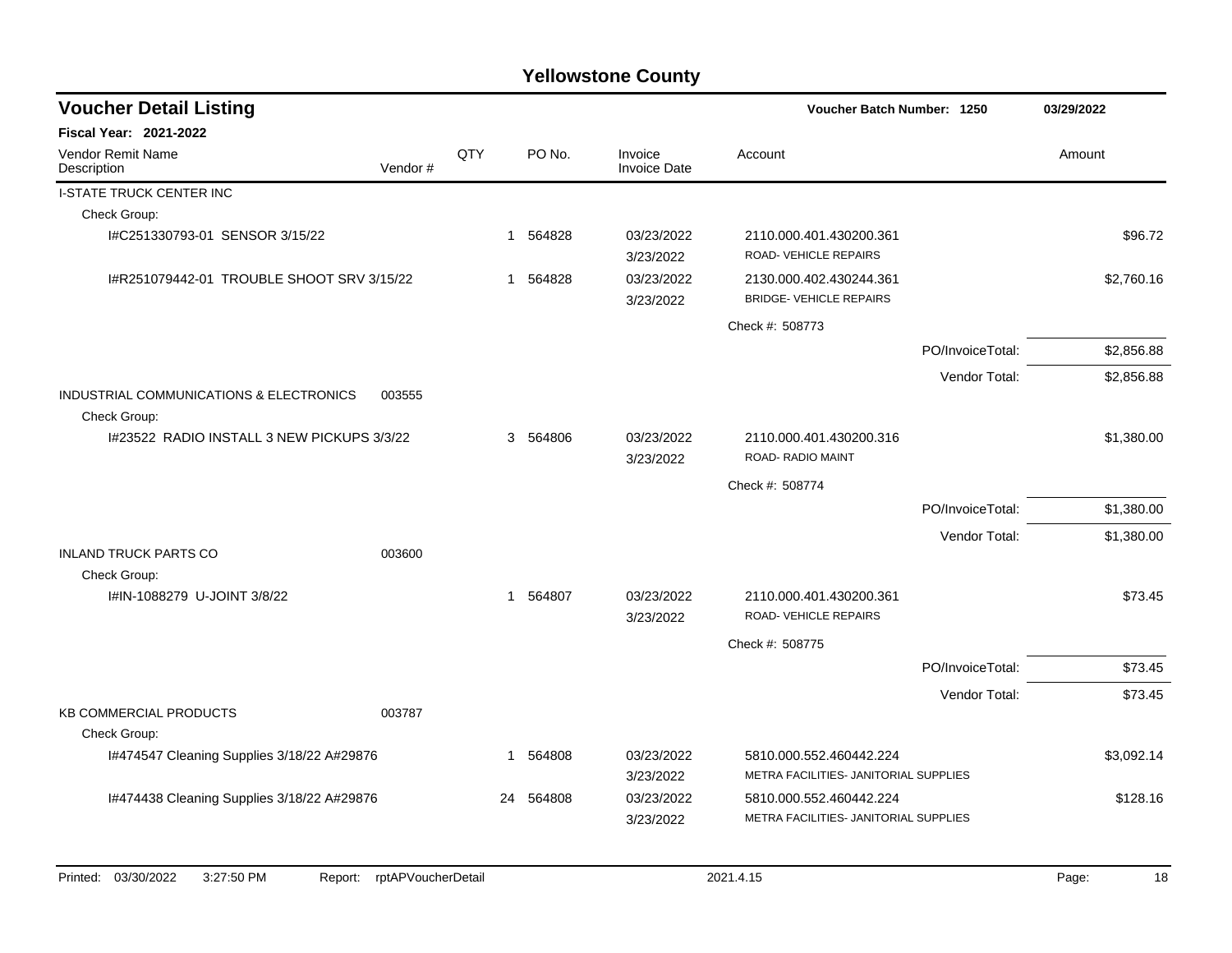| <b>Voucher Detail Listing</b>                                                                                             |                    |     |           |                                | Voucher Batch Number: 1250                              | 03/29/2022  |
|---------------------------------------------------------------------------------------------------------------------------|--------------------|-----|-----------|--------------------------------|---------------------------------------------------------|-------------|
| <b>Fiscal Year: 2021-2022</b>                                                                                             |                    |     |           |                                |                                                         |             |
| Vendor Remit Name<br>Description                                                                                          | Vendor#            | QTY | PO No.    | Invoice<br><b>Invoice Date</b> | Account                                                 | Amount      |
| I#474289 Garbagel Liners A#29876                                                                                          |                    |     | 20 564808 | 03/23/2022                     | 5810.000.552.460442.224                                 | \$909.20    |
|                                                                                                                           |                    |     |           | 3/23/2022                      | METRA FACILITIES- JANITORIAL SUPPLIES                   |             |
|                                                                                                                           |                    |     |           |                                | Check #: 508776                                         |             |
|                                                                                                                           |                    |     |           |                                | PO/InvoiceTotal:                                        | \$4,129.50  |
|                                                                                                                           |                    |     |           |                                | Vendor Total:                                           | \$4,129.50  |
| <b>KNIFE RIVER</b>                                                                                                        |                    |     |           |                                |                                                         |             |
| Check Group:                                                                                                              |                    |     |           |                                |                                                         |             |
| 1#801242 COLD MIX 3.17 @ 95.00 3/1/22                                                                                     |                    |     | 1 564831  | 03/23/2022<br>3/23/2022        | 2110.000.401.430200.450<br>ROAD- RAW MATERIALS- GAS TAX | \$301.15    |
|                                                                                                                           |                    |     |           |                                | Check #: 508777                                         |             |
|                                                                                                                           |                    |     |           |                                | PO/InvoiceTotal:                                        | \$301.15    |
|                                                                                                                           |                    |     |           |                                | Vendor Total:                                           | \$301.15    |
| KOCH, KATELYNN                                                                                                            |                    |     |           |                                |                                                         |             |
| Check Group:                                                                                                              |                    |     |           |                                |                                                         |             |
| Writ DV 21 0525<br>#22000019 RMRS v. Koch Ck #36236136 \$326.95 -<br>Genex Hawkeye West A101-99318 Excess Writ Proceeds   |                    |     | 1 564872  | 03/23/2022                     | 7151.000.000.021250.000                                 | \$326.95    |
| to be REFUNDED to Judgment Debtor Katelynn Koch                                                                           |                    |     |           | 3/23/2022                      | SHERIFF WRITS & NOTICES DUE TO OTHERS                   |             |
| Writ DV 21 0525<br>#22000019 RMRS v. Koch Ck# 36513997 \$282.67 -<br>Genex Hawkeye West A101-99549 / Excess Writ Proceeds |                    |     | 1 564872  | 03/23/2022                     | 7151.000.000.021250.000                                 | \$282.67    |
| to be REFUNDED to Judgment Debtor Katelynn Koch                                                                           |                    |     |           | 3/23/2022                      | SHERIFF WRITS & NOTICES DUE TO OTHERS                   |             |
|                                                                                                                           |                    |     |           |                                | Check #: 508778                                         |             |
|                                                                                                                           |                    |     |           |                                | PO/InvoiceTotal:                                        | \$609.62    |
|                                                                                                                           |                    |     |           |                                | Vendor Total:                                           | \$609.62    |
| LEADERSHIP MONTANA.                                                                                                       |                    |     |           |                                |                                                         |             |
| Check Group:                                                                                                              |                    |     |           |                                |                                                         |             |
| Baker 2022 Membership 3/3/22                                                                                              |                    |     | 1 564791  | 03/23/2022                     | 2290.000.410.450400.210                                 | \$100.00    |
|                                                                                                                           |                    |     |           | 3/23/2022                      | <b>EXTENSION- OFFICE SUPPLIES</b>                       |             |
|                                                                                                                           |                    |     |           |                                | Check #: 508779                                         |             |
| Printed: 03/30/2022<br>3:27:50 PM<br>Report:                                                                              | rptAPVoucherDetail |     |           |                                | 2021.4.15                                               | Page:<br>19 |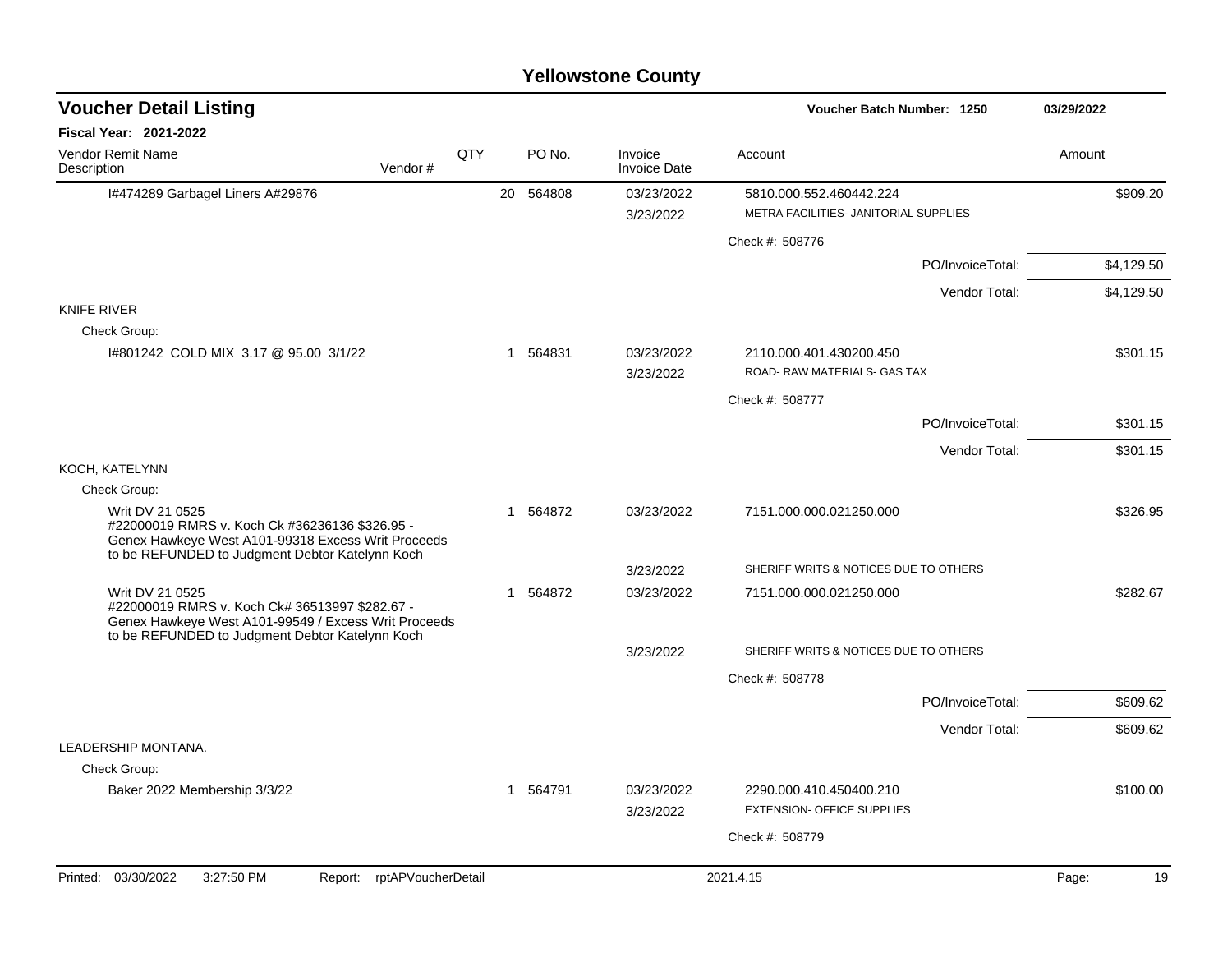| <b>Voucher Detail Listing</b>                          |                    |     |          |                                | Voucher Batch Number: 1250                                      |                  | 03/29/2022  |
|--------------------------------------------------------|--------------------|-----|----------|--------------------------------|-----------------------------------------------------------------|------------------|-------------|
| <b>Fiscal Year: 2021-2022</b>                          |                    |     |          |                                |                                                                 |                  |             |
| <b>Vendor Remit Name</b><br>Description                | Vendor#            | QTY | PO No.   | Invoice<br><b>Invoice Date</b> | Account                                                         |                  | Amount      |
|                                                        |                    |     |          |                                |                                                                 | PO/InvoiceTotal: | \$100.00    |
|                                                        |                    |     |          |                                |                                                                 | Vendor Total:    | \$100.00    |
| LEWISTOWN SPRAYFOAM & INSULATION<br>Check Group:       |                    |     |          |                                |                                                                 |                  |             |
| I#1092 Insulate Red Shed                               |                    |     | 1 564874 | 03/23/2022<br>3/23/2022        | 5811.000.552.460442.920<br>FACILITIES- CAPITAL OUTLAY/ BUILDING |                  | \$13,870.00 |
| 1% Contractor Tax Lewistown Sprayfoam & Insulations    |                    |     | 1 564874 | 03/23/2022                     | 5811.000.552.460442.920                                         |                  | (\$138.70)  |
| I#1092 Red Shed                                        |                    |     |          | 3/23/2022                      | FACILITIES- CAPITAL OUTLAY/ BUILDING                            |                  |             |
|                                                        |                    |     |          |                                | Check #: 508780                                                 |                  |             |
|                                                        |                    |     |          |                                |                                                                 | PO/InvoiceTotal: | \$13,731.30 |
|                                                        |                    |     |          |                                |                                                                 | Vendor Total:    | \$13,731.30 |
| LOCKWOOD VFD                                           |                    |     |          |                                |                                                                 |                  |             |
| Check Group:                                           |                    |     |          |                                |                                                                 |                  |             |
| I#17298 FY21-22 RFC GRANT 12/16/21                     |                    |     | 1 564834 | 03/23/2022<br>3/23/2022        | 2957.000.125.420660.220<br><b>DES VFA GRANTS</b>                |                  | \$3,250.00  |
|                                                        |                    |     |          |                                | Check #: 508781                                                 |                  |             |
|                                                        |                    |     |          |                                |                                                                 | PO/InvoiceTotal: | \$3,250.00  |
|                                                        |                    |     |          |                                |                                                                 | Vendor Total:    | \$3,250.00  |
| LP ANDERSON CO                                         |                    |     |          |                                |                                                                 |                  |             |
| Check Group:<br>I#1973129 Tire Repair Forklift 3/18/22 |                    |     | 1 564869 | 03/23/2022                     | 5810.000.552.460442.369                                         |                  | \$118.88    |
|                                                        |                    |     |          | 3/23/2022                      | METRA FACILITIES- BUILDING/EQUIP REPAIRS                        |                  |             |
|                                                        |                    |     |          |                                | Check #: 508782                                                 |                  |             |
|                                                        |                    |     |          |                                |                                                                 | PO/InvoiceTotal: | \$118.88    |
|                                                        |                    |     |          |                                |                                                                 | Vendor Total:    | \$118.88    |
| <b>MAGIP</b>                                           | 048548             |     |          |                                |                                                                 |                  |             |
| Check Group:                                           |                    |     |          |                                |                                                                 |                  |             |
| I#04334; Membership dues M.P. to 03/18/2023            |                    |     | 1 564774 | 03/22/22<br>3/22/2022          | 6040.000.400.500300.330<br>GIS-MEMBERSHIP & DUES                |                  | \$30.00     |
| 03/30/2022<br>3:27:50 PM<br>Printed:<br>Report:        | rptAPVoucherDetail |     |          |                                | 2021.4.15                                                       |                  | Page:<br>20 |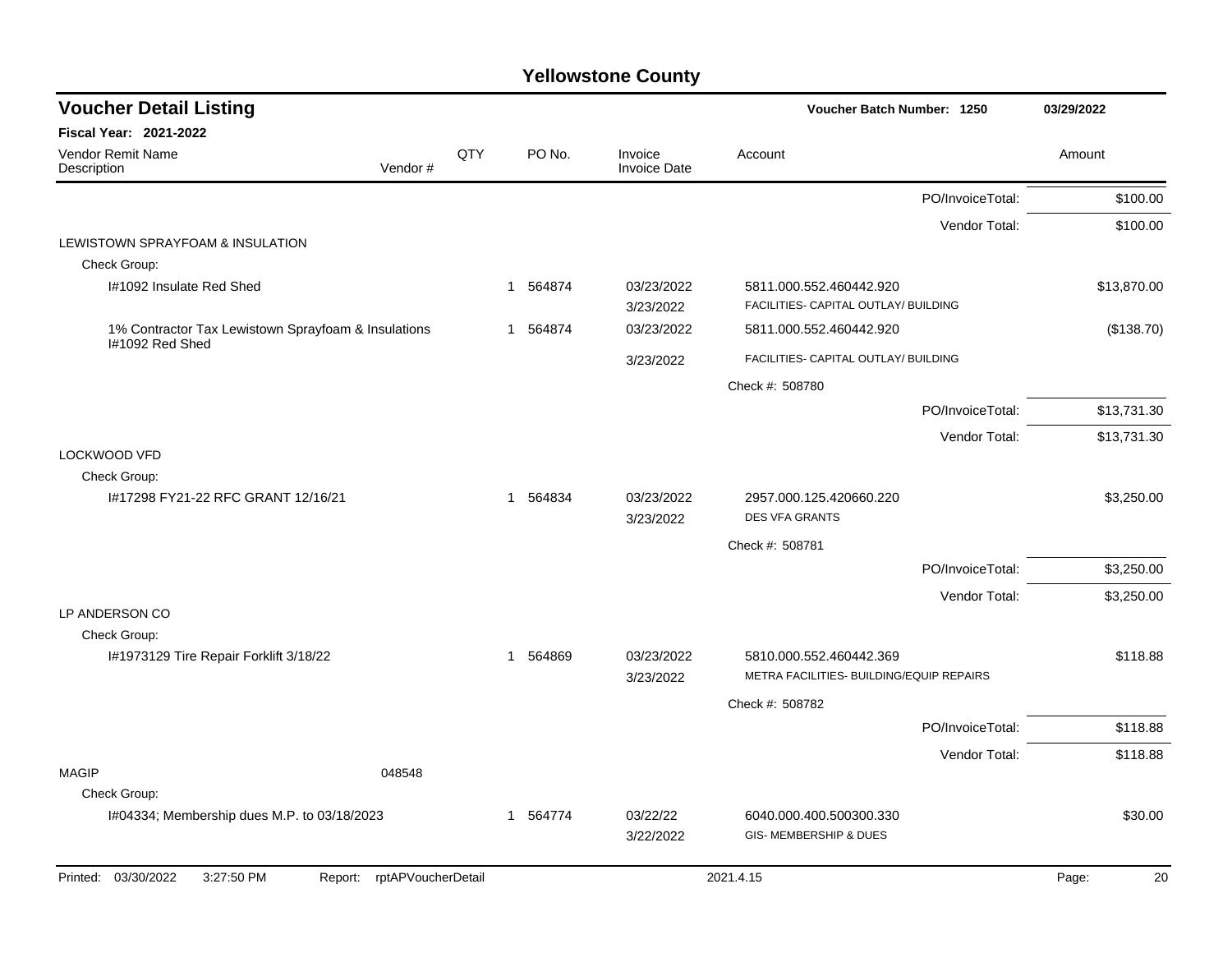| <b>Voucher Detail Listing</b>             |         |     |                       |                                | Voucher Batch Number: 1250                             | 03/29/2022 |
|-------------------------------------------|---------|-----|-----------------------|--------------------------------|--------------------------------------------------------|------------|
| <b>Fiscal Year: 2021-2022</b>             |         |     |                       |                                |                                                        |            |
| <b>Vendor Remit Name</b><br>Description   | Vendor# | QTY | PO No.                | Invoice<br><b>Invoice Date</b> | Account                                                | Amount     |
|                                           |         |     |                       |                                | Check #: 508783                                        |            |
|                                           |         |     |                       |                                | PO/InvoiceTotal:                                       | \$30.00    |
|                                           |         |     |                       |                                | Vendor Total:                                          | \$30.00    |
| <b>MARKETING SPECIALTIES</b>              | 004032  |     |                       |                                |                                                        |            |
| Check Group:                              |         |     |                       |                                |                                                        |            |
| I#090389 METER 3/7/22                     |         |     | 564809<br>$\mathbf 1$ | 03/23/2022                     | 2110.000.401.430200.361<br><b>ROAD-VEHICLE REPAIRS</b> | \$653.91   |
|                                           |         |     |                       | 3/23/2022                      |                                                        |            |
|                                           |         |     |                       |                                | Check #: 508784                                        |            |
|                                           |         |     |                       |                                | PO/InvoiceTotal:                                       | \$653.91   |
|                                           |         |     |                       |                                | Vendor Total:                                          | \$653.91   |
| <b>MASTERCARD B CHANDLER</b>              |         |     |                       |                                |                                                        |            |
| Check Group: B CHANDLER                   |         |     |                       |                                |                                                        |            |
| 1#8566 CONOCO WS TRIP<br>MASTERCARD       |         |     | 1 564853              | 03/23/2022<br>3/23/2022        | 2300.000.135.420180.310<br>MISC- PRISONER TRANSPORT    | \$55.76    |
| P-Card Payee:<br>I#8566 HOLIDAY           |         |     | 1 564853              | 03/23/2022                     | 2300.000.136.420200.310                                | \$26.54    |
| MASTERCARD<br>P-Card Payee:               |         |     |                       | 3/23/2022                      | DETENTION- PRISONER TRANSPORT                          |            |
| 1#8566 HOLIDAY                            |         |     | 564853<br>1           | 03/23/2022                     | 2300.000.136.420200.310                                | \$42.52    |
| <b>MASTERCARD</b><br>P-Card Payee:        |         |     |                       | 3/23/2022                      | DETENTION- PRISONER TRANSPORT                          |            |
| I#8566 CONOCO                             |         |     | 564853<br>1           | 03/23/2022                     | 2300.000.136.420200.310                                | \$60.57    |
| MASTERCARD<br>P-Card Payee:               |         |     |                       | 3/23/2022                      | DETENTION- PRISONER TRANSPORT                          |            |
| <b>I#8566 EXXONMOBIL</b>                  |         |     | 1 564853              | 03/23/2022                     | 2300.000.136.420200.310                                | \$24.74    |
| <b>MASTERCARD</b><br><b>P-Card Payee:</b> |         |     |                       | 3/23/2022                      | DETENTION- PRISONER TRANSPORT                          |            |
|                                           |         |     |                       |                                | Check #: 508821                                        |            |
|                                           |         |     |                       |                                | PO/InvoiceTotal:                                       | \$210.13   |
|                                           |         |     |                       |                                | Vendor Total:                                          | \$210.13   |
| MASTERCARD B NOALL                        |         |     |                       |                                |                                                        |            |
| Check Group: B NOALL                      |         |     |                       |                                |                                                        |            |
| I#2563 KUM&GO                             |         |     | 1 564830              | 03/23/2022                     | 2300.000.136.420200.310                                | \$65.33    |
| <b>MASTERCARD</b><br>P-Card Payee:        |         |     |                       | 3/23/2022                      | DETENTION- PRISONER TRANSPORT                          |            |
|                                           |         |     |                       |                                |                                                        |            |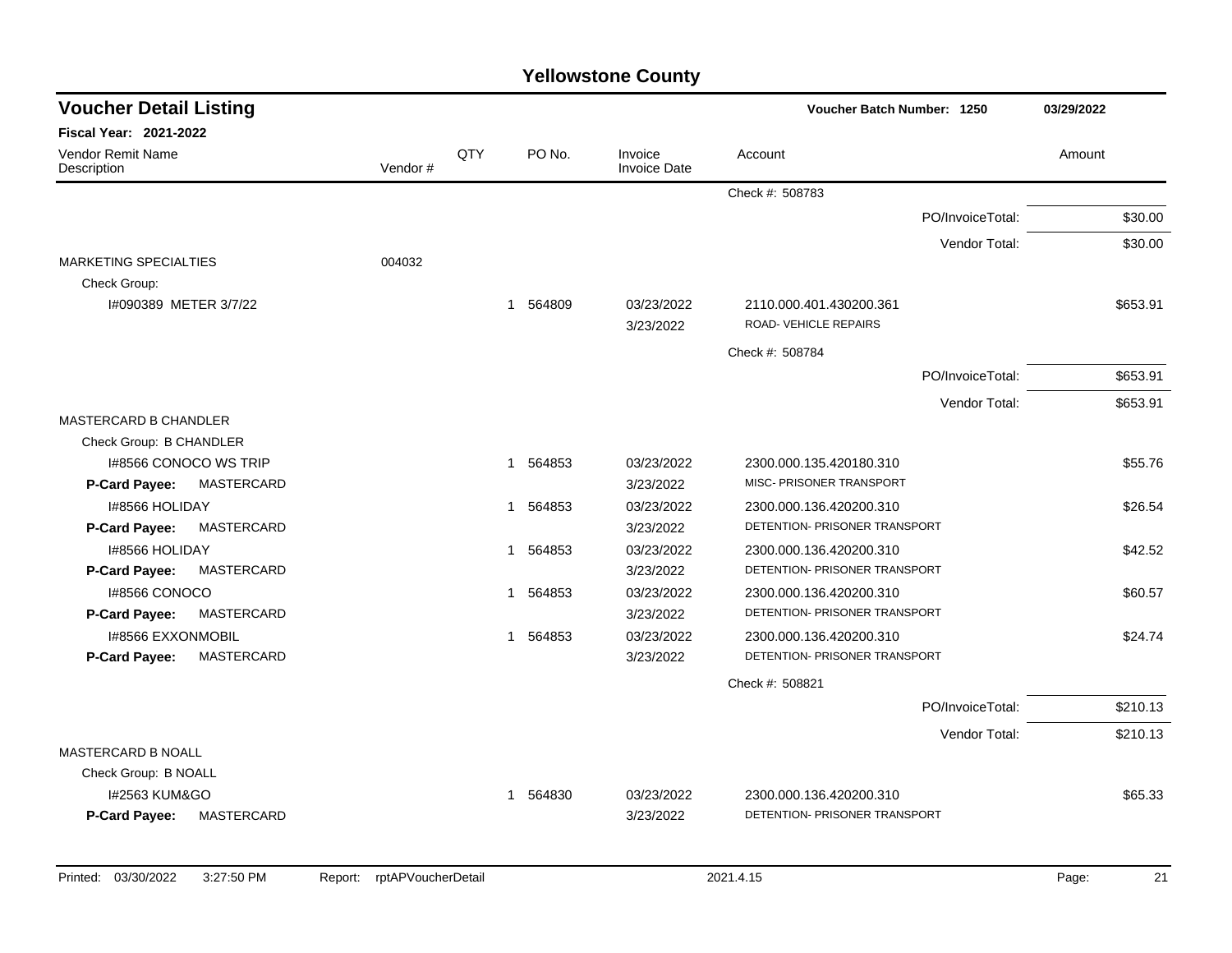| <b>Voucher Detail Listing</b>                                             |     |              |          |                                | Voucher Batch Number: 1250    | 03/29/2022 |
|---------------------------------------------------------------------------|-----|--------------|----------|--------------------------------|-------------------------------|------------|
| Fiscal Year: 2021-2022                                                    |     |              |          |                                |                               |            |
| Vendor Remit Name<br>Description<br>Vendor#                               | QTY |              | PO No.   | Invoice<br><b>Invoice Date</b> | Account                       | Amount     |
| I#2563 CONOCO                                                             |     | $\mathbf{1}$ | 564830   | 03/23/2022                     | 2300.000.136.420200.310       | \$75.40    |
| MASTERCARD<br><b>P-Card Payee:</b>                                        |     |              |          | 3/23/2022                      | DETENTION- PRISONER TRANSPORT |            |
| <b>I#2563 EXXONMOBIL</b>                                                  |     | -1           | 564830   | 03/23/2022                     | 2300.000.136.420200.310       | \$41.03    |
| MASTERCARD<br><b>P-Card Payee:</b>                                        |     |              |          | 3/23/2022                      | DETENTION- PRISONER TRANSPORT |            |
| I#2563 CONOCO WS TRIP                                                     |     | $\mathbf 1$  | 564830   | 03/23/2022                     | 2300.000.135.420180.310       | \$89.99    |
| MASTERCARD<br><b>P-Card Payee:</b>                                        |     |              |          | 3/23/2022                      | MISC- PRISONER TRANSPORT      |            |
| 1#2563 RBT KUM&GO                                                         |     |              | 1 564830 | 03/23/2022                     | 2300.000.136.420200.310       | (\$0.65)   |
| P-Card Payee:<br>MASTERCARD                                               |     |              |          | 3/23/2022                      | DETENTION- PRISONER TRANSPORT |            |
| I#2563 RBT CONOCO                                                         |     | 1            | 564830   | 03/23/2022                     | 2300.000.136.420200.310       | (\$0.75)   |
| MASTERCARD<br>P-Card Payee:                                               |     |              |          | 3/23/2022                      | DETENTION- PRISONER TRANSPORT |            |
|                                                                           |     |              |          |                                | Check #: 508822               |            |
|                                                                           |     |              |          |                                | PO/InvoiceTotal:              | \$270.35   |
|                                                                           |     |              |          |                                | Vendor Total:                 | \$270.35   |
| MASTERCARD D JONES                                                        |     |              |          |                                |                               |            |
| Check Group: D JONES                                                      |     |              |          |                                |                               |            |
| A#4244 Marble Table; MetraPark meeting w/ Pam Ask                         |     |              | 1 564856 | 03/23/2022                     | 1000.000.199.411800.336       | \$33.60    |
| MASTERCARD<br>P-Card Payee:                                               |     |              |          | 3/23/2022                      | MISC- PUBLIC RELATIONS        |            |
| A#4244 2022 Chamber Breakfast Reg.; Billings, MT 4/7/22<br>D <sub>1</sub> |     |              | 1 564856 | 03/23/2022                     | 1000.000.199.411800.336       | \$46.00    |
| P-Card Payee:<br>MASTERCARD                                               |     |              |          | 3/23/2022                      | MISC- PUBLIC RELATIONS        |            |
|                                                                           |     |              |          |                                | Check #: 508823               |            |
|                                                                           |     |              |          |                                | PO/InvoiceTotal:              | \$79.60    |
|                                                                           |     |              |          |                                | Vendor Total:                 | \$79.60    |
| MASTERCARD D RINDAHL HARVILAK                                             |     |              |          |                                |                               |            |
| Check Group: D RINDAHL<br><b>HARVILAK</b>                                 |     |              |          |                                |                               |            |
| I#2692 CONOCO                                                             |     |              | 1 564859 | 03/23/2022                     | 2300.000.136.420200.310       | \$43.12    |
| P-Card Payee:<br>MASTERCARD                                               |     |              |          | 3/23/2022                      | DETENTION- PRISONER TRANSPORT |            |
| I#2692 CONOCO                                                             |     | 1            | 564859   | 03/23/2022                     | 2300.000.136.420200.310       | \$94.95    |
| MASTERCARD<br>P-Card Payee:                                               |     |              |          | 3/23/2022                      | DETENTION- PRISONER TRANSPORT |            |
|                                                                           |     |              |          |                                |                               |            |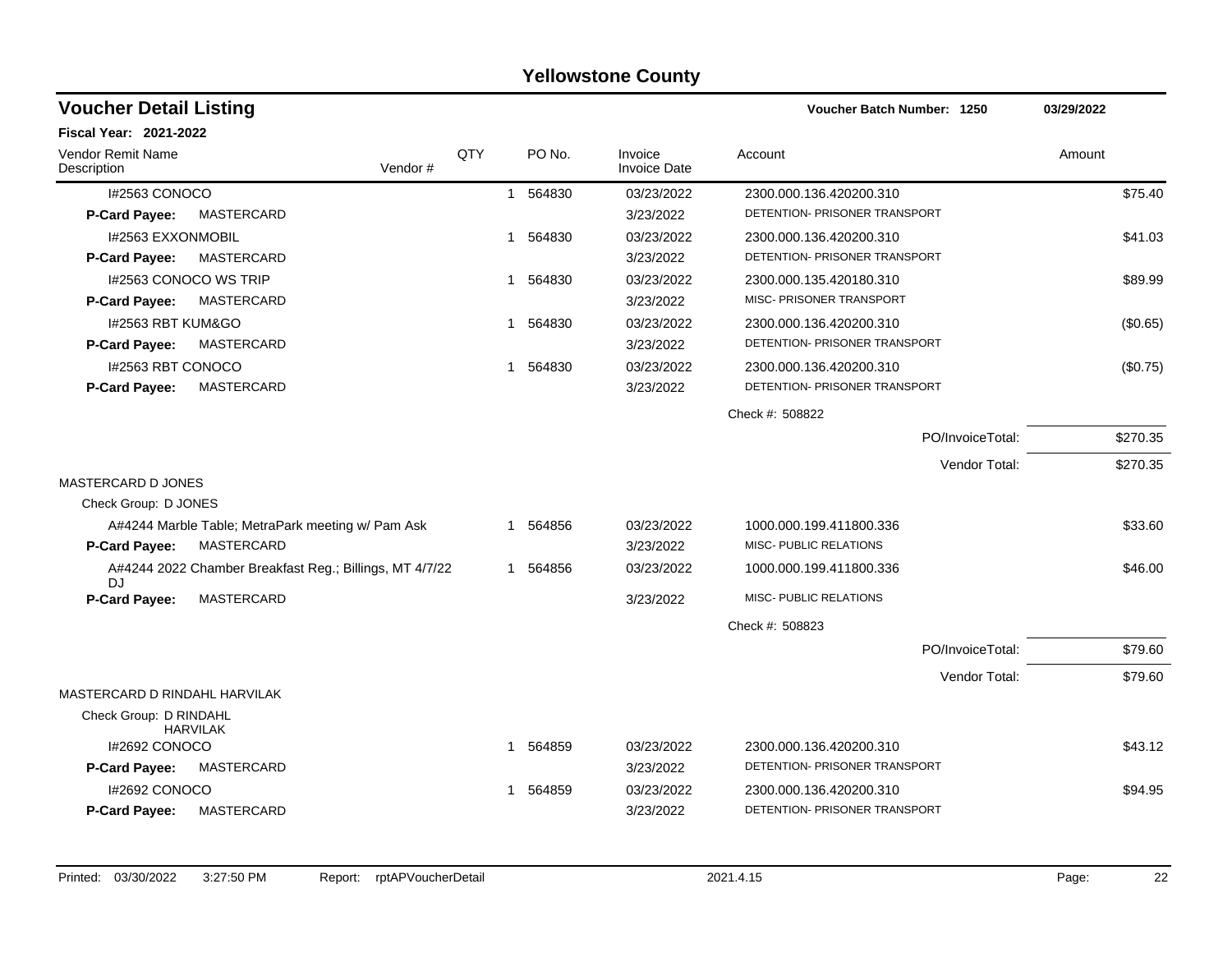| <b>Voucher Detail Listing</b>                    |         |     |                        |                                | Voucher Batch Number: 1250                               | 03/29/2022 |
|--------------------------------------------------|---------|-----|------------------------|--------------------------------|----------------------------------------------------------|------------|
| <b>Fiscal Year: 2021-2022</b>                    |         |     |                        |                                |                                                          |            |
| Vendor Remit Name<br>Description                 | Vendor# | QTY | PO No.                 | Invoice<br><b>Invoice Date</b> | Account                                                  | Amount     |
| I#2692 CONOCO RBT<br>MASTERCARD<br>P-Card Payee: |         |     | 564859<br>$\mathbf{1}$ | 03/23/2022<br>3/23/2022        | 2300.000.136.420200.310<br>DETENTION- PRISONER TRANSPORT | (\$0.95)   |
|                                                  |         |     |                        |                                | Check #: 508824                                          |            |
|                                                  |         |     |                        |                                | PO/InvoiceTotal:                                         | \$137.12   |
|                                                  |         |     |                        |                                |                                                          |            |
| MASTERCARD J LOCKWOOD                            |         |     |                        |                                | Vendor Total:                                            | \$137.12   |
| Check Group: J LOCKWOOD                          |         |     |                        |                                |                                                          |            |
| A#5985 IPAD PENCIL                               |         |     | 564875<br>$\mathbf{1}$ | 03/23/2022                     | 2840.000.403.431142.220                                  | \$1,415.00 |
| MASTERCARD<br>P-Card Payee:                      |         |     |                        | 3/23/2022                      | <b>MDA SPECIAL</b>                                       |            |
| A#5985 IPAD                                      |         |     | 1 564875               | 03/23/2022                     | 2140.000.403.431100.220                                  | \$113.00   |
| P-Card Payee:<br>MASTERCARD                      |         |     |                        | 3/23/2022                      | <b>WEED- OPERATING SUPPLIES</b>                          |            |
|                                                  |         |     |                        |                                | Check #: 508825                                          |            |
|                                                  |         |     |                        |                                | PO/InvoiceTotal:                                         | \$1,528.00 |
|                                                  |         |     |                        |                                | Vendor Total:                                            | \$1,528.00 |
| MASTERCARD J SHIRLEY                             |         |     |                        |                                |                                                          |            |
| Check Group: J SHIRLEY                           |         |     |                        |                                |                                                          |            |
| 1#8582 CONONO WS TRIP                            |         |     | 564854<br>1            | 03/23/2022                     | 2300.000.135.420180.310                                  | \$45.00    |
| P-Card Payee:<br>MASTERCARD                      |         |     |                        | 3/23/2022                      | MISC- PRISONER TRANSPORT                                 |            |
| I#8582 CONOCO WS TRIP                            |         |     | 564854<br>1            | 03/23/2022                     | 2300.000.135.420180.310                                  | \$67.49    |
| MASTERCARD<br><b>P-Card Payee:</b>               |         |     |                        | 3/23/2022                      | MISC- PRISONER TRANSPORT                                 |            |
| I#8582 CONOCO                                    |         |     | 564854<br>1            | 03/23/2022                     | 2300.000.136.420200.310                                  | \$91.02    |
| MASTERCARD<br>P-Card Payee:                      |         |     |                        | 3/23/2022                      | DETENTION- PRISONER TRANSPORT                            |            |
| I#8582 CONOCO                                    |         |     | 564854<br>1            | 03/23/2022                     | 2300.000.136.420200.310                                  | \$57.92    |
| P-Card Payee:<br>MASTERCARD                      |         |     |                        | 3/23/2022                      | DETENTION- PRISONER TRANSPORT                            |            |
| I#8582 RBT CONOCO                                |         |     | 1 564854               | 03/23/2022                     | 2300.000.136.420200.310                                  | (\$0.91)   |
| <b>P-Card Payee:</b><br>MASTERCARD               |         |     |                        | 3/23/2022                      | DETENTION- PRISONER TRANSPORT                            |            |
|                                                  |         |     |                        |                                | Check #: 508826                                          |            |
|                                                  |         |     |                        |                                | PO/InvoiceTotal:                                         | \$260.52   |
|                                                  |         |     |                        |                                | Vendor Total:                                            | \$260.52   |
| MASTERCARD J VALDEZ                              |         |     |                        |                                |                                                          |            |

Printed: 03/30/2022 3:27:50 PM Report: rptAPVoucherDetail 2021.4.15 2021.4.15 Page: 23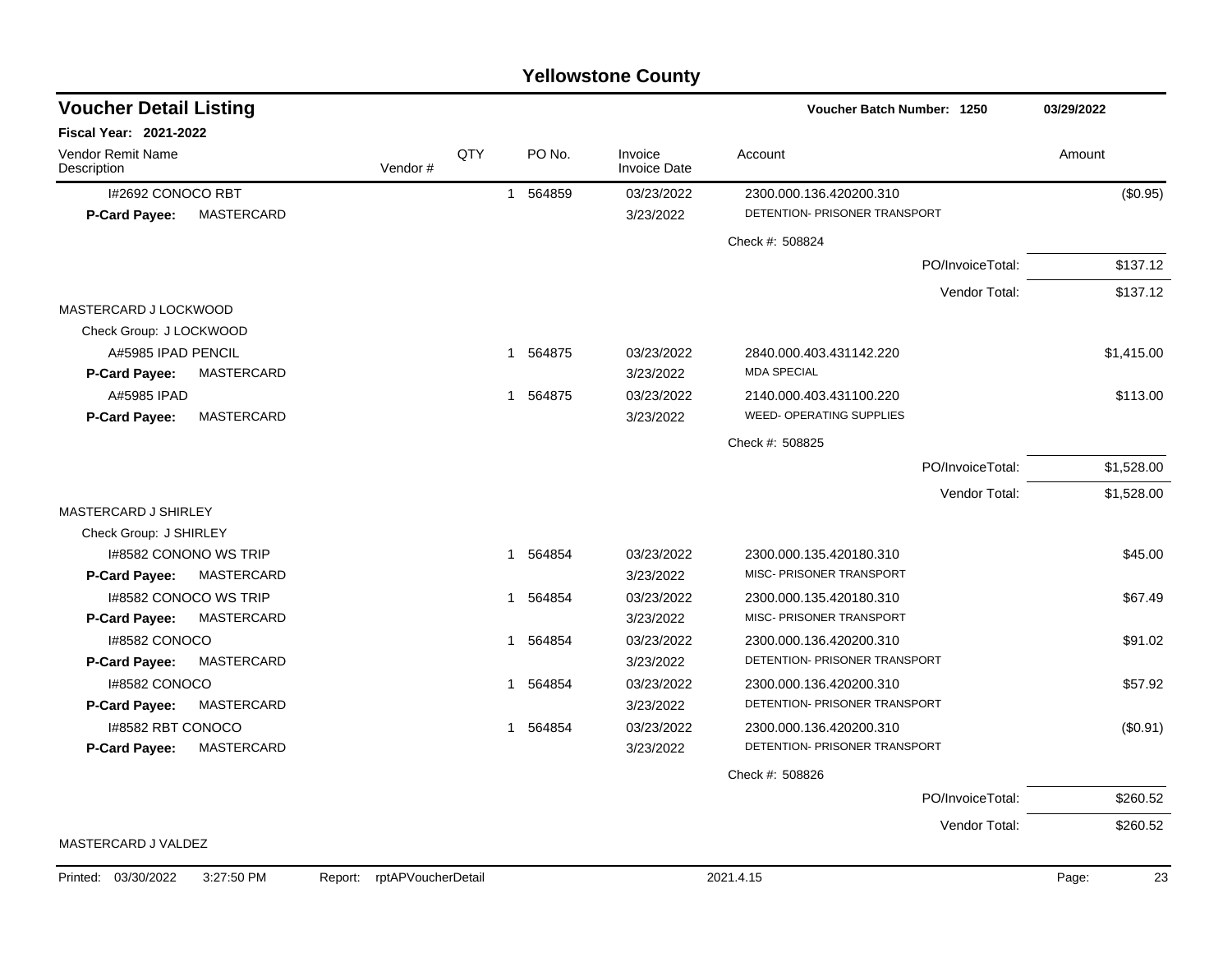| <b>Voucher Detail Listing</b>                                   |     |                       |                                | Voucher Batch Number: 1250         | 03/29/2022 |
|-----------------------------------------------------------------|-----|-----------------------|--------------------------------|------------------------------------|------------|
| <b>Fiscal Year: 2021-2022</b>                                   |     |                       |                                |                                    |            |
| Vendor Remit Name<br>Vendor#<br>Description                     | QTY | PO No.                | Invoice<br><b>Invoice Date</b> | Account                            | Amount     |
| Check Group: J VALDEZ                                           |     |                       |                                |                                    |            |
| 1#6404 ST V MEDICAL SUPPLY                                      |     | 1 564858              | 03/23/2022                     | 2300.000.136.420200.356            | \$96.01    |
| MASTERCARD<br><b>P-Card Payee:</b>                              |     |                       | 3/23/2022                      | DETENTION- DOCTORS/HOSPITALS       |            |
| 1#6404 PINHEAD PINS                                             |     | 564858<br>$\mathbf 1$ | 03/23/2022                     | 2300.000.136.420200.220            | \$54.75    |
| <b>MASTERCARD</b><br>P-Card Payee:                              |     |                       | 3/23/2022                      | DETENTION- OPERATING SUPPLIES      |            |
| 1#6404 YOGO INN HOST NEG TRAINING 3/6-3/8/22<br><b>CHANDLER</b> |     | 564858<br>1           | 03/23/2022                     | 2300.000.136.420200.370            | \$577.35   |
| P-Card Payee:<br>MASTERCARD                                     |     |                       | 3/23/2022                      | DETENTION- TRAVEL                  |            |
|                                                                 |     |                       |                                | Check #: 508827                    |            |
|                                                                 |     |                       |                                | PO/InvoiceTotal:                   | \$728.11   |
|                                                                 |     |                       |                                | Vendor Total:                      | \$728.11   |
| <b>MASTERCARD S METZGER</b>                                     |     |                       |                                |                                    |            |
| Check Group: S METZGER                                          |     |                       |                                |                                    |            |
| 1#8592 ADOBE MARCH 2022                                         |     | 1 564841              | 03/23/2022                     | 2300.000.136.420200.368            | \$14.99    |
| <b>P-Card Payee:</b><br>MASTERCARD                              |     |                       | 3/23/2022                      | DETENTION- SOFTWARE/HARDWARE MAINT |            |
|                                                                 |     |                       |                                | Check #: 508828                    |            |
|                                                                 |     |                       |                                | PO/InvoiceTotal:                   | \$14.99    |
|                                                                 |     |                       |                                | Vendor Total:                      | \$14.99    |
| MASTERCARD, T MILLER                                            |     |                       |                                |                                    |            |
| Check Group: T MILLER                                           |     |                       |                                |                                    |            |
| A#1051 #4389044 3 HOLE PUNCH                                    |     | 1 564829              | 03/23/2022                     | 2110.000.401.430200.210            | \$19.99    |
| <b>P-Card Payee:</b><br>MASTERCARD                              |     |                       | 3/23/2022                      | <b>ROAD- OFFICE SUPPLIES</b>       |            |
| A#1051 I#5613819 CALCULATOR RIBBON                              |     | 564829<br>1           | 03/23/2022                     | 2110.000.401.430200.210            | \$6.75     |
| P-Card Payee:<br>MASTERCARD                                     |     |                       | 3/23/2022                      | ROAD- OFFICE SUPPLIES              |            |
| A#1051 I#7197057 PAPER FASTENER                                 |     | 1 564829              | 03/23/2022                     | 2110.000.401.430200.210            | \$10.29    |
| P-Card Payee:<br><b>MASTERCARD</b>                              |     |                       | 3/23/2022                      | <b>ROAD- OFFICE SUPPLIES</b>       |            |
| A#1051 I#7197057 MOUSE PAD                                      |     | 564829<br>1           | 03/23/2022                     | 2110.000.401.430200.210            | \$10.99    |
| MASTERCARD<br><b>P-Card Payee:</b>                              |     |                       | 3/23/2022                      | <b>ROAD- OFFICE SUPPLIES</b>       |            |
| A#1051 I#7197057 PENS                                           |     | 564829<br>-1          | 03/23/2022                     | 2110.000.401.430200.210            | \$12.99    |
| MASTERCARD<br>P-Card Payee:                                     |     |                       | 3/23/2022                      | <b>ROAD- OFFICE SUPPLIES</b>       |            |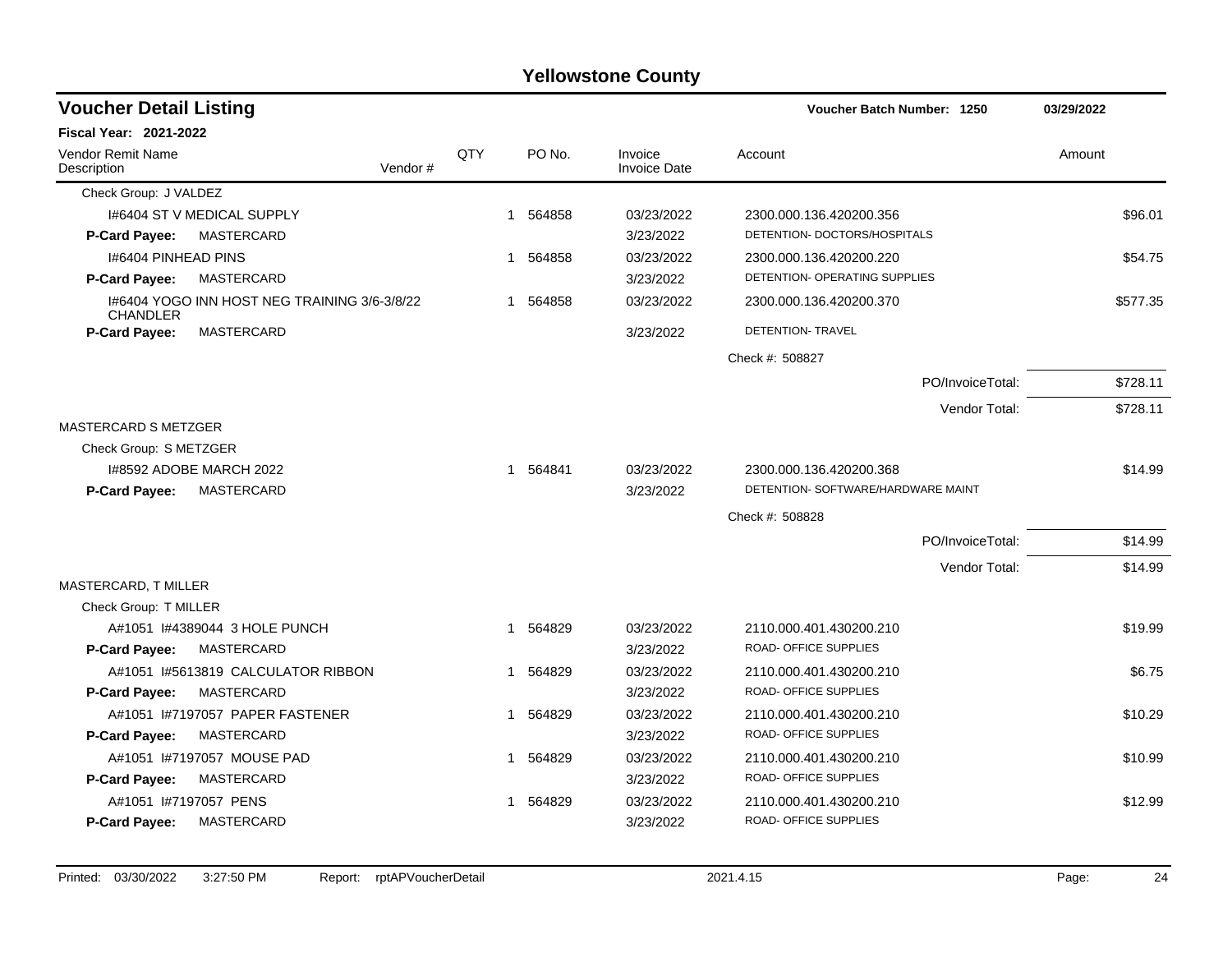| <b>Voucher Detail Listing</b>                           |                            | Voucher Batch Number: 1250 |          |                                |                                                        | 03/29/2022       |             |
|---------------------------------------------------------|----------------------------|----------------------------|----------|--------------------------------|--------------------------------------------------------|------------------|-------------|
| <b>Fiscal Year: 2021-2022</b>                           |                            |                            |          |                                |                                                        |                  |             |
| Vendor Remit Name<br>Description                        | Vendor#                    | QTY                        | PO No.   | Invoice<br><b>Invoice Date</b> | Account                                                |                  | Amount      |
| A#1051 I#9925508 VEHICLE MONITORING                     |                            |                            | 1 564829 | 03/23/2022                     | 2110.000.401.430200.368                                |                  | \$419.86    |
| P-Card Payee:<br><b>MASTERCARD</b>                      |                            |                            |          | 3/23/2022                      | ROAD- SOFTWARE/HARDWARE MAINT                          |                  |             |
|                                                         |                            |                            |          |                                | Check #: 508829                                        |                  |             |
|                                                         |                            |                            |          |                                |                                                        | PO/InvoiceTotal: | \$480.87    |
|                                                         |                            |                            |          |                                |                                                        | Vendor Total:    | \$480.87    |
| MONTANA INTERACTIVE INC<br>Check Group:                 |                            |                            |          |                                |                                                        |                  |             |
| I#2992646; BURN PERMITS 2/28/22                         |                            |                            | 1 564827 | 03/23/2022<br>3/23/2022        | 1000.000.000.323051.000<br><b>GENERAL BURN PERMITS</b> |                  | \$94.65     |
|                                                         |                            |                            |          |                                | Check #: 508785                                        |                  |             |
|                                                         |                            |                            |          |                                |                                                        | PO/InvoiceTotal: | \$94.65     |
|                                                         |                            |                            |          |                                |                                                        | Vendor Total:    | \$94.65     |
| MONTANA SHERIFFS AND PEACE OFFICER ASSC<br>Check Group: |                            |                            |          |                                |                                                        |                  |             |
| I#461 MSPOA registration for KO, KC 06/21-06/24/22      |                            |                            | 2 564792 | 03/23/2022<br>3/23/2022        | 2300.000.130.420110.380<br><b>ADMIN-TRAINING</b>       |                  | \$600.00    |
| I#461 MSPOA registration for SB 06/21-06/24/22          |                            |                            | 1 564792 | 03/23/2022<br>3/23/2022        | 2300.000.136.420200.380<br>DETENTION- TRAINING         |                  | \$300.00    |
|                                                         |                            |                            |          |                                | Check #: 508786                                        |                  |             |
|                                                         |                            |                            |          |                                |                                                        | PO/InvoiceTotal: | \$900.00    |
|                                                         |                            |                            |          |                                |                                                        | Vendor Total:    | \$900.00    |
| MONTANA WEED CONTROL ASSOCIATION<br>Check Group:        | 043070                     |                            |          |                                |                                                        |                  |             |
| I#31520 Training Fees 3/21/22                           |                            |                            | 1 564778 | 03/22/2022<br>3/22/2022        | 2140.000.403.431100.380<br><b>WEED-TRAINING</b>        |                  | \$140.00    |
|                                                         |                            |                            |          |                                | Check #: 508787                                        |                  |             |
|                                                         |                            |                            |          |                                |                                                        | PO/InvoiceTotal: | \$140.00    |
|                                                         |                            |                            |          |                                |                                                        | Vendor Total:    | \$140.00    |
| MOTION & FLOW CONTROL PRODUCTS, INC.<br>Check Group:    |                            |                            |          |                                |                                                        |                  |             |
| Printed: 03/30/2022<br>3:27:50 PM                       | Report: rptAPVoucherDetail |                            |          |                                | 2021.4.15                                              |                  | 25<br>Page: |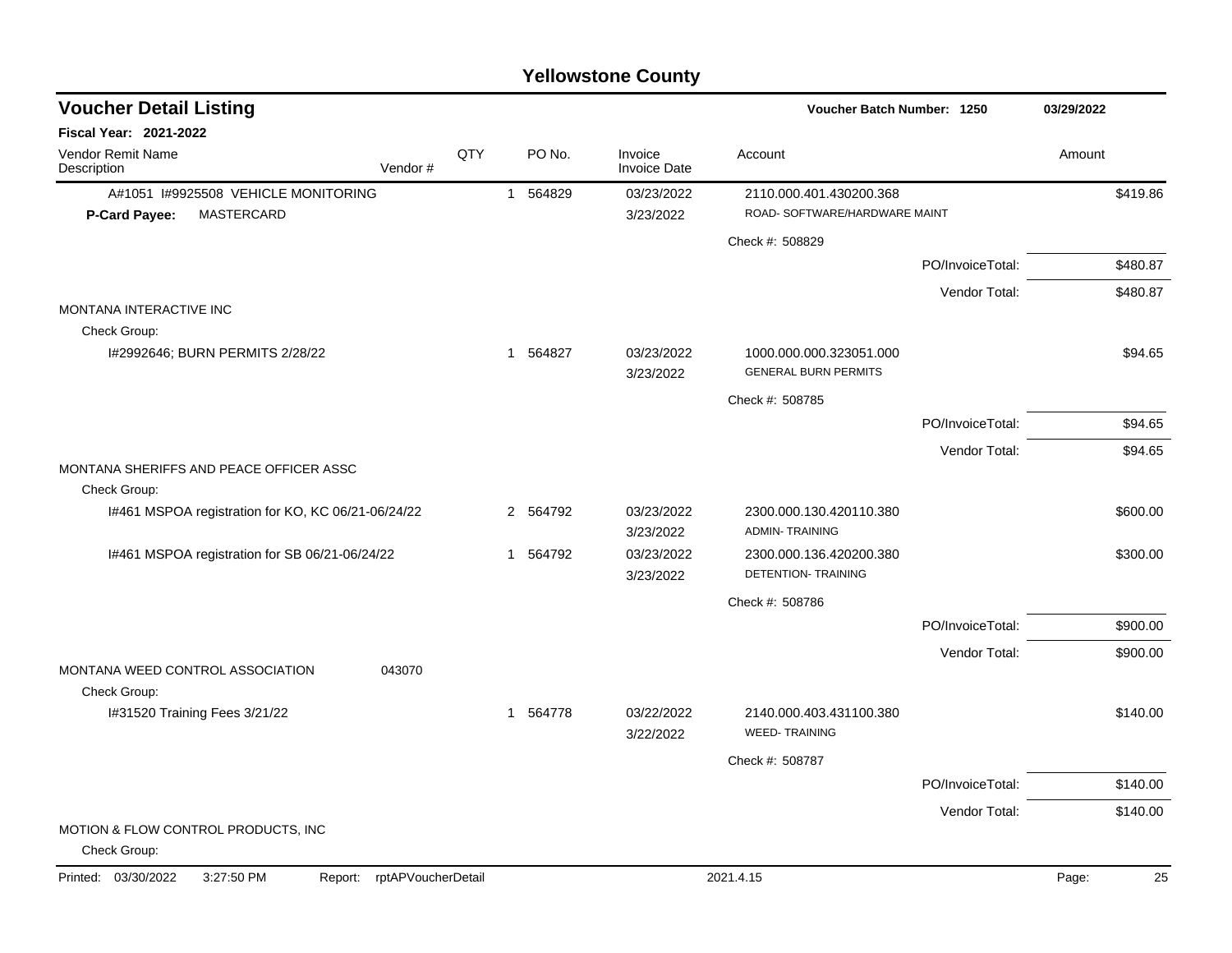| <b>Voucher Detail Listing</b>                    |         |     |                        |                                | Voucher Batch Number: 1250                             | 03/29/2022 |
|--------------------------------------------------|---------|-----|------------------------|--------------------------------|--------------------------------------------------------|------------|
| <b>Fiscal Year: 2021-2022</b>                    |         |     |                        |                                |                                                        |            |
| Vendor Remit Name<br>Description                 | Vendor# | QTY | PO No.                 | Invoice<br><b>Invoice Date</b> | Account                                                | Amount     |
| 1#8226482 PARKER MOTOR 3/2/22                    |         |     | 1 564855               | 03/23/2022<br>3/23/2022        | 2110.000.401.430200.361<br>ROAD- VEHICLE REPAIRS       | \$1,262.48 |
|                                                  |         |     |                        |                                | Check #: 508788                                        |            |
|                                                  |         |     |                        |                                | PO/InvoiceTotal:                                       | \$1,262.48 |
|                                                  |         |     |                        |                                | Vendor Total:                                          | \$1,262.48 |
| <b>MOUNTAIN ALARM</b>                            |         |     |                        |                                |                                                        |            |
| Check Group:                                     |         |     |                        |                                |                                                        |            |
| I #2702193 3/1/22 Security Monitoring            |         | 1   | 564864                 | 03/23/2022                     | 5810.000.552.460442.398                                | \$34.10    |
|                                                  |         |     |                        | 3/23/2022                      | METRA FACILITIES- VARIABLE CONTRACT SERVICE            |            |
| I #2698143 3/1/22 Box Office Security Monitoring |         |     | 1 564864               | 03/23/2022                     | 5810.000.556.460442.398                                | \$60.00    |
|                                                  |         |     |                        | 3/23/2022                      | METRA ADMISSIONS- VARIABLE CONTRACT<br><b>SERVICES</b> |            |
| I #2702194 3/1/22 Box Office Security Monitoring |         | -1  | 564864                 | 03/23/2022                     | 5810.000.556.460442.398                                | \$39.05    |
|                                                  |         |     |                        | 3/23/2022                      | METRA ADMISSIONS- VARIABLE CONTRACT<br><b>SERVICES</b> |            |
| I #2702194 3/1/22 Security Monitoring            |         |     | 564864<br>$\mathbf{1}$ | 03/23/2022                     | 5810.000.552.460442.398                                | \$22.00    |
|                                                  |         |     |                        | 3/23/2022                      | METRA FACILITIES- VARIABLE CONTRACT SERVICE            |            |
|                                                  |         |     |                        |                                | Check #: 508789                                        |            |
|                                                  |         |     |                        |                                | PO/InvoiceTotal:                                       | \$155.15   |
|                                                  |         |     |                        |                                | Vendor Total:                                          | \$155.15   |
| <b>MSU EXTENSION</b>                             |         |     |                        |                                |                                                        |            |
| Check Group:                                     |         |     |                        |                                |                                                        |            |
| Order 25921 Publications                         |         |     | 1 564786               | 03/23/2022                     | 2290.000.410.450400.210                                | \$10.00    |
|                                                  |         |     |                        | 3/23/2022                      | <b>EXTENSION- OFFICE SUPPLIES</b>                      |            |
| Order 26110 Publications                         |         |     | 564786<br>$\mathbf{1}$ | 03/23/2022                     | 2290.000.410.450400.210                                | \$50.00    |
|                                                  |         |     |                        | 3/23/2022                      | <b>EXTENSION- OFFICE SUPPLIES</b>                      |            |
|                                                  |         |     |                        |                                | Check #: 508790                                        |            |
|                                                  |         |     |                        |                                | PO/InvoiceTotal:                                       | \$60.00    |
|                                                  |         |     |                        |                                | Vendor Total:                                          | \$60.00    |
| NAPA AUTO PARTS                                  | 020015  |     |                        |                                |                                                        |            |
| Check Group:                                     |         |     |                        |                                |                                                        |            |
|                                                  |         |     |                        |                                |                                                        |            |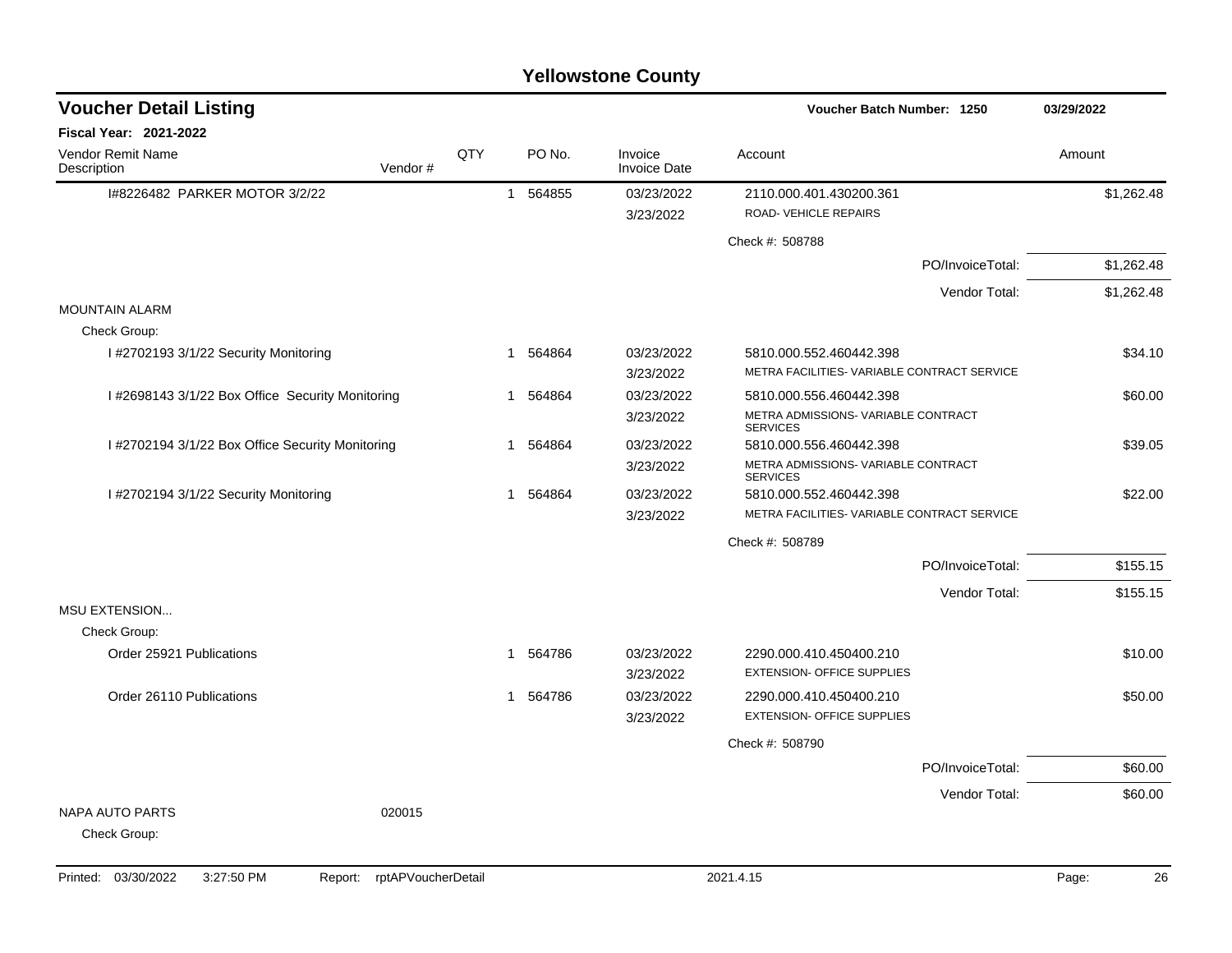|                                                 |         |     |                        | <b>Yellowstone County</b>      |                                                     |                  |            |
|-------------------------------------------------|---------|-----|------------------------|--------------------------------|-----------------------------------------------------|------------------|------------|
| <b>Voucher Detail Listing</b>                   |         |     |                        |                                | Voucher Batch Number: 1250                          |                  | 03/29/2022 |
| Fiscal Year: 2021-2022                          |         |     |                        |                                |                                                     |                  |            |
| Vendor Remit Name<br>Description                | Vendor# | QTY | PO No.                 | Invoice<br><b>Invoice Date</b> | Account                                             |                  | Amount     |
| I#3977-378887 LED                               |         |     | 564796<br>$\mathbf{1}$ | 03/23/2022<br>3/23/2022        | 2110.000.401.430200.361<br>ROAD-VEHICLE REPAIRS     |                  | \$33.32    |
| I#3977-378277 OIL FILTERS                       |         |     | 564796<br>1            | 03/23/2022<br>3/23/2022        | 2110.000.401.430200.361<br>ROAD-VEHICLE REPAIRS     |                  | \$167.76   |
| I#3977-378196 12V DC PUMP KIT, GALLON METER     |         |     | 564796<br>1            | 03/23/2022<br>3/23/2022        | 2110.000.401.430200.361<br>ROAD- VEHICLE REPAIRS    |                  | \$2,013.18 |
| I#3977-378915 STARTER                           |         |     | 564796<br>1            | 03/23/2022<br>3/23/2022        | 2110.000.401.430200.361<br>ROAD-VEHICLE REPAIRS     |                  | \$389.15   |
| 1#3977-379156 PRIMARY WIRE                      |         |     | 564796<br>1            | 03/23/2022<br>3/23/2022        | 2110.000.401.430200.361<br>ROAD-VEHICLE REPAIRS     |                  | \$73.00    |
|                                                 |         |     |                        |                                | Check #: 508791                                     |                  |            |
|                                                 |         |     |                        |                                |                                                     | PO/InvoiceTotal: | \$2,676.41 |
|                                                 |         |     |                        |                                |                                                     | Vendor Total:    | \$2,676.41 |
| NORTHWEST INDUSTRIAL SUPPLY INC<br>Check Group: | 004710  |     |                        |                                |                                                     |                  |            |
| I#1548300 SLING HOOK, CHAIN 12/21/21            |         |     | 564810<br>1            | 03/23/2022<br>3/23/2022        | 2110.000.401.430200.361<br>ROAD-VEHICLE REPAIRS     |                  | \$399.43   |
| I#1549951 HARD HATS 3/8/22                      |         |     | 564810<br>1            | 03/23/2022<br>3/23/2022        | 2110.000.401.430200.220<br>ROAD- OPERATING SUPPLIES |                  | \$122.64   |
|                                                 |         |     |                        |                                | Check #: 508792                                     |                  |            |
|                                                 |         |     |                        |                                |                                                     | PO/InvoiceTotal: | \$522.07   |
| NORTHWESTERN ENERGY                             | 045035  |     |                        |                                |                                                     | Vendor Total:    | \$522.07   |
| Check Group:                                    |         |     |                        |                                |                                                     |                  |            |
| A#0255043-2 410 S 26th St 02/08/22 - 03/14/22   |         |     | 1 564779               | 03/22/2022<br>3/22/2022        | 2399.000.235.420250.341<br><b>YSC- ELECTRICITY</b>  |                  | \$1,577.68 |
|                                                 |         |     |                        |                                | Check #: 508793                                     |                  |            |
| Check Group:                                    |         |     |                        |                                |                                                     | PO/InvoiceTotal: | \$1,577.68 |
|                                                 |         |     |                        |                                |                                                     |                  |            |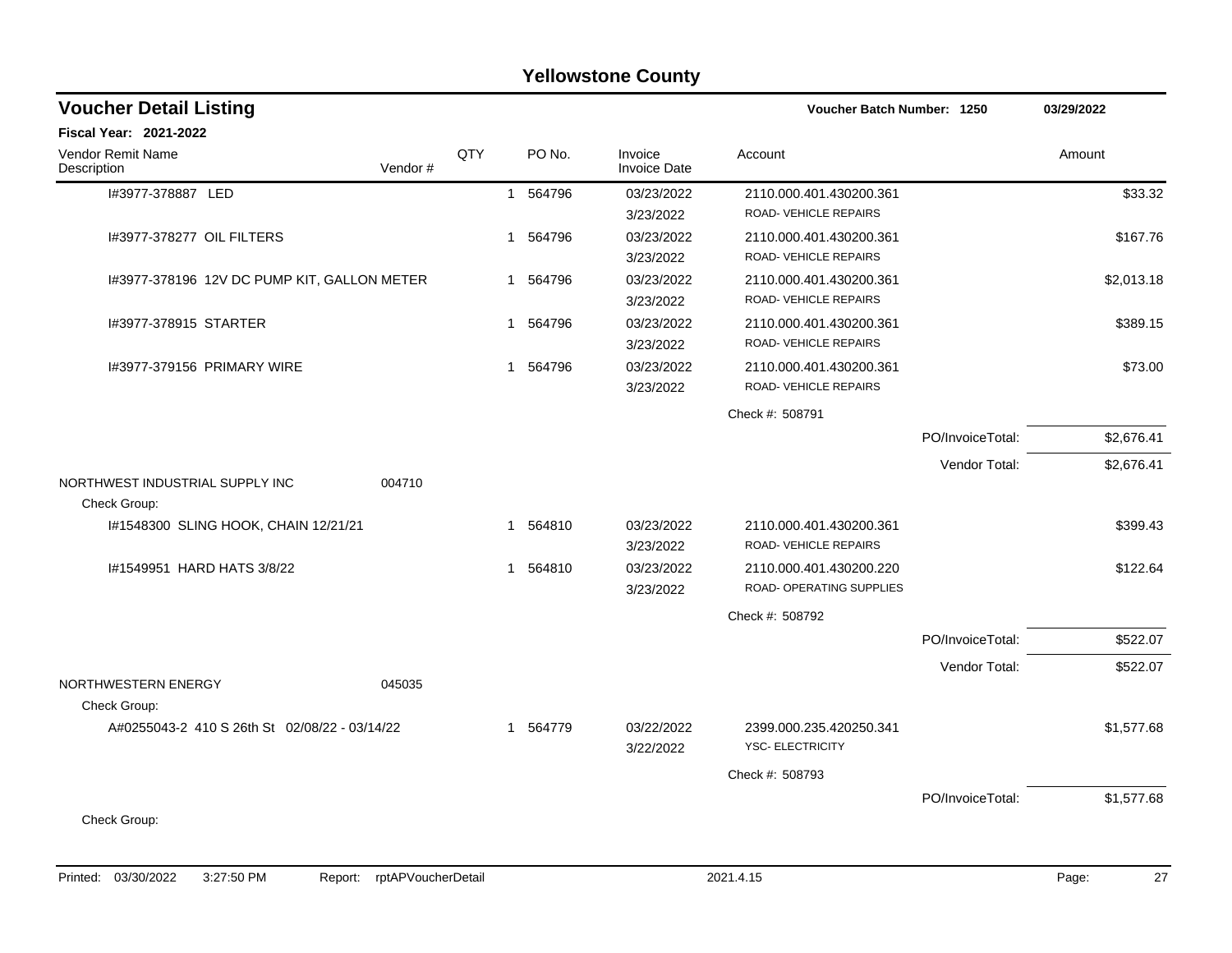| <b>Voucher Detail Listing</b>                                   |     |              |          |                                | Voucher Batch Number: 1250                                      | 03/29/2022       |             |
|-----------------------------------------------------------------|-----|--------------|----------|--------------------------------|-----------------------------------------------------------------|------------------|-------------|
| Fiscal Year: 2021-2022                                          |     |              |          |                                |                                                                 |                  |             |
| Vendor Remit Name<br>Vendor#<br>Description                     | QTY |              | PO No.   | Invoice<br><b>Invoice Date</b> | Account                                                         |                  | Amount      |
| A#0599794-5 030322 YELLOWSTONE RIVER RD &<br><b>BITTERROOT</b>  |     |              | 1 564821 | 03/23/2022                     | 2110.000.401.430260.341                                         |                  | \$12.00     |
|                                                                 |     |              |          | 3/23/2022                      | ROAD- ELECTRICITY                                               |                  |             |
|                                                                 |     |              |          |                                | Check #: 508793                                                 |                  |             |
|                                                                 |     |              |          |                                |                                                                 | PO/InvoiceTotal: | \$12.00     |
| Check Group:                                                    |     |              |          |                                |                                                                 |                  |             |
| A#0256622-2 3/11/22 308 6TH AVE N ANNX                          |     | $\mathbf{1}$ | 564822   | 3/23/2022<br>3/23/2022         | 5810.000.552.460442.341<br>METRA FACILITIES- ELECTRICITY        |                  | \$31,006.91 |
|                                                                 |     |              |          |                                | Check #: 508793                                                 |                  |             |
|                                                                 |     |              |          |                                |                                                                 | PO/InvoiceTotal: | \$31,006.91 |
|                                                                 |     |              |          |                                |                                                                 | Vendor Total:    | \$32,596.59 |
| OAKEY P E, WILLIAM R                                            |     |              |          |                                |                                                                 |                  |             |
| Check Group:<br>I#031822 ENGINEERING BRIDGE                     |     |              | 1 564862 | 03/23/2022                     |                                                                 |                  | \$5,000.00  |
| REPLACEMENT02-10 & 09-06                                        |     |              |          |                                | 2130.000.402.430244.354                                         |                  |             |
|                                                                 |     |              |          | 3/23/2022                      | BRIDGE-ENGINEERING/TESTING                                      |                  |             |
|                                                                 |     |              |          |                                | Check #: 508794                                                 |                  |             |
|                                                                 |     |              |          |                                |                                                                 | PO/InvoiceTotal: | \$5,000.00  |
| OFFICE DEPOT BUSINESS ACCOUNT                                   |     |              |          |                                |                                                                 | Vendor Total:    | \$5,000.00  |
| Check Group:                                                    |     |              |          |                                |                                                                 |                  |             |
| A#5100976 Drafting Chair 3/1/22                                 |     |              | 2 564842 | 03/23/2022                     | 5810.000.556.460442.220<br>METRA ADMISSIONS- OPERATING SUPPLIES |                  | \$299.98    |
|                                                                 |     |              |          | 3/23/2022                      |                                                                 |                  |             |
|                                                                 |     |              |          |                                | Check #: 508795                                                 |                  |             |
|                                                                 |     |              |          |                                |                                                                 | PO/InvoiceTotal: | \$299.98    |
| PEPSI COLA BOTTLING<br>004960<br>Check Group:                   |     |              |          |                                |                                                                 | Vendor Total:    | \$299.98    |
| I#1348 Drink Product 3/17/22                                    |     |              | 1 564811 | 03/23/2022                     | 5810.000.553.460442.223                                         |                  | \$3,981.00  |
|                                                                 |     |              |          | 3/23/2022                      | METRA CONCESSIONS- FOOD                                         |                  |             |
|                                                                 |     |              |          |                                | Check #: 508796                                                 |                  |             |
| Printed: 03/30/2022<br>3:27:50 PM<br>Report: rptAPVoucherDetail |     |              |          |                                | 2021.4.15                                                       |                  | 28<br>Page: |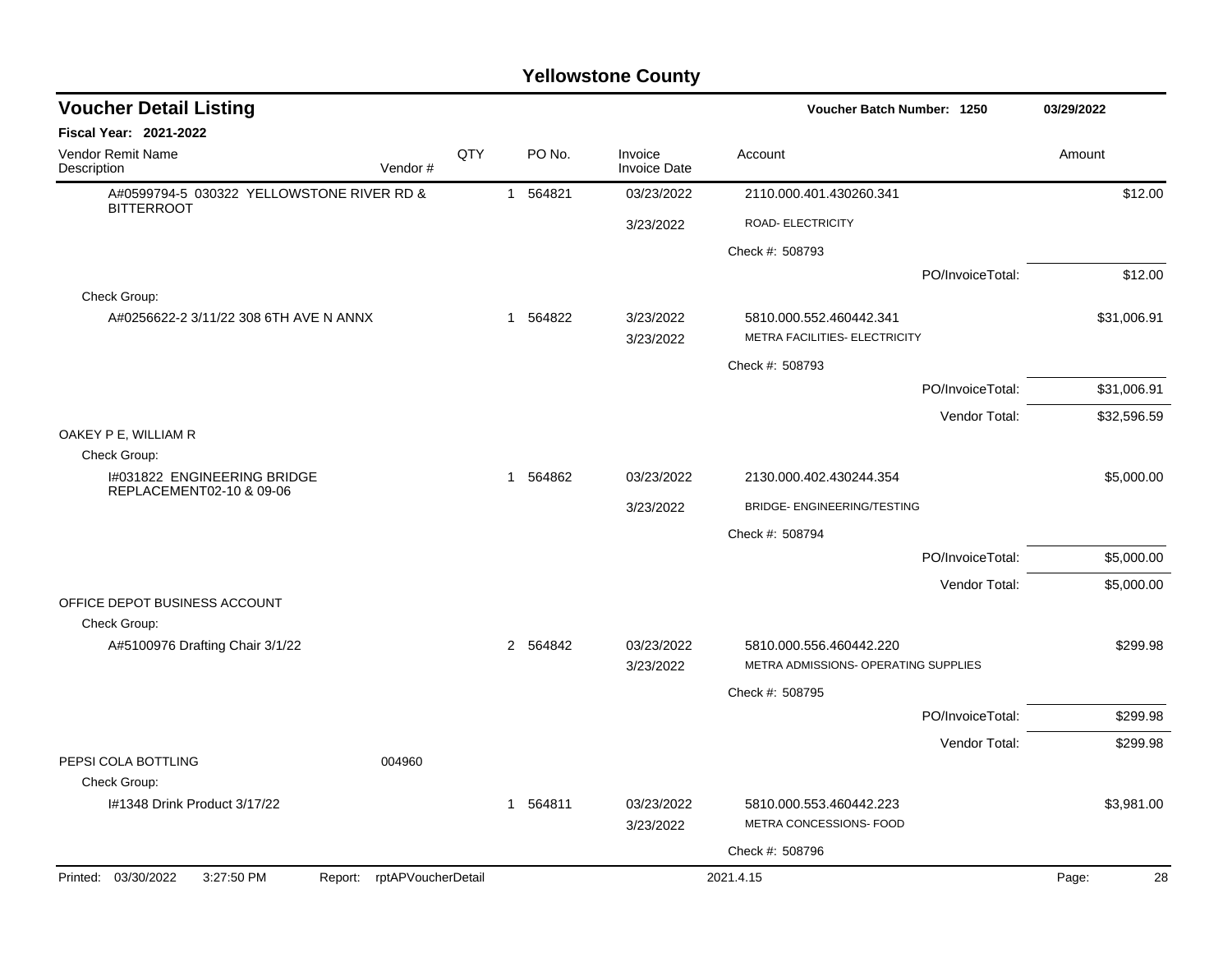| <b>Voucher Detail Listing</b>              |         |                |          |                                | Voucher Batch Number: 1250                       |                  | 03/29/2022 |
|--------------------------------------------|---------|----------------|----------|--------------------------------|--------------------------------------------------|------------------|------------|
| <b>Fiscal Year: 2021-2022</b>              |         |                |          |                                |                                                  |                  |            |
| Vendor Remit Name<br>Description           | Vendor# | QTY            | PO No.   | Invoice<br><b>Invoice Date</b> | Account                                          |                  | Amount     |
|                                            |         |                |          |                                |                                                  | PO/InvoiceTotal: | \$3,981.00 |
|                                            |         |                |          |                                |                                                  | Vendor Total:    | \$3,981.00 |
| POWERPLAN OIB                              | 045339  |                |          |                                |                                                  |                  |            |
| Check Group:                               |         |                |          |                                |                                                  |                  |            |
| I#P9024612 WIIPER 3/7/22                   |         |                | 1 564798 | 03/23/2022<br>3/23/2022        | 2110.000.401.430200.361<br>ROAD-VEHICLE REPAIRS  |                  | \$96.65    |
| I#P9018712 HYGARD Hydraulic Oil Gal 3/4/22 |         | 464            | 564798   | 03/23/2022<br>3/23/2022        | 2110.000.401.430200.361<br>ROAD- VEHICLE REPAIRS |                  | \$1,856.00 |
|                                            |         |                |          |                                | Check #: 508797                                  |                  |            |
|                                            |         |                |          |                                |                                                  | PO/InvoiceTotal: | \$1,952.65 |
|                                            |         |                |          |                                |                                                  | Vendor Total:    | \$1,952.65 |
| PUBLIC UTILITIES                           | 005150  |                |          |                                |                                                  |                  |            |
| Check Group:                               |         |                |          |                                |                                                  |                  |            |
| A#111177 308 6th Ave N 3/17/22             |         |                | 1 564812 | 03/23/2022                     | 5810.000.552.460442.342                          |                  | \$5,814.42 |
|                                            |         |                |          | 3/23/2022                      | METRA FACILITIES- WATER/LANDFILL                 |                  |            |
|                                            |         |                |          |                                | Check #: 508798                                  |                  |            |
|                                            |         |                |          |                                |                                                  | PO/InvoiceTotal: | \$5,814.42 |
|                                            |         |                |          |                                |                                                  | Vendor Total:    | \$5,814.42 |
| PURCELL TIRE CO<br>Check Group:            |         |                |          |                                |                                                  |                  |            |
| 1#31207373 TIRE INVENTORY 3/4/22           |         | $\overline{1}$ | 564863   | 03/23/2022                     | 2110.000.401.430200.361                          |                  | \$1,234.95 |
|                                            |         |                |          | 3/23/2022                      | ROAD-VEHICLE REPAIRS                             |                  |            |
| I#31207498 TIRE INVENTORY 3/15/22          |         | $\mathbf{1}$   | 564863   | 03/23/2022                     | 2110.000.401.430200.361                          |                  | \$1,987.45 |
|                                            |         |                |          | 3/23/2022                      | ROAD-VEHICLE REPAIRS                             |                  |            |
|                                            |         |                |          |                                | Check #: 508799                                  |                  |            |
|                                            |         |                |          |                                |                                                  | PO/InvoiceTotal: | \$3,222.40 |
|                                            |         |                |          |                                |                                                  | Vendor Total:    | \$3,222.40 |
| <b>RIMROCK STAGEHAND INC</b>               |         |                |          |                                |                                                  |                  |            |
| Check Group:                               |         |                |          |                                |                                                  |                  |            |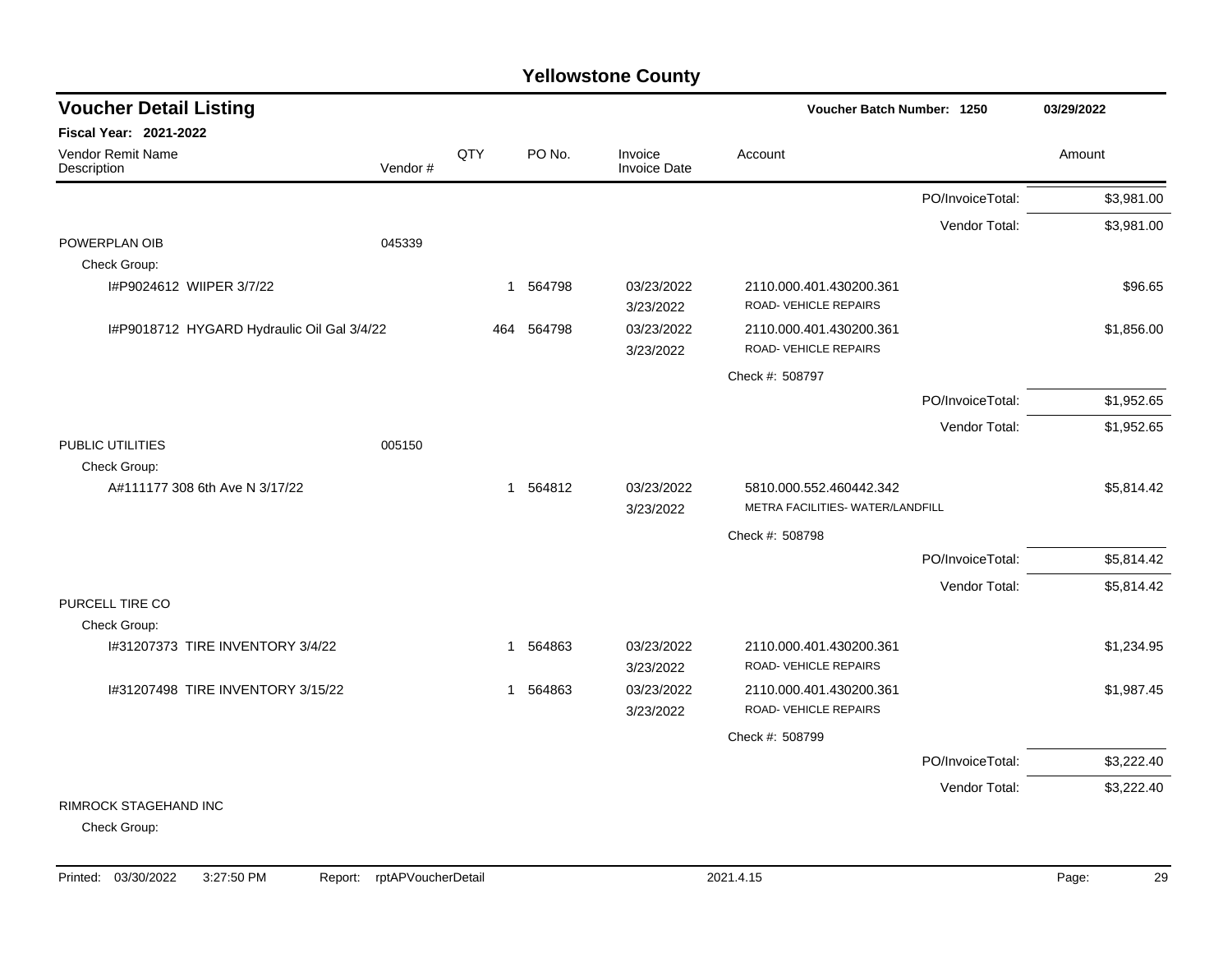| <b>Voucher Detail Listing</b>                                                         |                               |     |          |        |                                | Voucher Batch Number: 1250                                         |                  | 03/29/2022  |
|---------------------------------------------------------------------------------------|-------------------------------|-----|----------|--------|--------------------------------|--------------------------------------------------------------------|------------------|-------------|
| <b>Fiscal Year: 2021-2022</b>                                                         |                               |     |          |        |                                |                                                                    |                  |             |
| <b>Vendor Remit Name</b><br>Description                                               | Vendor#                       | QTY |          | PO No. | Invoice<br><b>Invoice Date</b> | Account                                                            |                  | Amount      |
| I#202540 Jobs Jamboree 3/16/22 Pipe & Drapers                                         |                               |     | 1 564833 |        | 03/23/2022<br>3/23/2022        | 5810.000.554.460442.398<br>METRA EVENTS-VARIABLE CONTRACT SERVICES |                  | \$1,799.85  |
|                                                                                       |                               |     |          |        |                                | Check #: 508800                                                    |                  |             |
|                                                                                       |                               |     |          |        |                                |                                                                    | PO/InvoiceTotal: | \$1,799.85  |
|                                                                                       |                               |     |          |        |                                |                                                                    | Vendor Total:    | \$1,799.85  |
| SAYE, PAULA<br>Check Group:                                                           |                               |     |          |        |                                |                                                                    |                  |             |
| <b>Writ DR 17 06</b><br>#21002299 Easley v. Easley Ck. #77536 - S Bar S<br>A101-99499 |                               |     | 1        | 564860 | 03/23/2022                     | 7151.000.000.021250.000                                            |                  | \$169.20    |
|                                                                                       |                               |     |          |        | 3/23/2022                      | SHERIFF WRITS & NOTICES DUE TO OTHERS                              |                  |             |
|                                                                                       |                               |     |          |        |                                | Check #: 508801                                                    |                  |             |
|                                                                                       |                               |     |          |        |                                |                                                                    | PO/InvoiceTotal: | \$169.20    |
|                                                                                       |                               |     |          |        |                                |                                                                    | Vendor Total:    | \$169.20    |
| SHIPTON'S BIG R INC                                                                   |                               |     |          |        |                                |                                                                    |                  |             |
| Check Group:<br>I#26081/2; Cellulose Paper, Filter Housing 3/16/22                    |                               |     | 1        | 564849 | 03/23/2022<br>3/23/2022        | 2110.000.401.430200.361<br>ROAD- VEHICLE REPAIRS                   |                  | \$84.48     |
| I#26402/4 FUEL TANK 3/7/22                                                            |                               |     | 1        | 564849 | 03/23/2022<br>3/23/2022        | 2110.000.401.430200.361<br>ROAD- VEHICLE REPAIRS                   |                  | \$1,559.97  |
|                                                                                       |                               |     |          |        |                                | Check #: 508802                                                    |                  |             |
|                                                                                       |                               |     |          |        |                                |                                                                    | PO/InvoiceTotal: | \$1,644.45  |
| <b>SIX ROBBLEES</b>                                                                   | 005685                        |     |          |        |                                |                                                                    | Vendor Total:    | \$1,644.45  |
| Check Group:                                                                          |                               |     |          |        |                                |                                                                    |                  |             |
| I#06P2168 LED BEACONS 3/17/22                                                         |                               |     | 1 564825 |        | 03/23/2022<br>3/23/2022        | 2110.000.401.430200.361<br>ROAD- VEHICLE REPAIRS                   |                  | \$547.00    |
|                                                                                       |                               |     |          |        |                                | Check #: 508803                                                    |                  |             |
|                                                                                       |                               |     |          |        |                                |                                                                    | PO/InvoiceTotal: | \$547.00    |
|                                                                                       |                               |     |          |        |                                |                                                                    | Vendor Total:    | \$547.00    |
|                                                                                       |                               |     |          |        |                                |                                                                    |                  |             |
| 03/30/2022<br>3:27:50 PM<br>Printed:                                                  | rptAPVoucherDetail<br>Report: |     |          |        |                                | 2021.4.15                                                          |                  | Page:<br>30 |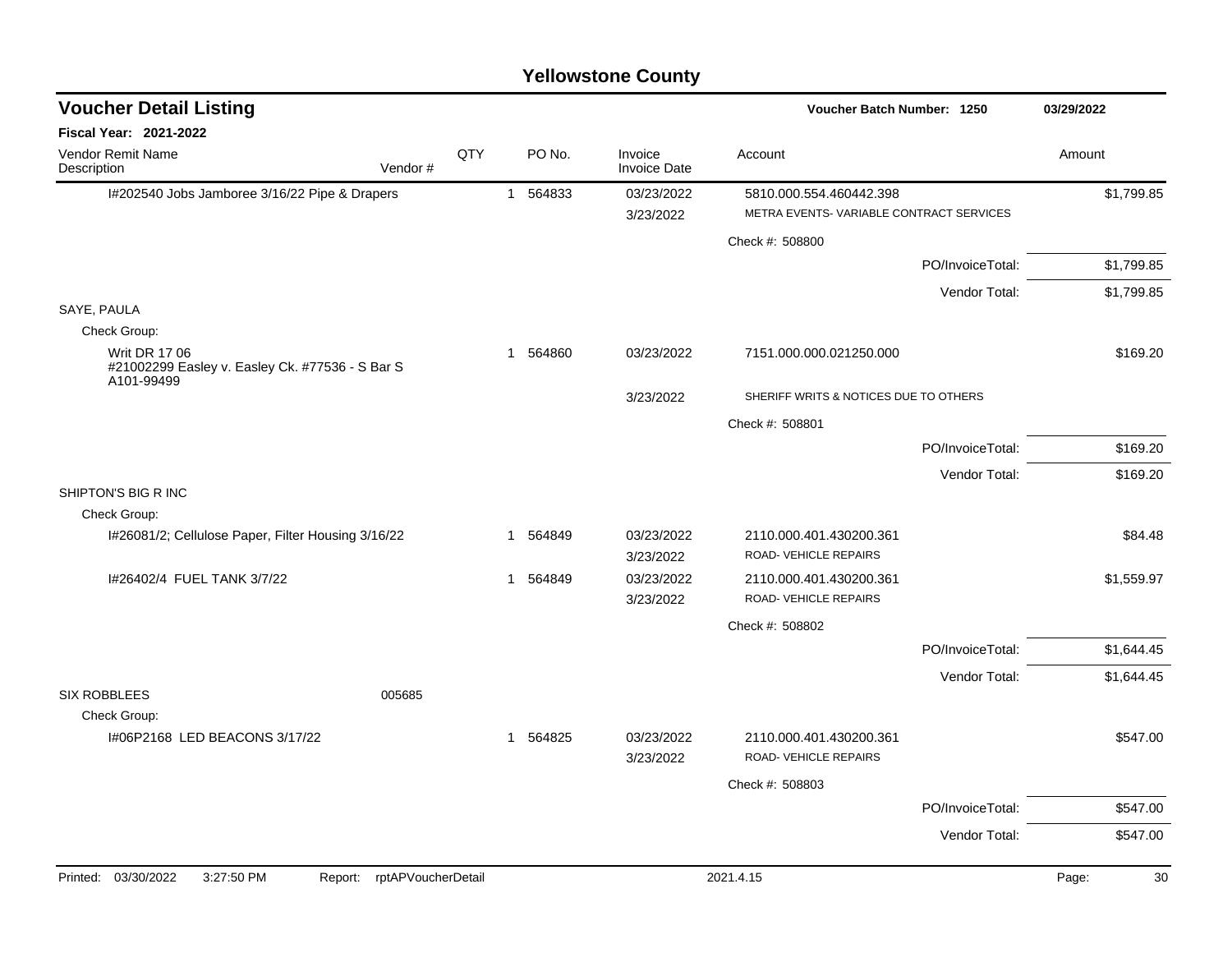| <b>Voucher Detail Listing</b>                                           |         |     |                       |                                |                                                     | Voucher Batch Number: 1250 |             |
|-------------------------------------------------------------------------|---------|-----|-----------------------|--------------------------------|-----------------------------------------------------|----------------------------|-------------|
| Fiscal Year: 2021-2022                                                  |         |     |                       |                                |                                                     |                            |             |
| Vendor Remit Name<br>Description                                        | Vendor# | QTY | PO No.                | Invoice<br><b>Invoice Date</b> | Account                                             |                            | Amount      |
| ST OF MT MISC TAX DIV                                                   | 011099  |     |                       |                                |                                                     |                            |             |
| Check Group:                                                            |         |     |                       |                                |                                                     |                            |             |
| 1% CONTRACTOR TAX HARDY CONST. 1#21-1-020-2<br>ARENA DOORS REPL 3/22/22 |         |     | 1 564815              | 03/23/2022                     | 5811.000.552.460442.920                             |                            | \$75.81     |
|                                                                         |         |     |                       | 3/23/2022                      | FACILITIES- CAPITAL OUTLAY/ BUILDING                |                            |             |
|                                                                         |         |     |                       |                                | Check #: 508804                                     |                            |             |
|                                                                         |         |     |                       |                                |                                                     | PO/InvoiceTotal:           | \$75.81     |
| Check Group:                                                            |         |     |                       |                                |                                                     |                            |             |
| 1% Contractor Tax Lewistown Sprayfoam & Insulations<br>I#1092 Red Shed  |         |     | 564816<br>$\mathbf 1$ | 3/23/2022                      | 5811.000.552.460442.920                             |                            | \$138.70    |
|                                                                         |         |     |                       | 3/23/2022                      | FACILITIES- CAPITAL OUTLAY/ BUILDING                |                            |             |
|                                                                         |         |     |                       |                                | Check #: 508804                                     |                            |             |
|                                                                         |         |     |                       |                                |                                                     | PO/InvoiceTotal:           | \$138.70    |
|                                                                         |         |     |                       |                                |                                                     | Vendor Total:              | \$214.51    |
| STARPLEX CORPORATION                                                    | 042999  |     |                       |                                |                                                     |                            |             |
| Check Group:                                                            |         |     |                       |                                |                                                     |                            |             |
| I#607606 State AA Bball Security 3/10-12/22                             |         |     | 564823<br>1           | 03/23/2022                     | 5810.000.554.460442.398                             |                            | \$25,309.38 |
|                                                                         |         |     |                       | 3/23/2022                      | METRA EVENTS-VARIABLE CONTRACT SERVICES             |                            |             |
|                                                                         |         |     |                       |                                | Check #: 508805                                     |                            |             |
|                                                                         |         |     |                       |                                |                                                     | PO/InvoiceTotal:           | \$25,309.38 |
| Check Group:                                                            |         |     |                       |                                |                                                     |                            |             |
| I#51280 AAU Wrestling Clean 3/17-21/22                                  |         |     | 564824<br>1           | 3/23/2022<br>3/23/2022         | 5810.000.554.460442.367<br>METRA EVENTS- JANITORIAL |                            | \$7,743.04  |
|                                                                         |         |     |                       |                                |                                                     |                            |             |
|                                                                         |         |     |                       |                                | Check #: 508805                                     |                            |             |
|                                                                         |         |     |                       |                                |                                                     | PO/InvoiceTotal:           | \$7,743.04  |
| STERLING COMPUTERS CORPORATION                                          |         |     |                       |                                |                                                     | Vendor Total:              | \$33,052.42 |
| Check Group:                                                            |         |     |                       |                                |                                                     |                            |             |
| I#0118599; Logitech ConferenceCam BOARDROOM                             |         |     | 1 564773              | 03/22/2022                     | 1000.000.199.411800.220                             |                            | \$788.11    |
|                                                                         |         |     |                       | 3/22/2022                      | MISC- OPERATING SUPPLIES                            |                            |             |
|                                                                         |         |     |                       |                                |                                                     |                            |             |
|                                                                         |         |     |                       |                                |                                                     |                            |             |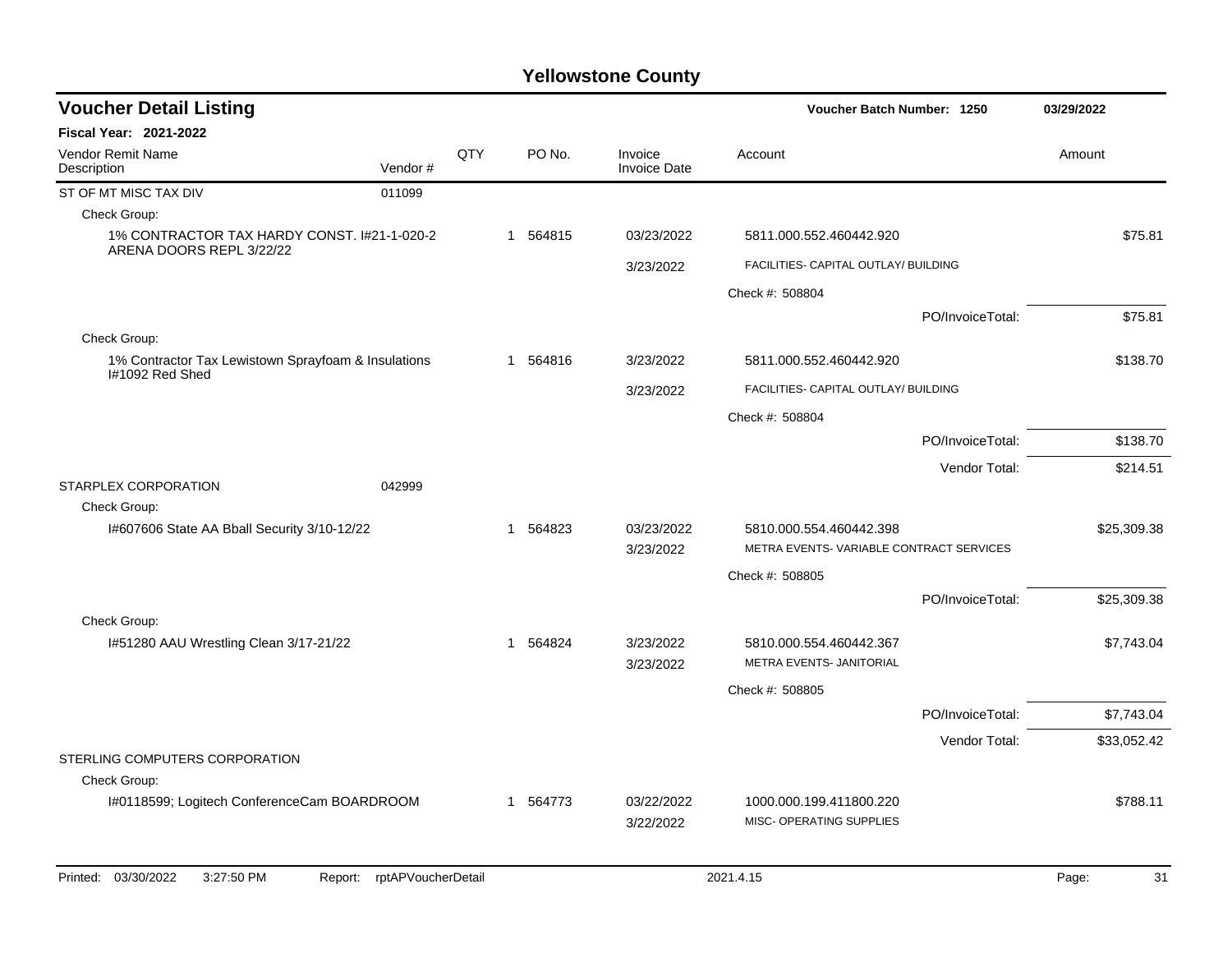| <b>Voucher Detail Listing</b>                      |         |     |   |          |                                |                                       | Voucher Batch Number: 1250 |            |  |
|----------------------------------------------------|---------|-----|---|----------|--------------------------------|---------------------------------------|----------------------------|------------|--|
| Fiscal Year: 2021-2022                             |         |     |   |          |                                |                                       |                            |            |  |
| Vendor Remit Name<br>Description                   | Vendor# | QTY |   | PO No.   | Invoice<br><b>Invoice Date</b> | Account                               |                            | Amount     |  |
| I#0118599;; TV Mount XL BOARDROOM                  |         |     |   | 1 564773 | 03/22/2022                     | 1000.000.199.411800.220               |                            | \$115.01   |  |
|                                                    |         |     |   |          | 3/22/2022                      | MISC- OPERATING SUPPLIES              |                            |            |  |
| I#0118599; 10 Meter Extender Cable BOARDROOM       |         |     | 1 | 564773   | 03/22/2022                     | 1000.000.199.411800.220               |                            | \$88.47    |  |
|                                                    |         |     |   |          | 3/22/2022                      | MISC- OPERATING SUPPLIES              |                            |            |  |
| I#0118599; Logitech Screen Share Device BOARDROOM  |         |     |   | 1 564773 | 03/22/2022                     | 1000.000.199.411800.220               |                            | \$262.69   |  |
|                                                    |         |     |   |          | 3/22/2022                      | MISC- OPERATING SUPPLIES              |                            |            |  |
|                                                    |         |     |   |          |                                | Check #: 508806                       |                            |            |  |
|                                                    |         |     |   |          |                                |                                       | PO/InvoiceTotal:           | \$1,254.28 |  |
|                                                    |         |     |   |          |                                |                                       | Vendor Total:              | \$1,254.28 |  |
| SVEE, RODNEY<br>Check Group:                       |         |     |   |          |                                |                                       |                            |            |  |
| April 2022 - Professional Contract for Rodney Svee |         |     | 1 | 564845   | 03/23/2022                     | 1000.000.113.410540.398               |                            | \$1,000.00 |  |
|                                                    |         |     |   |          | 3/23/2022                      | TREASURER-VARIABLE CONTRACT SERVICE   |                            |            |  |
|                                                    |         |     |   |          |                                | Check #: 508807                       |                            |            |  |
|                                                    |         |     |   |          |                                |                                       | PO/InvoiceTotal:           | \$1,000.00 |  |
|                                                    |         |     |   |          |                                |                                       | Vendor Total:              | \$1,000.00 |  |
| SYSCO FOOD SERVICES OF MT                          | 002390  |     |   |          |                                |                                       |                            |            |  |
| Check Group:                                       |         |     |   |          |                                |                                       |                            |            |  |
| I#343710483 Coffee 3/16/22 A#648519                |         |     | 1 | 564804   | 03/23/2022                     | 5810.000.553.460442.220               |                            | \$168.95   |  |
|                                                    |         |     |   |          | 3/23/2022                      | METRA CONCESSIONS- OPERATING SUPPLIES |                            |            |  |
| I#343701483 Food Prod 3/16/22 A#648519             |         |     | 1 | 564804   | 03/23/2022                     | 5810.000.553.460442.228               |                            | \$914.77   |  |
|                                                    |         |     |   |          | 3/23/2022                      | METRA CONCESSIONS- FOOD-CATERING      |                            |            |  |
| I#343701482 Food & Cleaning Prod 3/16/22 A#552174  |         |     | 1 | 564804   | 03/23/2022                     | 5810.000.553.460442.223               |                            | \$6,062.00 |  |
|                                                    |         |     |   |          | 3/23/2022                      | METRA CONCESSIONS- FOOD               |                            |            |  |
|                                                    |         |     |   |          |                                | Check #: 508808                       |                            |            |  |
|                                                    |         |     |   |          |                                |                                       | PO/InvoiceTotal:           | \$7,145.72 |  |
|                                                    |         |     |   |          |                                |                                       | Vendor Total:              | \$7,145.72 |  |
| TACOMA SCREW PRODUCTS INC                          |         |     |   |          |                                |                                       |                            |            |  |

Check Group: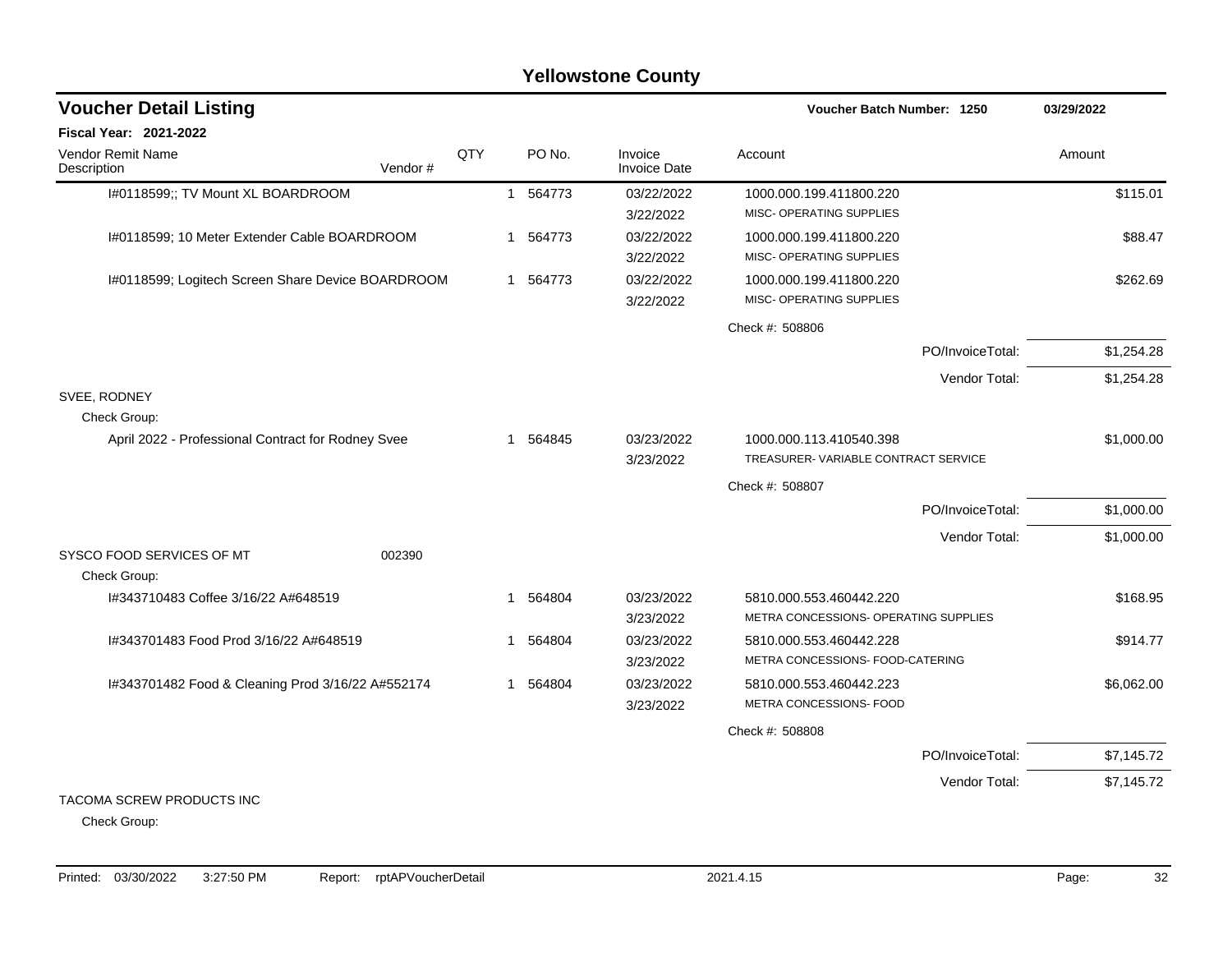|                                                      |                    |     |              |          | <b>Yellowstone County</b>      |                                                                     |                  |             |
|------------------------------------------------------|--------------------|-----|--------------|----------|--------------------------------|---------------------------------------------------------------------|------------------|-------------|
| <b>Voucher Detail Listing</b>                        |                    |     |              |          |                                | Voucher Batch Number: 1250                                          |                  | 03/29/2022  |
| Fiscal Year: 2021-2022                               |                    |     |              |          |                                |                                                                     |                  |             |
| Vendor Remit Name<br>Description                     | Vendor#            | QTY |              | PO No.   | Invoice<br><b>Invoice Date</b> | Account                                                             |                  | Amount      |
| I#270037772-00 DRILL BITS                            |                    |     |              | 1 564847 | 03/23/2022<br>3/23/2022        | 2110.000.401.430200.361<br>ROAD-VEHICLE REPAIRS                     |                  | \$84.31     |
| I#270037602-00 GRIDING WHEEL                         |                    |     | 1            | 564847   | 03/23/2022<br>3/23/2022        | 2110.000.401.430200.361<br>ROAD-VEHICLE REPAIRS                     |                  | \$42.35     |
| I#270037717-00 VANDAL SPRAY                          |                    |     |              | 1 564847 | 03/23/2022<br>3/23/2022        | 2110.000.401.430260.364<br>ROAD- SIGN MAINTENANCE                   |                  | \$19.05     |
|                                                      |                    |     |              |          |                                | Check #: 508809                                                     |                  |             |
|                                                      |                    |     |              |          |                                |                                                                     | PO/InvoiceTotal: | \$145.71    |
| <b>TRANSITIONAL MARKETING</b>                        |                    |     |              |          |                                |                                                                     | Vendor Total:    | \$145.71    |
| Check Group:                                         |                    |     |              |          |                                |                                                                     |                  |             |
| 1#7430 New Signs & Install 3/2/22                    |                    |     |              | 1 564843 | 03/23/2022<br>3/23/2022        | 5811.000.552.460442.365<br>FACILITIES- GROUND MAINT                 |                  | \$1,219.20  |
|                                                      |                    |     |              |          |                                | Check #: 508810                                                     |                  |             |
|                                                      |                    |     |              |          |                                |                                                                     | PO/InvoiceTotal: | \$1,219.20  |
|                                                      |                    |     |              |          |                                |                                                                     | Vendor Total:    | \$1,219.20  |
| UNGERBOECK SYSTEMS INTERNATIONAL LLC<br>Check Group: |                    |     |              |          |                                |                                                                     |                  |             |
| I#96513 Venue Ops 4/1/22-3/31/23                     |                    |     |              | 1 564871 | 03/23/2022<br>3/23/2022        | 5810.000.555.460442.368<br>METRA MARKETING- SOFTWARE/HARDWARE MAINT |                  | \$14,500.00 |
|                                                      |                    |     |              |          |                                | Check #: 508811                                                     |                  |             |
|                                                      |                    |     |              |          |                                |                                                                     | PO/InvoiceTotal: | \$14,500.00 |
|                                                      |                    |     |              |          |                                |                                                                     | Vendor Total:    | \$14,500.00 |
| US FOODS INC<br>Check Group:                         | 002926             |     |              |          |                                |                                                                     |                  |             |
| I#5626594 Food Prod 3/16/22 A#44311173               |                    |     | $\mathbf{1}$ | 564794   | 03/23/2022<br>3/23/2022        | 5810.000.553.460442.228<br>METRA CONCESSIONS- FOOD-CATERING         |                  | \$1,170.86  |
|                                                      |                    |     |              |          |                                | Check #: 508812                                                     |                  |             |
| Check Group:                                         |                    |     |              |          |                                |                                                                     | PO/InvoiceTotal: | \$1,170.86  |
|                                                      |                    |     |              |          |                                |                                                                     |                  |             |
| Printed: 03/30/2022<br>3:27:50 PM<br>Report:         | rptAPVoucherDetail |     |              |          |                                | 2021.4.15                                                           |                  | Page:<br>33 |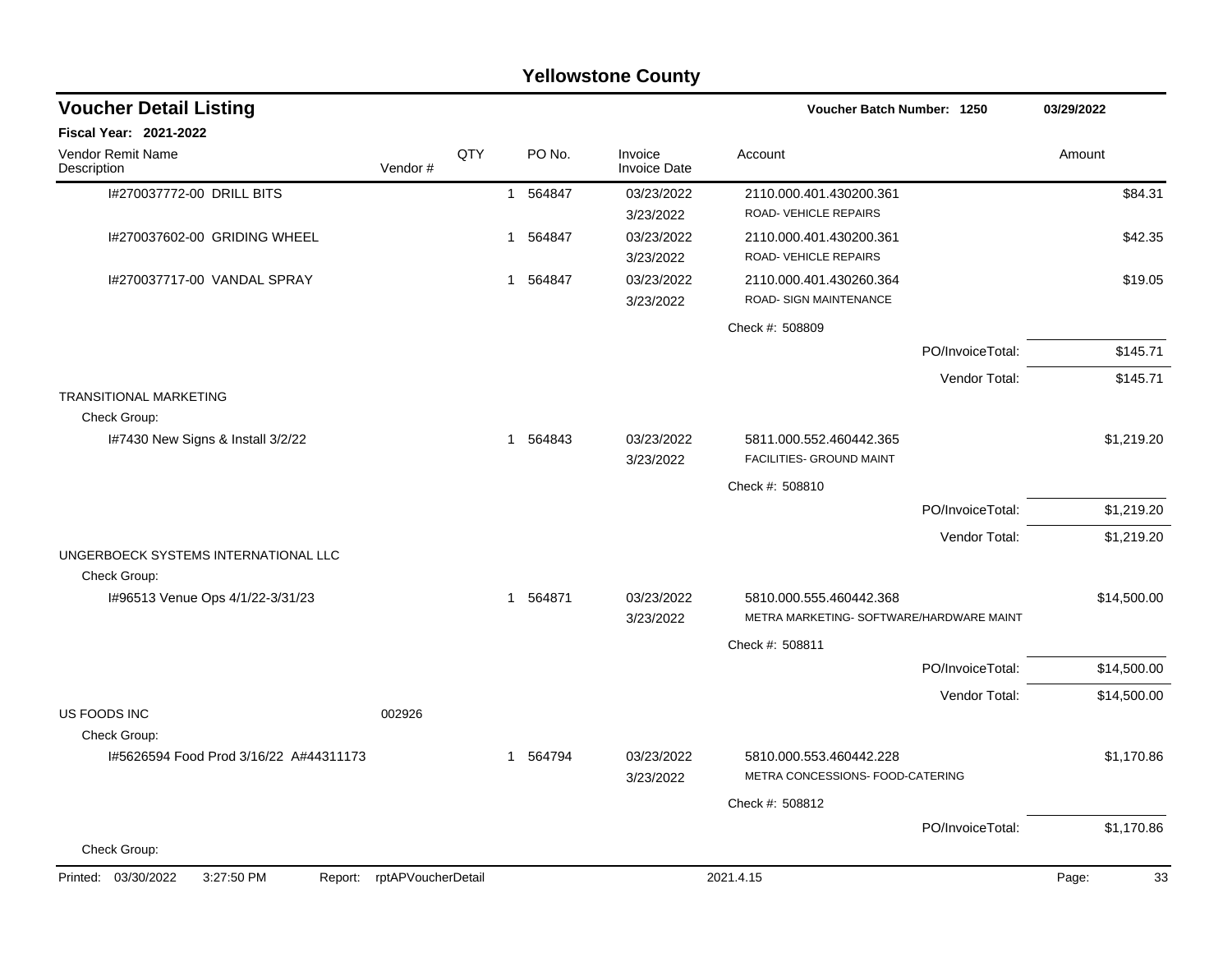| <b>Voucher Detail Listing</b>                         |                    |     |           |                                | Voucher Batch Number: 1250                                       | 03/29/2022  |
|-------------------------------------------------------|--------------------|-----|-----------|--------------------------------|------------------------------------------------------------------|-------------|
| <b>Fiscal Year: 2021-2022</b>                         |                    |     |           |                                |                                                                  |             |
| Vendor Remit Name<br>Description                      | Vendor#            | QTY | PO No.    | Invoice<br><b>Invoice Date</b> | Account                                                          | Amount      |
| I#5701690 Plastic Silverware 3/16/22 A#44311173       |                    |     | 2 564795  | 3/23/2022                      | 5810.000.553.460442.220                                          | \$71.90     |
|                                                       |                    |     |           | 3/23/2022                      | METRA CONCESSIONS- OPERATING SUPPLIES                            |             |
|                                                       |                    |     |           |                                | Check #: 508812                                                  |             |
|                                                       |                    |     |           |                                | PO/InvoiceTotal:                                                 | \$71.90     |
|                                                       |                    |     |           |                                | Vendor Total:                                                    | \$1,242.76  |
| <b>VENUE SOLUTIONS GROUP</b><br>Check Group:          |                    |     |           |                                |                                                                  |             |
| I#2525 Organizational Review 2/14/22 Final            |                    |     | 1 564868  | 03/24/2022<br>3/24/2022        | 5810.000.551.460442.398<br>METRA ADMIN-VARIABLE CONTRACT SRVICES | \$7,500.00  |
|                                                       |                    |     |           |                                | Check #: 508813                                                  |             |
|                                                       |                    |     |           |                                | PO/InvoiceTotal:                                                 | \$7,500.00  |
|                                                       |                    |     |           |                                | Vendor Total:                                                    | \$7,500.00  |
| <b>VICTORY SUPPLY INC</b>                             |                    |     |           |                                |                                                                  |             |
| Check Group:                                          |                    |     |           |                                |                                                                  |             |
| I#0062488 SHOES SZ 10                                 |                    |     | 24 564861 | 03/23/2022<br>3/23/2022        | 2300.000.136.420200.229<br>DETENTION- CLOTHING/UNIFORM STAFF     | \$128.40    |
| I#0062488 SHOES SZ 11                                 |                    |     | 24 564861 | 03/23/2022                     | 2300.000.136.420200.229                                          | \$128.40    |
|                                                       |                    |     |           | 3/23/2022                      | DETENTION- CLOTHING/UNIFORM STAFF                                |             |
|                                                       |                    |     |           |                                | Check #: 508814                                                  |             |
|                                                       |                    |     |           |                                | PO/InvoiceTotal:                                                 | \$256.80    |
|                                                       |                    |     |           |                                | Vendor Total:                                                    | \$256.80    |
| <b>WEED MAN</b>                                       |                    |     |           |                                |                                                                  |             |
| Check Group:                                          |                    |     |           | 03/23/2022                     |                                                                  |             |
| I#111282 Spring Fertilization 3/15/22 A#BILLI-0091883 |                    |     | 1 564852  | 3/23/2022                      | 5811.000.552.460442.365<br>FACILITIES- GROUND MAINT              | \$2,085.00  |
|                                                       |                    |     |           |                                | Check #: 508815                                                  |             |
|                                                       |                    |     |           |                                | PO/InvoiceTotal:                                                 | \$2,085.00  |
|                                                       |                    |     |           |                                | Vendor Total:                                                    | \$2,085.00  |
| <b>WESTAFF HR CONSULTING</b><br>Check Group:          |                    |     |           |                                |                                                                  |             |
| Printed: 03/30/2022<br>3:27:50 PM<br>Report:          | rptAPVoucherDetail |     |           |                                | 2021.4.15                                                        | 34<br>Page: |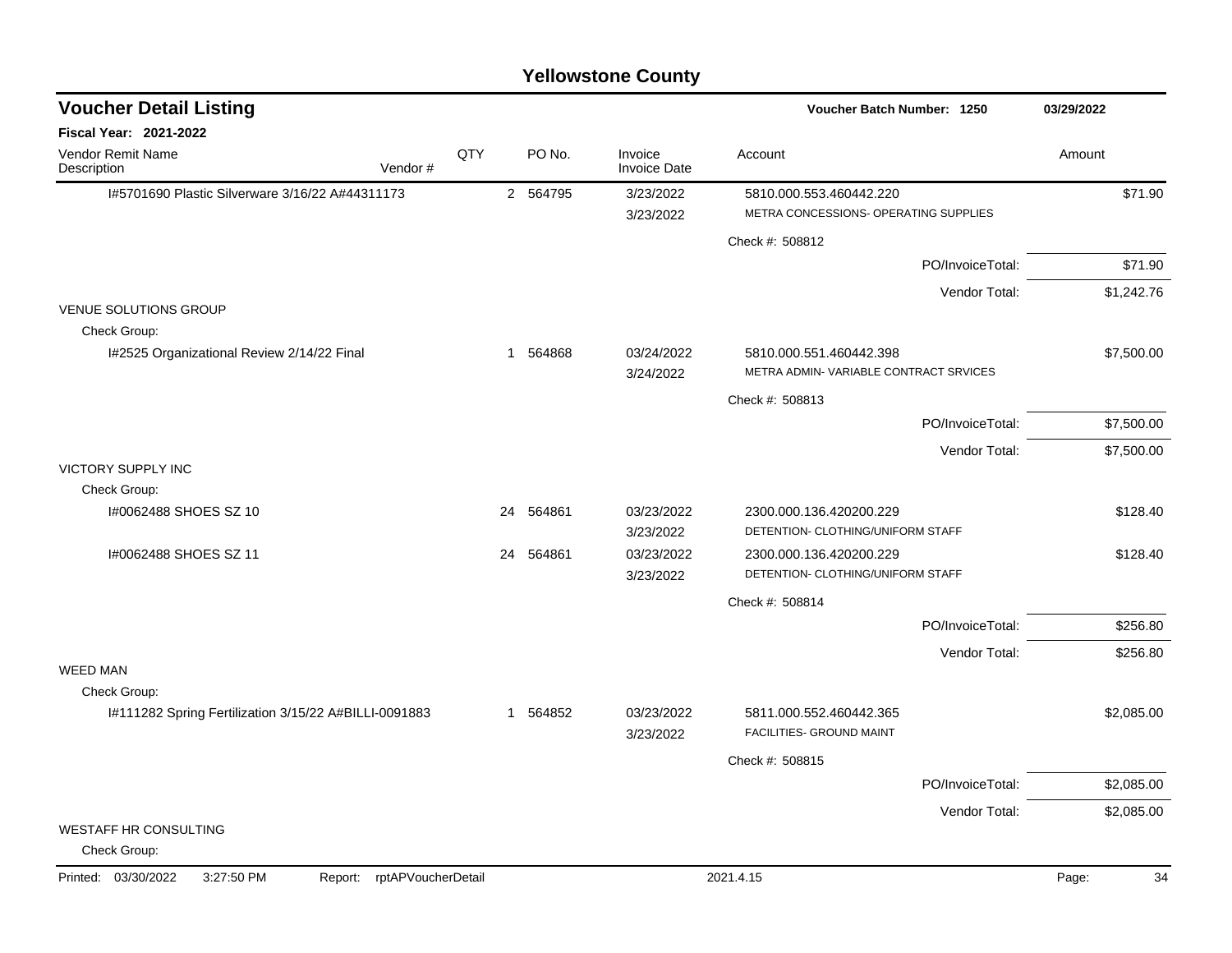| <b>Voucher Detail Listing</b>                |                    |     |                       |                                | Voucher Batch Number: 1250                                       | 03/29/2022  |
|----------------------------------------------|--------------------|-----|-----------------------|--------------------------------|------------------------------------------------------------------|-------------|
| <b>Fiscal Year: 2021-2022</b>                |                    |     |                       |                                |                                                                  |             |
| <b>Vendor Remit Name</b><br>Description      | Vendor#            | QTY | PO No.                | Invoice<br><b>Invoice Date</b> | Account                                                          | Amount      |
| I#15729 JONES MANAGEMENT TRAINING 3/21/22    |                    |     | 1 564793              | 03/22/2022<br>3/22/2022        | 1000.000.111.410510.380<br>FINANCE-TRAINING                      | \$81.00     |
|                                              |                    |     |                       |                                | Check #: 508816                                                  |             |
|                                              |                    |     |                       |                                | PO/InvoiceTotal:                                                 | \$81.00     |
|                                              |                    |     |                       |                                | Vendor Total:                                                    | \$81.00     |
| YELLOWSTONE COUNTY NEWS<br>Check Group:      | 006690             |     |                       |                                |                                                                  |             |
| I#116329 PH FLOOD PLAIN 22-01 3/11/22        |                    |     | 1 564776              | 03/22/2022<br>3/22/2022        | 2110.000.401.430200.337<br>ROAD- PUBLICITY/ADVERTISING           | \$25.00     |
|                                              |                    |     |                       |                                | Check #: 508817                                                  |             |
|                                              |                    |     |                       |                                | PO/InvoiceTotal:                                                 | \$25.00     |
| Check Group:                                 |                    |     |                       |                                |                                                                  |             |
| #116328 RFP AUDITING SVS 3/11/22             |                    |     | 1 564777              | 3/22/2022<br>3/22/2022         | 1000.000.199.411800.337<br>MISC- PUBLICITY/ADVERTISING           | \$50.00     |
|                                              |                    |     |                       |                                | Check #: 508817                                                  |             |
|                                              |                    |     |                       |                                | PO/InvoiceTotal:                                                 | \$50.00     |
| Check Group:                                 |                    |     |                       |                                |                                                                  |             |
| I#115666 Publication Fees                    |                    |     | 564813<br>$\mathbf 1$ | 03/24/2022                     | 7151.000.000.021250.000                                          | \$92.50     |
|                                              |                    |     |                       | 3/24/2022                      | SHERIFF WRITS & NOTICES DUE TO OTHERS                            |             |
| 1#115876 PUBLICATION FEES                    |                    |     | 564813<br>1           | 03/24/2022<br>3/24/2022        | 7151.000.000.021250.000<br>SHERIFF WRITS & NOTICES DUE TO OTHERS | \$55.50     |
| <b>I#115667 PUBLICATION FEES</b>             |                    |     | 564813<br>1           | 03/24/2022                     | 7151.000.000.021250.000                                          | \$92.50     |
|                                              |                    |     |                       | 3/24/2022                      | SHERIFF WRITS & NOTICES DUE TO OTHERS                            |             |
|                                              |                    |     |                       |                                | Check #: 508817                                                  |             |
|                                              |                    |     |                       |                                | PO/InvoiceTotal:                                                 | \$240.50    |
|                                              |                    |     |                       |                                | Vendor Total:                                                    | \$315.50    |
| YELLOWSTONE VALLEY ELECTRIC<br>Check Group:  | 006770             |     |                       |                                |                                                                  |             |
| A#17389010; POMPEYS TOWER 2/28/22            |                    |     | 1 564814              | 03/23/2022                     | 1000.000.124.420600.340                                          | \$300.21    |
|                                              |                    |     |                       | 3/23/2022                      | <b>DES-UTILITIES</b>                                             |             |
| Printed: 03/30/2022<br>3:27:50 PM<br>Report: | rptAPVoucherDetail |     |                       |                                | 2021.4.15                                                        | 35<br>Page: |